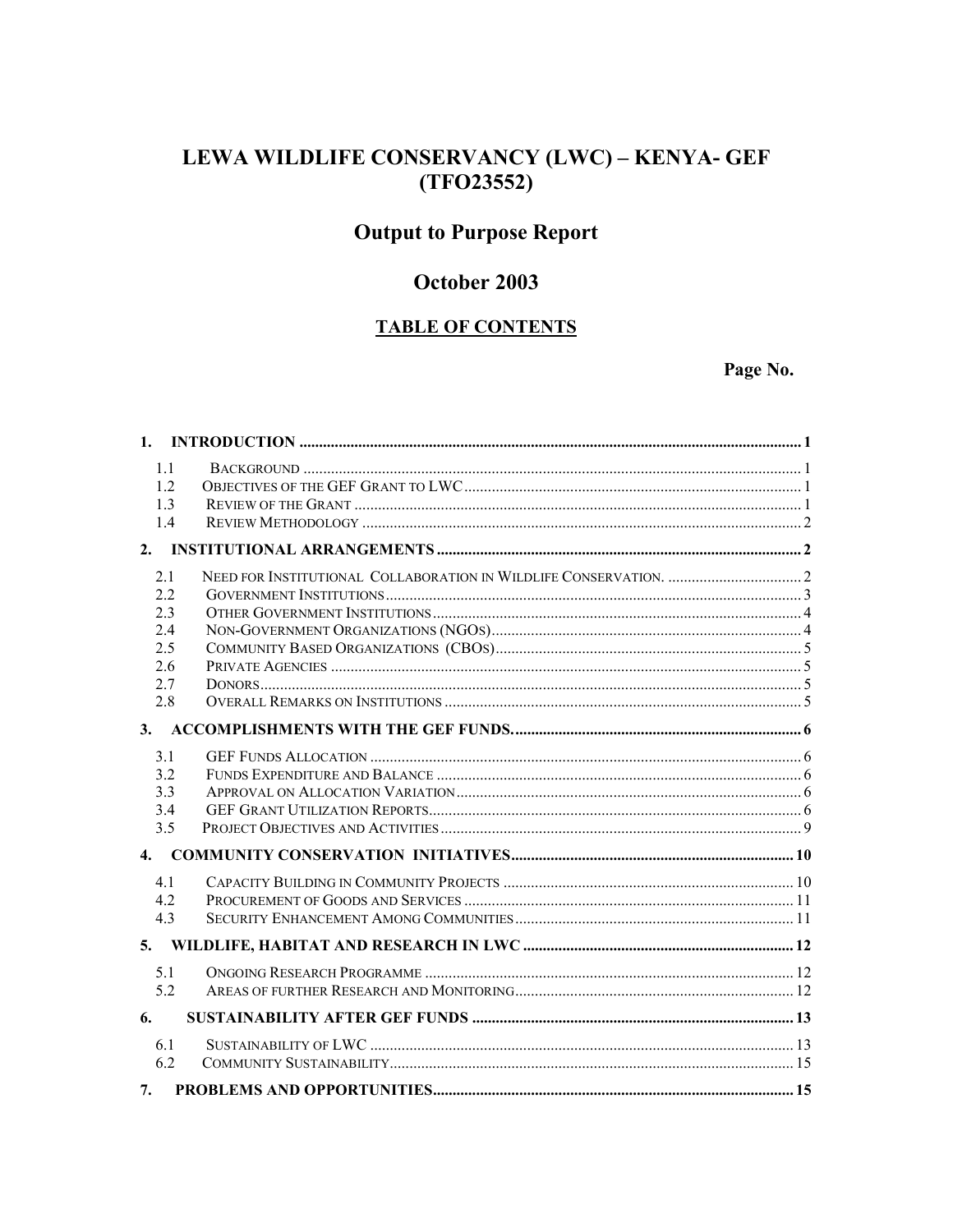| 7.1 |                   |  |
|-----|-------------------|--|
| 7.2 |                   |  |
| 7.3 |                   |  |
| 8.  |                   |  |
| 8.1 |                   |  |
| 8.2 |                   |  |
| 8.3 |                   |  |
|     |                   |  |
| 9.  |                   |  |
| 10. |                   |  |
|     | ANNEX 101         |  |
|     | ANNEX 102         |  |
|     | ANNEX 10 $3$      |  |
|     | ANNEX $104$       |  |
|     | <b>ANNEX 10.5</b> |  |
|     | <b>ANNEX 10.6</b> |  |

# **List of Tables**

# Page No.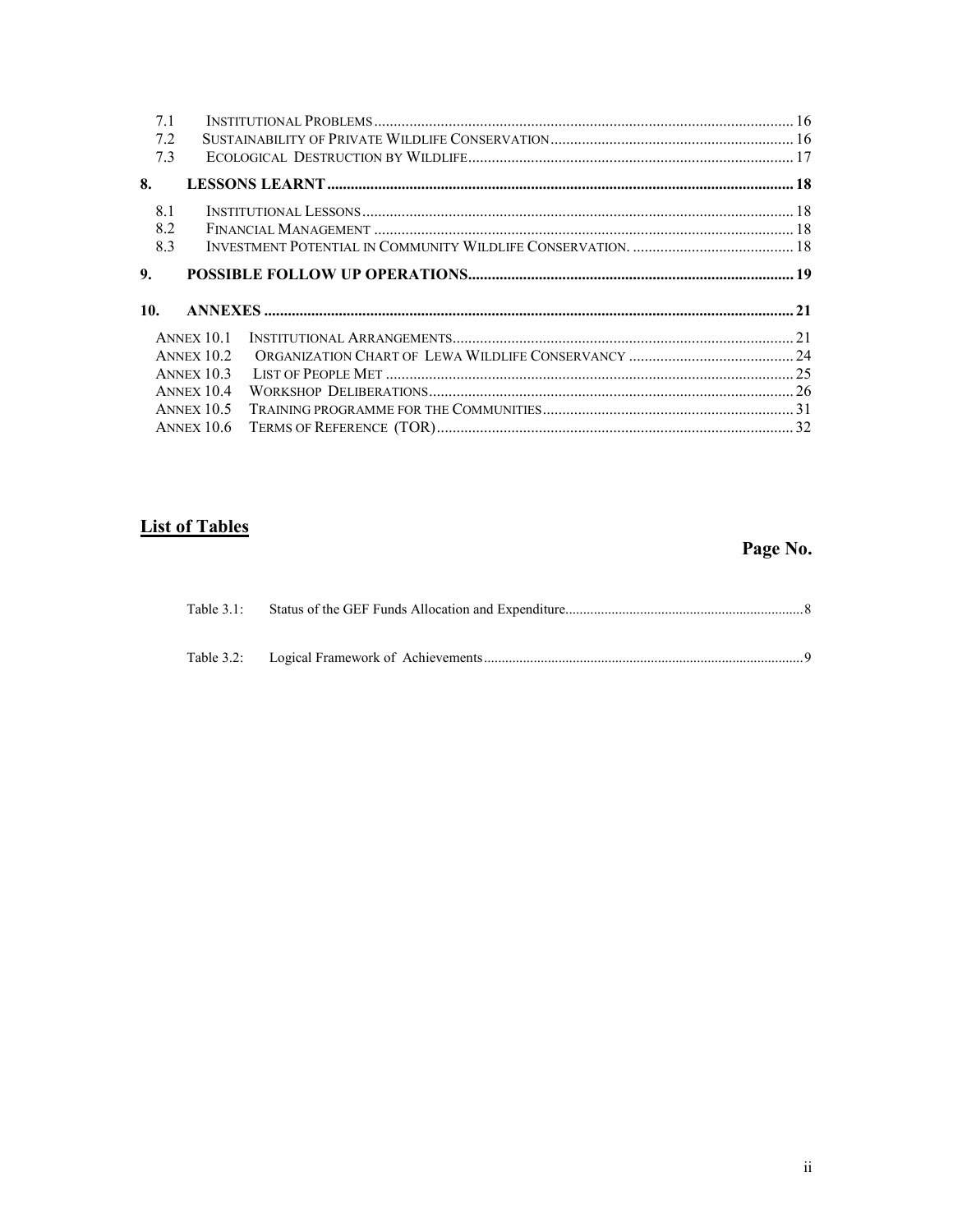## 1. INTRODUCTION

## **1.1 Background**

Lewa Wild Conservancy (LWC) is a Non-Profit Organization registered on  $20<sup>th</sup>$  February 1995. Its main activities of protection and conservation of wildlife are largely based on 45,000 acres of land, which was formerly a cattle ranch. The idea of using the ranch for wildlife conservation started in 1983 when 5,000 acres were set aside for the rhino sanctuary, and this was later expanded to 10,000 acres. Currently, nearly the whole of the conservancy has been converted into a wildlife conservation area and has about 62 rhinos, all which have been introduced to the area. Other major animals present are the endangered Grevy's zebra, of which LWC now has about 25% of the entire Kenya population, elephants, lions, cheetahs, reticulated giraffes, Sitatunga and buffaloes.

The LWC is surrounded by settlement schemes and group ranches. Poaching as well as human-wildlife conflict with the neighbors have been some of the recurrent problems in the past. To minimize the problems, the LWC has in the past been encouraging communities to conserve wildlife and to start ecotourism business for income and employment generation. This has led to a communities' change of attitude from that of seeing wildlife as liabilities that compete for water and forage with their livestock, to an actual appreciation of wildlife as another important source of income and employment.

## **1.2 Objectives of the GEF Grant to LWC**

It is against this background that LWC approached the World Bank for GEF funds. The objectives of the funds were mainly three:

- To enable LWC to continue and expand its conservation of the endangered species.
- To enhance the sustainability of these conservation benefits, by enabling LWC to become more viable in the long term.
- To provide support to community-based wildlife conservation initiatives and to build capacity of these communities with the necessary skills which will lead to environmentally sustainable ecotourism business and other income generating activities.

The objective of the review as per the Terms of Reference is " *to summarize the accomplishments of the Lewa Project and draw key lessons that can be used in a possible follow up operation*." Terms of reference are attached as Annex 10.6.

## **1.3 Review of the Grant**

This report reviews the use of the GEF grant to LWC, amounting to USD 750,000. The major items of budget allocation were: Works - USD 140,524, Machinery & Equipment - USD 374,194, and Community Support - USD 235,282. For works and equipment, the expenditure to be met by the funds was 90% of local expenditure and 100% for foreign expenditure, while for community support the allocation was to cover 100% of all the expenditure.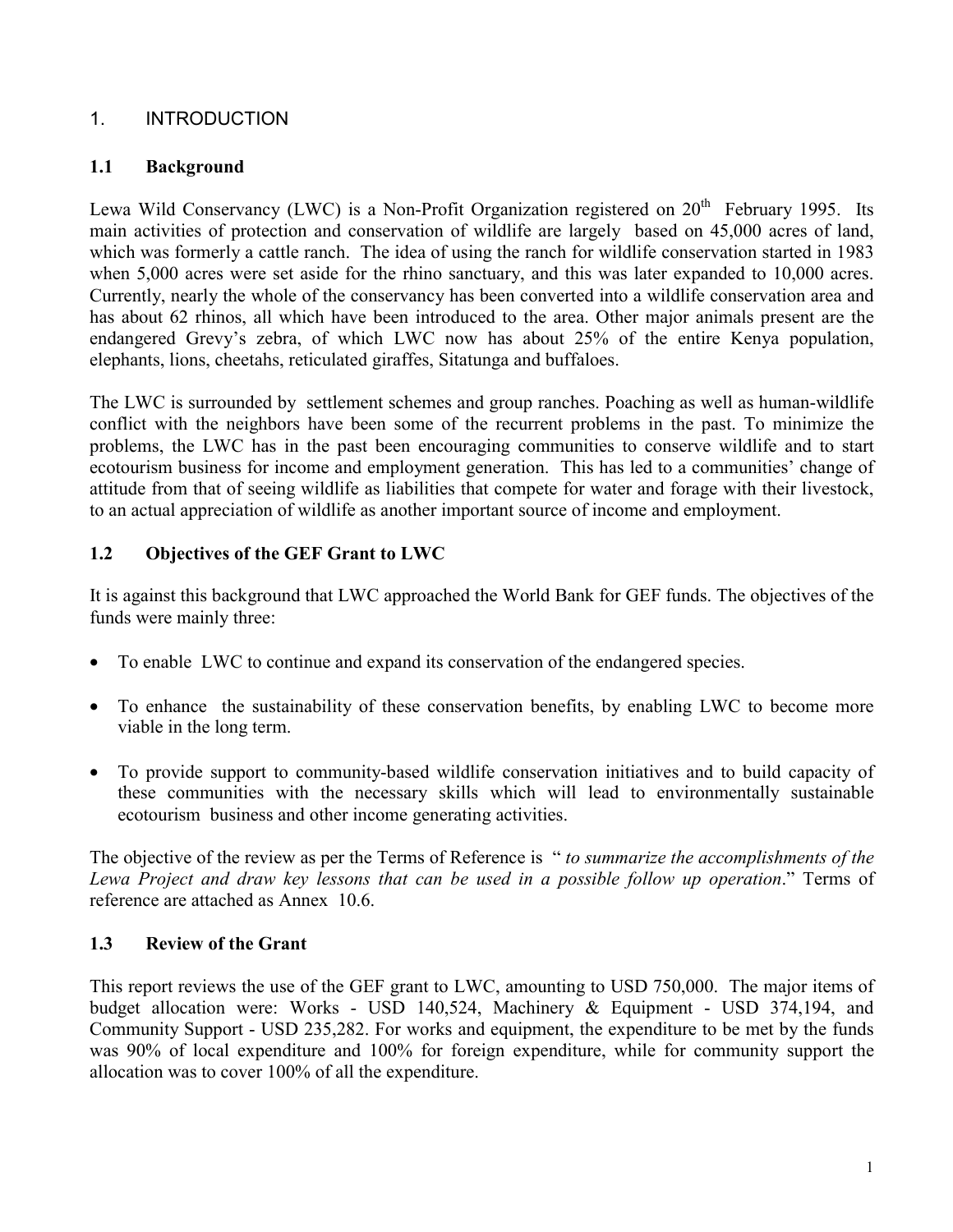## **1.4 Review Methodology**

To get a good picture of the funds impact, the Team visited LWC in early September 2003 and held discussions with the LWC Management. Discussions were also held with the community members who had benefited from the GEF/World Bank funds. Site visits were also made to Il Ngwesi Group Ranch and Namunyaki Wildlife Conservation Trust where further discussions were held. Additionally, a oneday workshop of stakeholders was held at the LWC offices on 9<sup>th</sup> September 2003. The field assignment ended with a wrap-up meeting with the Executive Director, his deputy and other sectional managers. This review is based on discussions with the relevant people, and the observations of the Team. For people contacted, see Annex 10.3 on list of people met.

The report examines institutional arrangements, finances, community conservation initiatives, wildlife research, achievements with the funds, problems and opportunities, as well as the way forward.

## 2. INSTITUTIONAL ARRANGEMENTS

## **2.1 Need for Institutional Collaboration in Wildlife Conservation.**

Wildlife conservation is an extensive land use that depends on water and forage resources and as such several institutions which deal with land use have of necessity interacted with LWC on many fronts. No single institution can succeed in wildlife conservation without assistance of various agencies with different expertise and mandates. The LWC recognizes this fact and has constantly collaborated and built partnerships with different wildlife stakeholders. The relevant institutions can be classified under Government, Non Government Organizations, of which LWC is one, Community Based Organizations (CBOs) Donors and some Private Agencies.

What brings these institutions together is the common objective and desire to have environmentally sustainable conservation of wildlife, and biodiversity in general, so that benefits associated with the resources can continue flowing to Kenyans and the international communities. To achieve these objectives, several key problems and constraints have to be overcome and this is where institutional coordination and collaboration become necessary.

One of the major outstanding problem is that of insecurity, especially in Northern Kenya where LWC is located. There have been banditry attacks in the past and these have affected development activities, even bringing them to a stand still when they occur too regularly. Also, and quite importantly, tourism which is the basis of considerable income in Kenya becomes untenable without adequate security.

Closely associated with security is the poaching for wildlife. Rampant poaching has in the past drastically reduced populations of animals such as elephants and rhino to unacceptable levels. Land use activities, which have seen degradation and excision of forest areas for farming, subdivision of ranches into settlement schemes have also effectively reduced wildlife dispersal ranges. The few existing animals thus roamed into private lands in search of limited forage and in the process destroying crops, and for carnivores such as lions, killing domestic animals. This resulted in the affected communities becoming generally hostile to wildlife.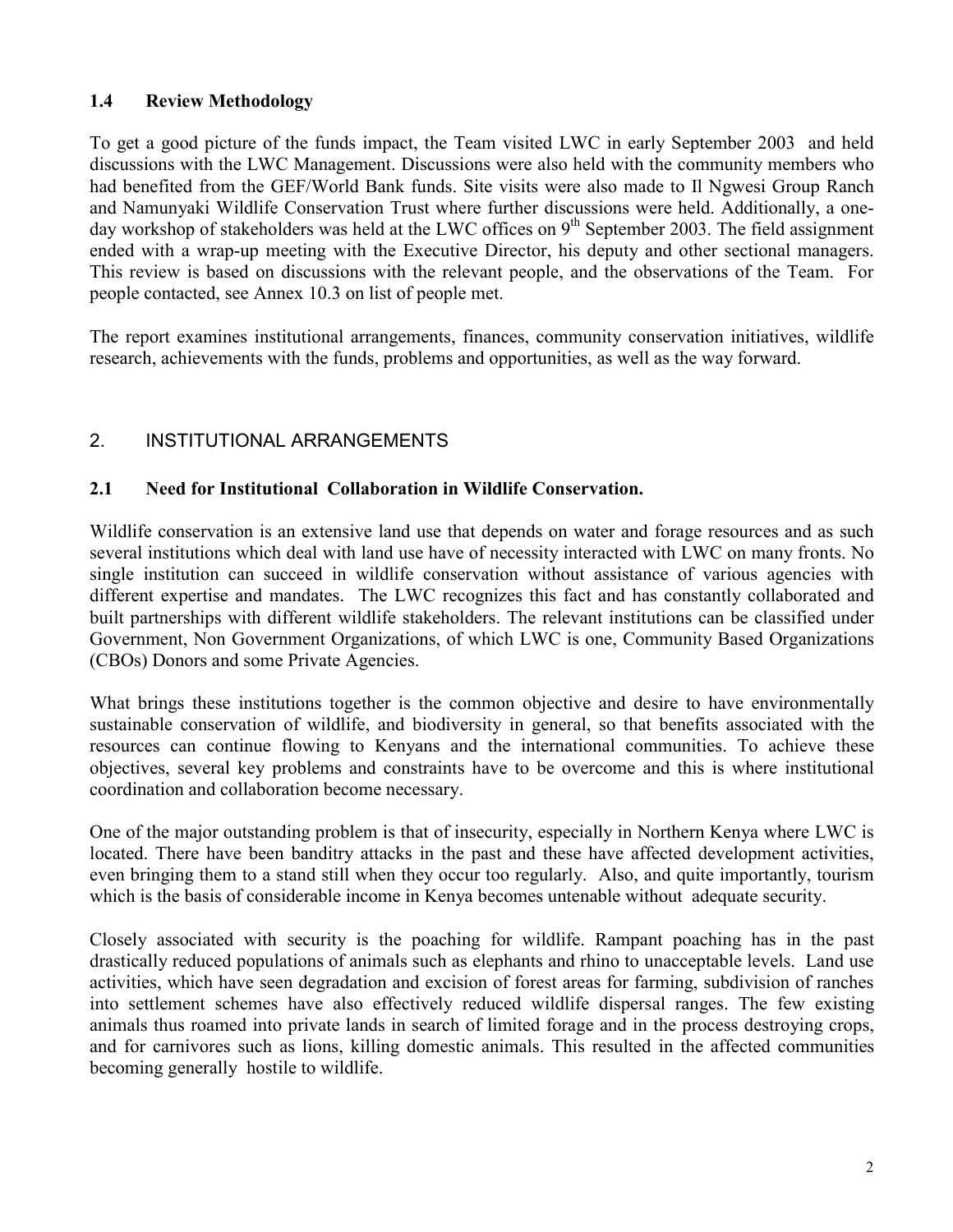The LWC approach to overcome these problems is indeed innovative. To start with, most of the 45,000 acres cattle ranch was converted into wildlife sanctuary where tourists can see wildlife. The concept of private wildlife conservation was also sold to nearby communities, and with the tourism benefits accruing to them, the communities changed their attitudes. They now saw that the presence of wild animals in their midst was actually an opportunity of making money and developing skills which would further make them marketable to other parts of Kenya.

Ecotourism business also provided job opportunities for local people. In the process of doing all this, security was beefed up with deployment of police reservists and supply of radios for communication all this additionally led to reduced cattle rustling. Fencing of wildlife areas also minimized humanwildlife conflict. Some of the one-time bandits and poachers became sensitized on the potential benefits and some were even employed to ensure security. This advancement in private wildlife conservation could not have been achieved by one institution. Below is a brief analysis of the various institutions which have in some ways been involved in private wildlife conservation.

## **2.2 Government Institutions**

**Kenya Wildlife Service, KWS:** Among the Government institutions which are key in solving the wildlife conservation problems, is the Kenya Wildlife Service. The institution is mandated with protection, conservation and management of all wildlife in Kenya in accordance with the Wildlife Conservation and Management (Amendment) Act of 1989. Legally and from a policy point of view, all wild animals belong to the Government regardless of land tenure. Hence all animals in gazetted national parks, ranches and other private farms in the country are legally protected. Due to this, the LWC must of necessity consult KWS in compliance with the wildlife policy and legal issues on matters of wildlife. While animals in national parks are under greater monitoring and surveillance by KWS, those in private and communal lands are at more risk due to their scattered nature and due to the fact that KWS does not have enough manpower to manage wildlife everywhere. Its policy is therefore delegation of duties, even to the extent of appointing several honorary wardens in the country. This is where the likes of LWC and community conservation groups become handy and welcome in conservation and management of wildlife outside protected areas. Otherwise from a legal point of view, all consumptive uses such as cropping and game sport hunting remain banned even though such practice could generate considerable income to land owners with large concentration of wildlife.

According to discussions held with the Director, Mr. Mutie, KWS is very supportive of community wildlife conservation initiative and greatly appreciates efforts which have led to a change of community attitudes resulting into positive thinking on wildlife management. The future of wildlife will greatly depend on the private sector and efforts are under way to formulate a new wildlife policy and the necessary legal instruments to accommodate this changing situation. Among the duties of KWS is prevention of poaching and hunting of wildlife. As the poaching is undertaken by armed people, of necessity, the KWS has had to train some of its staff to cope with security issues. This is one of the areas in which LWC has benefited most considerably particularly in her effort to beef up security of wildlife in the conservancy and within the community areas.

**Kenya Forest Department:** The other key government institution is the Kenya Forest Department. The Department is mandated with protection and management of all the gazetted forests. It is the advisory Government arm on all tree resources, regardless of land tenure. It is safe to say that most of the forest destruction has taken place in patches of forests under communal ownership and other large farms which have been turned into settlement schemes. There has also been considerable loss of prime forest area due to excisions. All these have greatly reduced wildlife dispersal areas, including those which were once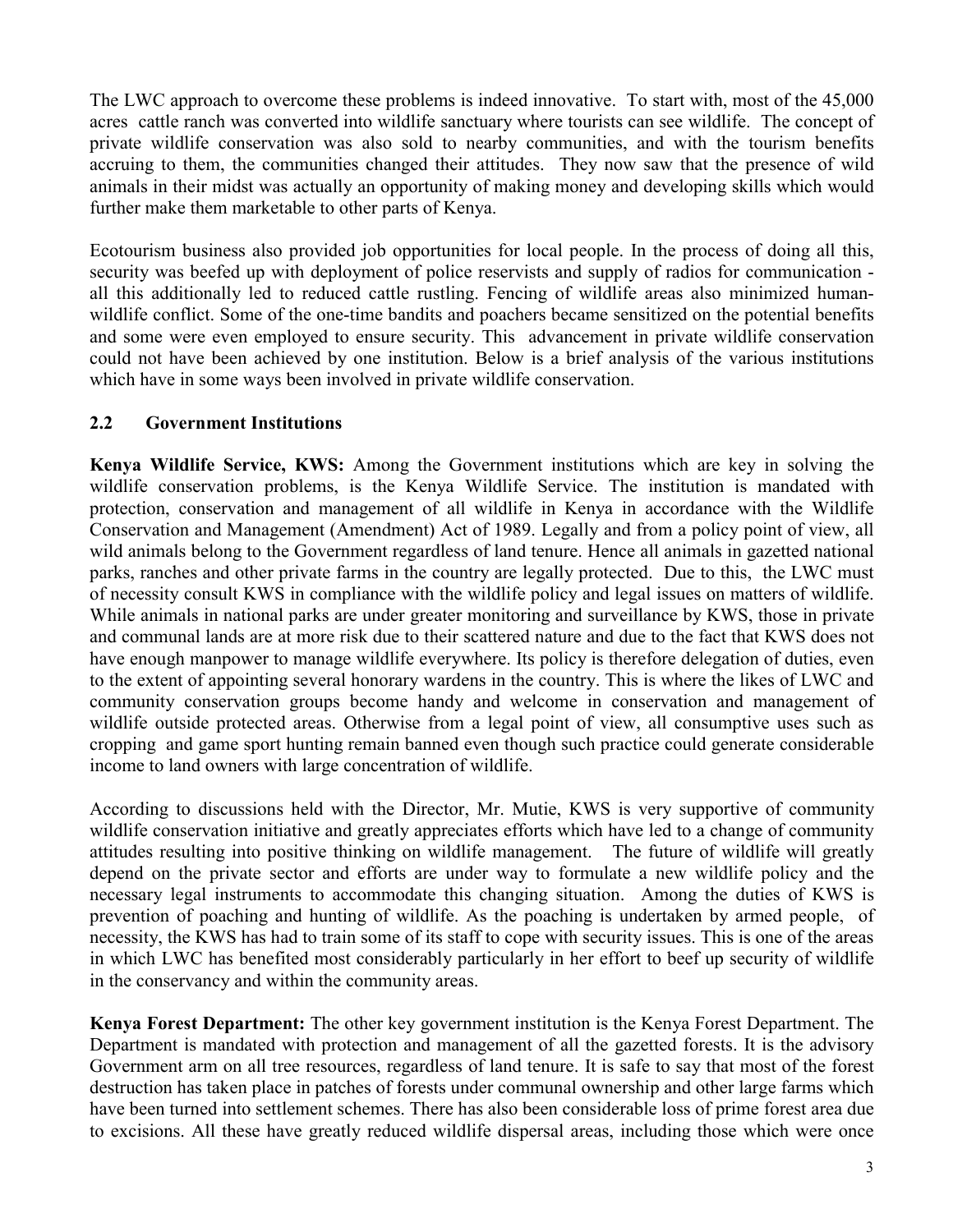animal corridors connecting Mt Kenya Forests and northern Kenya, a situation which has affected LWC efforts. Forests provide the necessary habitat, especially for the browser animals. Most of the indigenous forests are managed for multiple benefits and wildlife is one of the key resources to be kept in mind.

To this end, some forests, which are rich in wildlife are jointly managed by the KWS and FD in accordance with a written memorandum of understanding. The 5,000 ha Ngare Ndare Forest which neighbors LWC on the southern side is one such forest. One of the major problems was the heavy illegal exploitation of timber in the past. Ngare Ndare Forest Trust which is supported through training of scouts and working closely with LWC has had a positive impact in reducing exploitation pressure on the forest, which is vital for wildlife conservation and is possibly a future corridor to allow migration into Mt Kenya forest.

## **2.3 Other Government Institutions**

The Kenya Police have been, and will continue to be, important on issues of security. Of the 250 employees of LWC, about 130 are deployed for security reasons, and of these, 26 are armed. These security people have also extended their services to nearby communities and police have been helpful in training and supporting the security personnel to minimize poaching and cattle rustling. In the past there were fears in the Government circles that ammunition in the hands of private force could be a security risk but with the constant necessary collaboration with Kenya Police, the fears have been allayed.

One of the main features of arid and semi-arid lands where LWC falls under is that of water. Its abstraction falls under the Ministry of Water, and therefore water development by LWC would technically have to be sanctioned by this ministry. Probably more dams within the LWC would be ideal for wildlife provided it does not lead to serious pockets of vegetation degradation.

LWC supports the Ministry of Education and in this way meets one of the most community-felt needs and an important indirect wildlife benefit. The LWC gives school grants for clever students, clubs on wildlife, infrastructure development while the Ministry facilitates the various school projects. Though the programme was not funded by GEF grant, it gets assistance from use of vehicles bought by the grant. Other Government institutions networking with LWC is the Provincial Administration (DCs and Chiefs), Ministry of Tourism and Information, and Parliament as indicated in the institutions matrix. The interaction with these other institutions is on the whole beneficial to community and LWC wildlife conservation. In particular, necessary political support by parliament can better convince opinion leaders within communities who are among the key people to success of most rural programmes. There are also plans to form lobby groups among members of Parliament who represent areas rich in wildlife. National Museums of Kenya had a small input in training one person from Il Ngwesi on ornithology at Naivasha. LWC is also collaborating with the University of Pretoria and other local universities (it has for example approached Moi University).

## **2.4 Non-Government Organizations (NGOs)**

The major NGOs, which have had direct impact on LWC are Tusk Trust, Laikipia Wildlife Forum and Earth Watch. Also some useful contact has been made with Wildlife Clubs of Kenya who are effective in non-formal environmental education. These NGOs have useful research experience which LWC and other conservation agencies could use in wildlife management. There are many research issues being undertaken in LWC such as animal monitoring and habitat trends. Such research information by these NGOs plus their experience of wildlife from other parts of Kenya is meant to achieve cost-effective wildlife conservation at LWC and within the communities.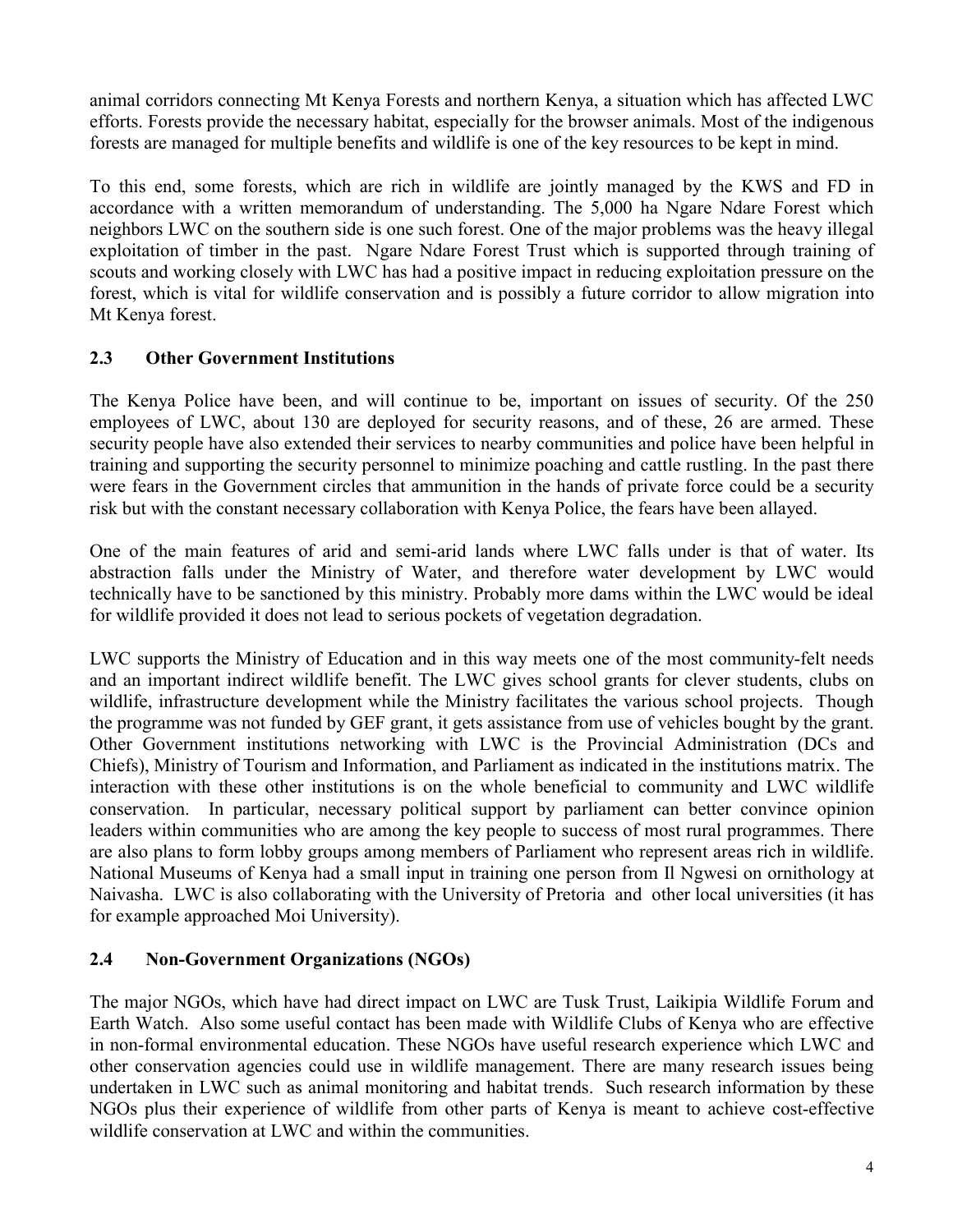## **2.5 Community Based Organizations (CBOs)**

The major CBOs collaborating with LWC are Il Ngwesi Group Ranch, Namunyaki Wildlife Conservation Trust, Lekurruki Group Ranchland and Ngare Ndare Forest Trust. These CBOs collaborate with LWC regularly and there is even what they call "GEF Community Meetings" which are formally held quarterly with clear agendas, and where problems and requests of each group are transparently discussed by the representatives of the CBOs. Minutes of such meetings are recorded with one of the community representatives as chairman, and records of such meetings were presented to the review team.

There is a lot to learn from each other in these meetings, and this is perhaps one of the most important outcomes in the GEF brain storming committee meetings as each group recounts their experience on tackling various organizational and technical problems. Some GEF funds have also been used for study tours and what is learnt on such tours is shared to other members. Meetings take place at LWC which has been responsible for the necessary facilitation and coordination.

## **2.6 Private Agencies**

There are not many private agencies involved in wildlife conservation because, for a profit minded organization, time has not yet come for direct wildlife profits from, for example, sport hunting, which remains, banned. There are however several tour companies which book tourists to the two lodges in LWC (Lewa Safari Camps and Wilderness Trail). Other private agencies collaborating with LWC are Safaricom Ltd. which has supported a marathon to raise funds for schools and other activities supported by LWC. Air Kenya now also flies in and out of LWC bringing tourists and other guests of LWC. "Lets Go Travel" is working with II Ngwesi in marketing and booking tourists to Group Ranch lodge.

## **2.7 Donors**

This review is on a GEF grant and hence GEF/World Bank can be considered as the main Donor. Other Donors who have assisted LWC in their wildlife conservation activities are Ford Foundation which has funded Ngare Ndare Forest Trust. Community Development Trust Fund (CDTF) of European Union assisted collaborating communities (Kalama and Mutunyi), while Tusk Trust has supported rhino and elephant programmes. Other fund raising agencies are LWC Kenya, USA and HongKong. British Army has also been active in marathons, road construction in Il Ngwesi and LWC fencing programme.

## **2.8 Overall Remarks on Institutions**

Annex 10.1 indicates in summary the mandate of various institutions, their role in LWC, strengths and weakness if any. It is the Team's view that the GEF funds have significantly contributed to smooth functioning of the key institutions in solving some of the LWC and community conservation problems, as well as opening new opportunities for further support. Quite a number of people outside LWC are not familiar with what goes on there, but in time, they will know and possibly better promote private wildlife conservation in other parts of Kenya by drawing useful lessons from the LWC.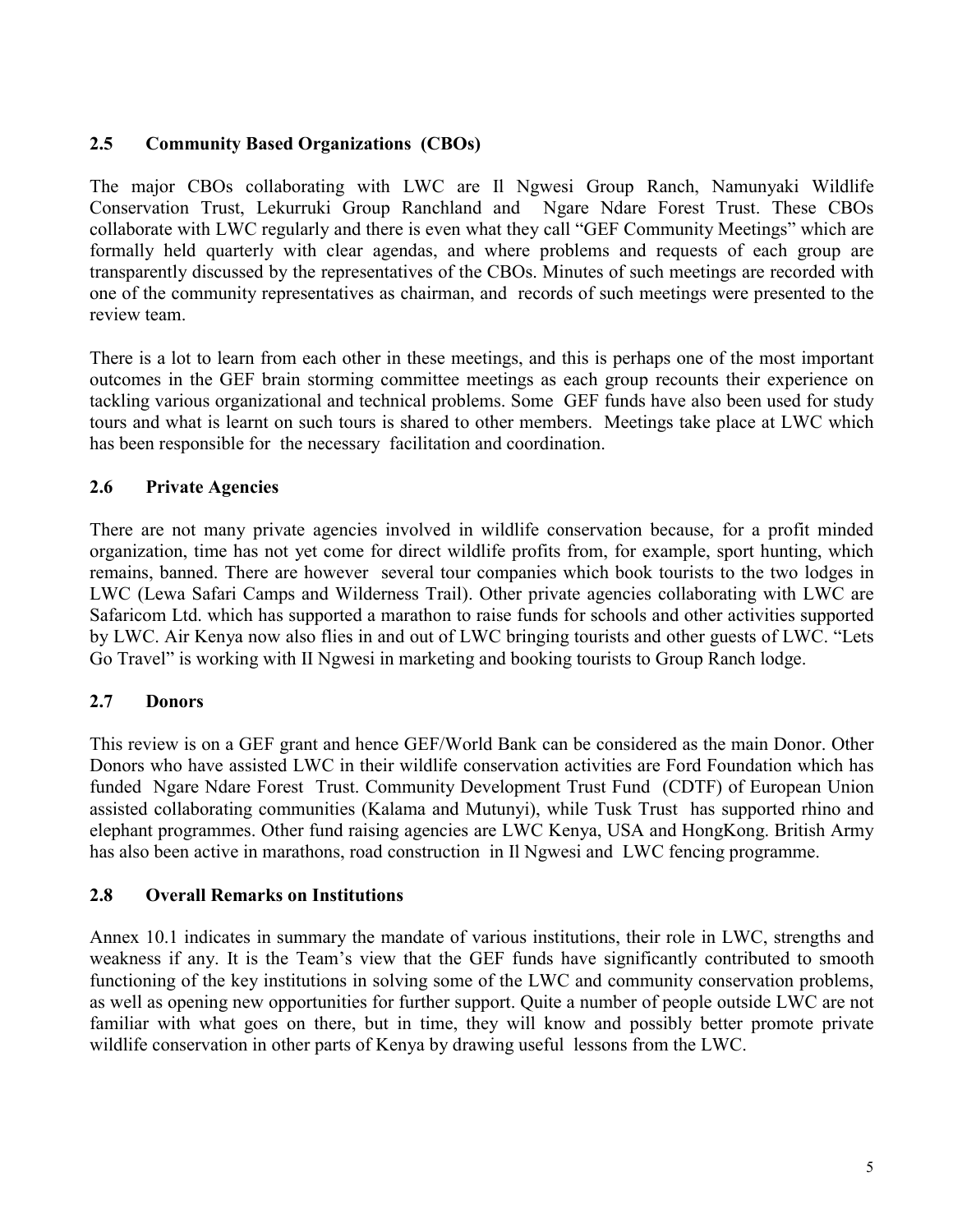## 3. ACCOMPLISHMENTS WITH THE GEF FUNDS

This section examines how the GEF funds were used. This has been done by comparing the project objectives for which the funds (inputs) were granted against expected activities (outputs).

## **3.1 GEF Funds Allocation**

Table 3.1 shows GEF funds which were approved and allocated to various activities and the corresponding expenditures. The table covers the financial status for the period from March 2000 to August 2003. The total fund allocated for the period is USD 750,000. The activities are grouped by major categories of Works USD 140,524, Machinery and Equipment USD 374,194 and Community Conservation Support USD 152, 666.

## **3.2 Funds Expenditure and Balance**

Apart from a few items in all the categories, all project activities reflected high utilization of the allocation. Works category exceeds the allocation by USD 5,445 while the expenditure on Machinery and Equipment fell short of the allocation by USD 11,223 or 3%. Community Conservation Support returned a negligible under expenditure of USD 2,119.

## **3.3 Approval on Allocation Variation**

In the situation where variations were found to be necessary, approval was obtained from the client. This is in conformity with the regulations and rules on GEF fund utilization. Overall, the variations were justified.

However, while most activities under Roads and Airfields were satisfactorily undertaken, roads were an exception. At the time of the budget, it was estimated that about 50 Km of roads would be surfaced. However, it was only possible to do 10 Km with the allocated funds. This was a case of under budgeting according to discussions with the LWC staff.

Under Machinery and Equipment, Power Ripper and HF radio were the only items, which were not purchased. Similarly, under Community conservation, research was not included in the original budget but USD 15, 231 was spent with the concurrence of the client. This amount was realized from allocation re-adjustment.

## **3.4 GEF Grant Utilization Reports**

The utilization of funds under GEF has been used for the intended purposes based on the audited financial reports. The availability of a professionally trained financial manager and the use of accounting packages enhanced the financial and accounting reports which was used in the planning and management of GEF funds.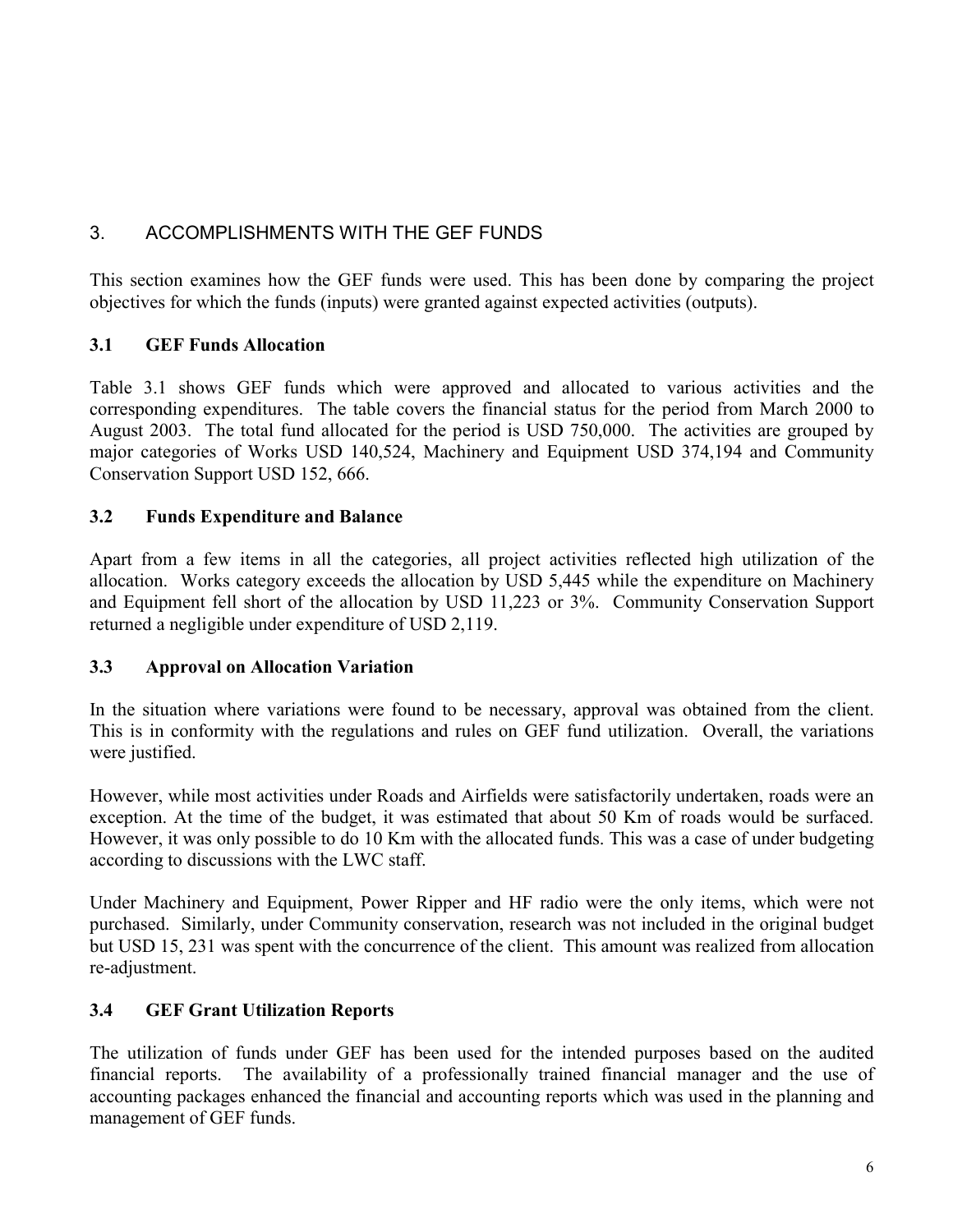Additionally, the review team was shown items indicated to have been bought and we confirm that the table reflects the correct position of the use of the grants.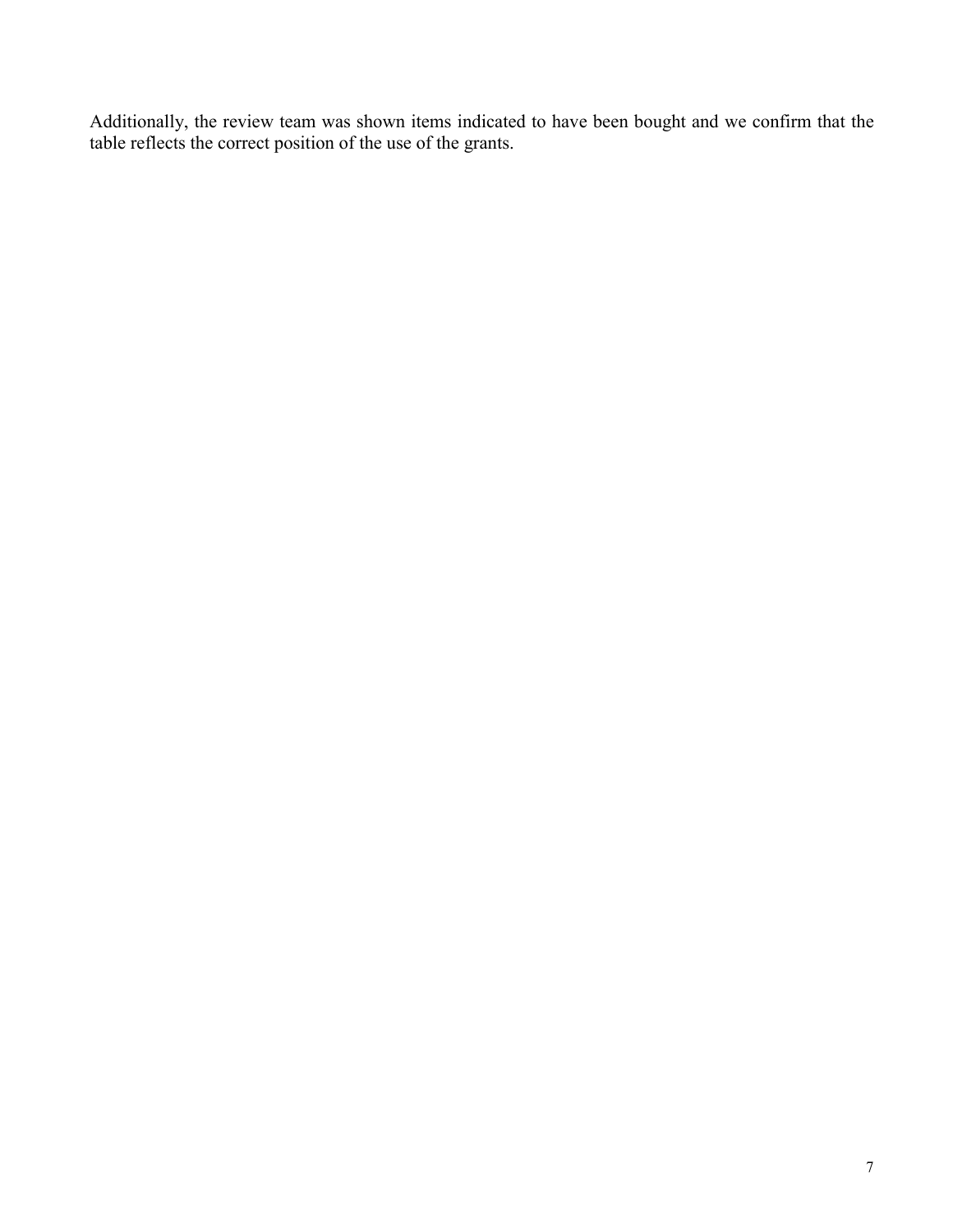| <b>Category of expenditure</b>      | <b>Total allocation</b> | <b>Total Spent to date</b> | <b>Balances</b> |
|-------------------------------------|-------------------------|----------------------------|-----------------|
| 1. WORKS                            | in USD                  | in USD                     | in USD          |
| <b>Roads and Airfields</b>          |                         |                            |                 |
| Surfacing Key roads                 | 18000                   | 19,604                     | (1,604)         |
| Up-grading Airfield                 | 10,100                  | 9,825                      | 275             |
| Water Development                   | 26300                   | 19,221                     | 7,079           |
| General Up-Grade                    | 10,000                  | 9,825                      | 175             |
| <b>Buildings</b>                    |                         |                            |                 |
| Office extension                    | 12,882                  | 17,521                     | (4,639)         |
| Senior Staff Housing Upgrade        | 9,624                   | 11,328                     | (1,704)         |
| <b>Junior Staff Houses</b>          | 22358                   | 23,236                     | (878)           |
| Guest house                         | 9775                    | 9,825                      | (50)            |
| Community hall                      | 5613                    | 11,129                     | (5,516)         |
| <b>Works Manager House</b>          | 15872                   | 14,455                     | 1,417           |
| Subtotal works                      | 140,524                 | 145,969                    | (5, 445)        |
| 2. MACHINERY & EQUIPMENT            |                         |                            |                 |
| Office Equipment                    | 5,664                   | 25,748                     | (20, 084)       |
| Motor-Cycles                        | 12,283                  | 10,216                     | 2,067           |
| 2 Pick-ups                          | 67,451                  | 58,378                     | 9,073           |
| Mazda truck                         | 22747                   | 22,747                     |                 |
| Tractors 125 h.p                    | 100,000                 | 90,704                     | 9,296           |
| TLB (loader)                        | 68,450                  | 60,130                     | 8,320           |
| Tow grader 5,000                    | 25,000                  | 25,832                     | (832)           |
| 6-8 Ton Roller                      | 7,453                   | 11,624                     | (4,171)         |
| 10 Ton Tipping trailer              | 10,555                  | 10,907                     | (352)           |
| Power Ripper                        | 5,555                   |                            | 5,555           |
| Generator                           | 17,887                  | 17,255                     | 632             |
| Truck 7-ton (Overhaul)              | 7,000                   | 7,999                      | (999)           |
| Hand-held radios                    | 19199                   | 20,148                     | (949)           |
| <b>Solar Chargers</b>               | 2414                    | 1,283                      | 1,131           |
| HF Radio                            | 2,536                   |                            | 2,536           |
| Subtotal machinery and              | 374,194                 | 362,971                    | 11,223          |
| equipment                           |                         |                            |                 |
| 3. COMMUNITY CONSERVATION SUPPORT   |                         |                            |                 |
| LWC capacity                        |                         |                            |                 |
| <b>General Operations</b>           | 18,000                  | 22,579                     | (4,579)         |
| CDO Vehicle                         | 33,725                  | 29,189                     | 4,536           |
| Office construction                 | 5,000                   | 17,521                     | (12, 521)       |
| Office equipment                    | 5,000                   | 5,006                      | (6)             |
| CDO assistant housing               | 5019                    | 7,004                      | (1,985)         |
| CDO housing                         | 15,872                  | 14,455                     | 1,417           |
| Subtotal community-LWC              | 82,616                  | 95,754                     | (13, 138)       |
| Direct support to communities       |                         |                            |                 |
| Capacity building for new groups    | 18,000                  | 16,792                     | 1,208           |
| Community fund                      | 48,000                  | 45,806                     | 2,194           |
| Additional community fund           | 16,000                  | 14,482                     | 1,518           |
| <b>Subtotal direct to community</b> | 82,000                  | 77,080                     | 4,920           |

**Table 3.1: Status of the GEF Funds Allocation and Expenditure**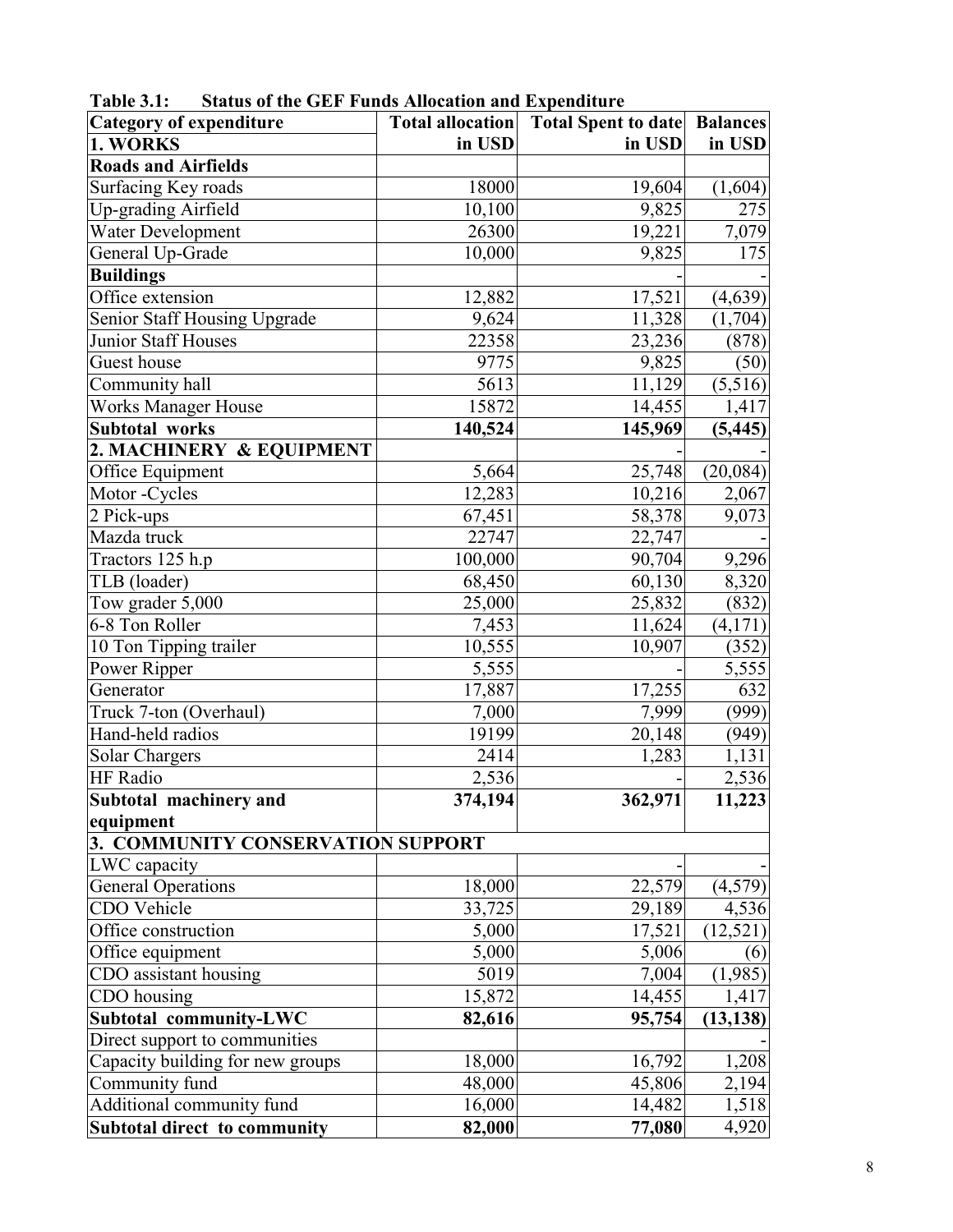| Consultancies                   | 5000    | 1.975   | 3,025     |
|---------------------------------|---------|---------|-----------|
| Research                        |         | 15,231  | (15,231)  |
| Tourism development             | 21,850  | 35,499  | (13, 649) |
| Unallocated                     | 43,816  | 20,762  | 23,054    |
| Subtotal community conservation | 235,282 | 246,301 | (11, 019) |
| <b>TOTAL</b>                    | 750,000 | 755,241 | (5,241)   |

## **3.5 Project Objectives and Activities**

There are three main objectives of the GEF grants: To enhance LWC capacity in conserving endangered species; to create sustainability; and to support community initiatives in wildlife conservation. The table below indicates these objectives of the GEF grants. Against these objectives, a list of activities is indicated for each corresponding objective in logical framework.

|                                               | Logical Pramework of Achievements |                            |
|-----------------------------------------------|-----------------------------------|----------------------------|
| Objectives                                    | <b>Activities (Outputs)</b>       | Verifiable indicators      |
| T <sub>o</sub><br>achieve<br>Overall<br>goal: | Infrastructure development<br>of  | Progress<br>reports<br>and |
| environmentally sustainable wildlife          | LWC and support to community      | Workplans<br>submitted     |
| conservation benefits in and around           | initiatives<br>conservation       | regularly.                 |
| LWC in collaboration with the local           | implemented.                      |                            |
| communities.                                  |                                   |                            |
| <b>Specific Objectives</b>                    |                                   |                            |
| 1. To enhance LWC<br>capacity<br>in           | 1.1 Surfacing Key roads           | Completed 10 km            |
| conservation of endangered species.           | 1.2 Up-grading Air field          | Done as per report         |
|                                               | 1.3 Water Development             | Done as per report         |
|                                               | 1.4 General Up-Grade              | Done as per report         |
|                                               | 1.5 Motor-cycles                  | Procured as per report     |
|                                               | 1.6 2 Pick-ups & Mazda truck      | Procured as per report     |
|                                               | 1.7 Tractors 125 h.p              | Procured as per report     |
|                                               | 1.8 TLB (loader)                  | Procured as per report     |
|                                               | 1.9 Tow grader 5,000              | Procured as per report     |
|                                               | 1.106-8 Ton Roller                | Procured as per report     |
|                                               | 1.1110 Ton Tipping trailer        | Procured as per report     |
|                                               | 1.12 Truck7-ton (Overhaul)        | Procured as per report     |
|                                               | 1.13 Hand-held radios             | Done as per report         |
|                                               | 1.14 Consultancies                | Procured as per report     |
|                                               | 1.15 Research                     | 75%Done                    |
|                                               | 1.16 Tourism development          | 75% Done                   |
| 2. To enhance sustainability of these         | 2.1 Office extension              | Done as per report         |
| conservation benefits.                        | 2.2 S. Staff Housing Upgrade      | Done as per report         |
|                                               | 2.3 Junior Staff Houses           | Done as per report         |
|                                               | 2.4 Guest House                   | 95% Done                   |
|                                               | 2.5 Community Hall                | Done as per report         |
|                                               | 2.6 Works Manager House           | Done as per report         |
|                                               | 2.7 Generator & Solar Chargers    | Procured as per report     |
| 3. To strengthening local communities         | 3.1 LWC capacity                  | Done as per report         |
| in conservation initiatives.                  | 3.2 General Operations            | Done as per report         |
|                                               | 3.3 CDO Vehicle                   | Procured as per report     |
|                                               | 3.4 Office Construction           | Done as per report         |
|                                               | 3.5 Office equipment              | Procured as per report     |
|                                               | 3.6 CDO assistant housing         | Done as per report         |
|                                               | 3.7 CDO housing                   | Done as per report         |
|                                               | 3.8 Direct community support      | Done as per report         |
|                                               | 3.9 New groups Capacity           |                            |

| <b>Table 3.2:</b> |  | <b>Logical Framework of Achievements</b> |
|-------------------|--|------------------------------------------|
|-------------------|--|------------------------------------------|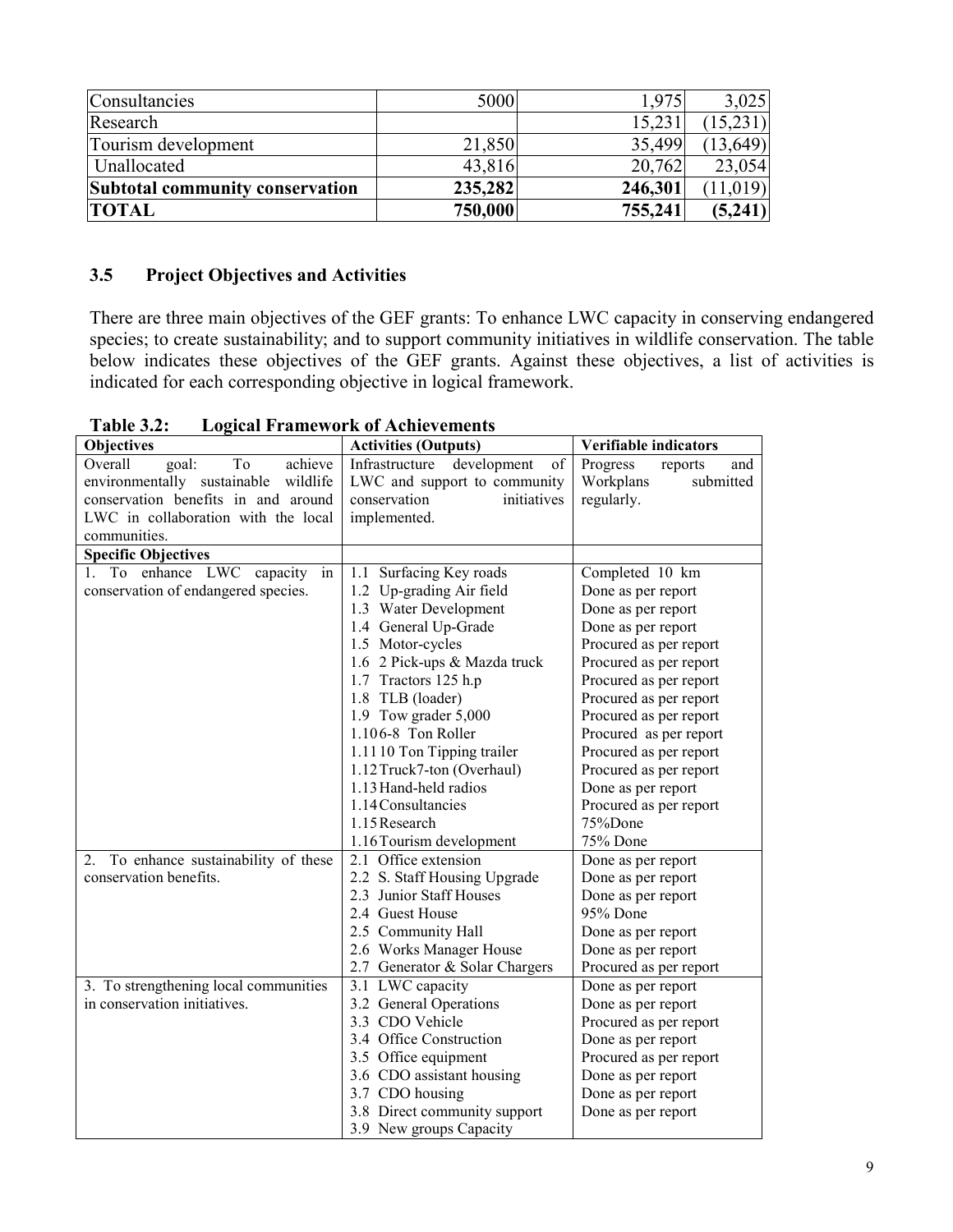|                            | building                       | 90% completed      |
|----------------------------|--------------------------------|--------------------|
|                            | 3.10 Community fund            | $90\%$ used        |
|                            | 3.11 Additional community fund | Done as per report |
| Inputs                     |                                |                    |
| -GEF Grant of US \$750,000 | LWC Personnel                  |                    |
| --LWC Infrastructure       | <b>Community Personnel</b>     |                    |

As per the above table and discussions with the LWC staff, all works have been completed and vehicles, machinery and equipment have been procured. Competitive procurement methods were followed. Reports on quotations of the items and the selection procedure of the lowest bidder were availed to the team. The items indicated as not completed, namely, research and tourism development, guest house, new groups capacity building, and community fund will be done before the end of the project. There were no shortcomings as such.

One main observation was that the various communities have been involved in planning and management of the Community GEF funds. This was done during GEF committee meetings where financial requests from the respective communities were exhaustively discussed. The level of financial management of these communities in their respective areas is of course not adequate and even in the future it might not be cost-effective for them to hire very qualified financial managers other than accountants. Simple bookkeeping and financial practices could continue being undertaken by the communities. However, serving such existing and upcoming community conservation groups by providing high level financial management might be a useful role that LWC could undertake.

# 4. COMMUNITY CONSERVATION INITIATIVES

The GEF funds to LWC for wildlife management and community development in Northern Kenya have been instrumental in bringing development initiatives in the area. Most of these enterprises are tourism based. Part of the funds was meant for community capacity building to the pastoral communities who have lived with wildlife from time immemorial and the reason behind the grant is to make the communities competent, knowledgeable and focused on the benefits associated with wildlife without necessarily harvesting, killing or removing them from their natural habitats.

Hence the four-year financial support by the GEF in March 2000 facilitated community development initiatives, wildlife and biodiversity conservation in communities around LWC and those in strategic wildlife migration corridors to Mt. Kenya conservation area and other parts in northern Kenya.

Because of its experiences in working with the local communities since its inception as a cattle ranch way back in 1922, LWC was ideal because of its established infrastructure, and the confidence and trust the local people had on it. It also has a unique approach to communities' participation which begins with decision making at grassroots (village) level to the technical and other higher levels of community decision making.

## **4.1 Capacity Building in Community Projects**

 The main activity under capacity building was training. LWC in collaboration with the local people identified some youths from the communities who were trained in various aspects of hotel management,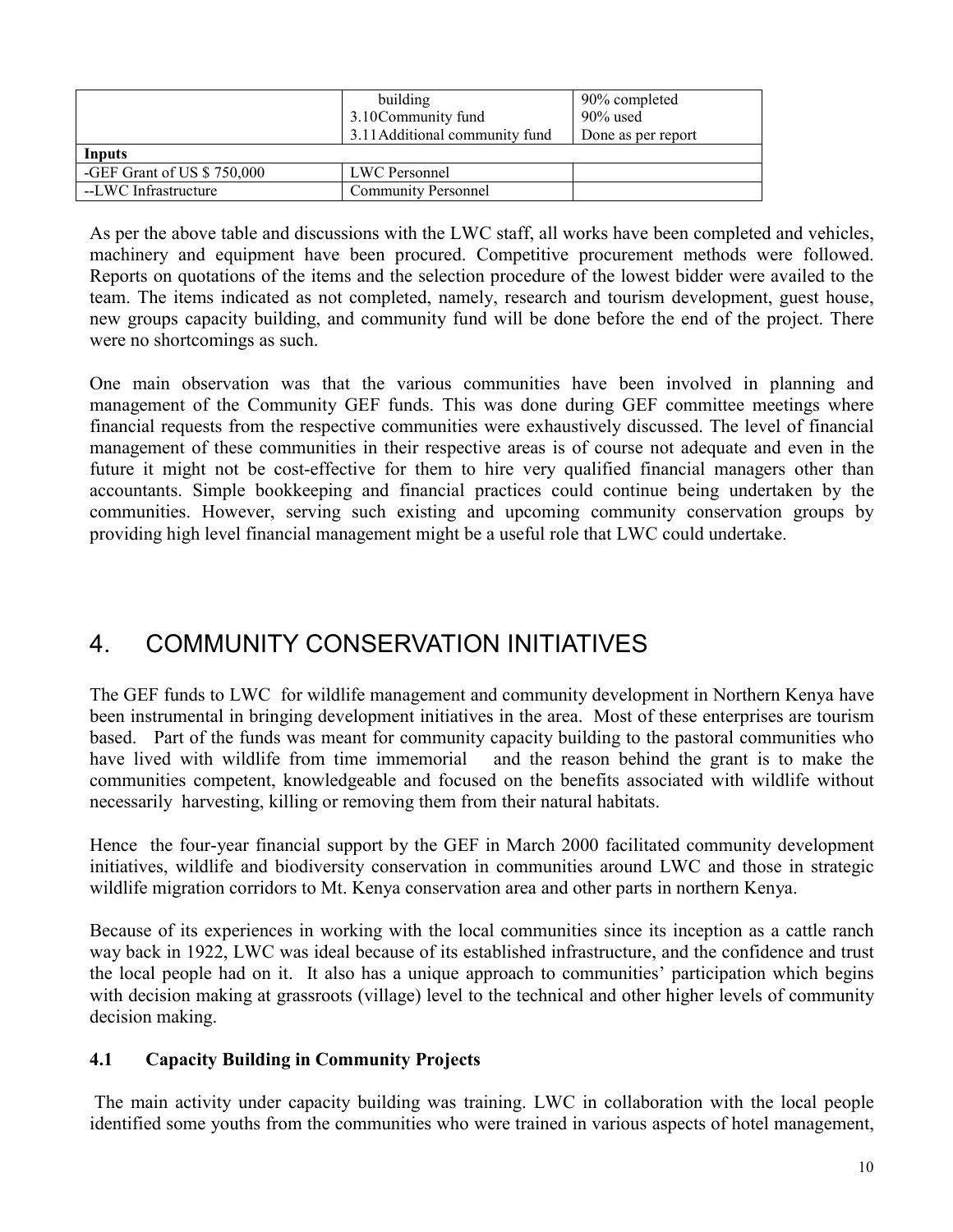and tour guiding. Staff from Utalii College in Nairobi conducted these training courses. As the locals did not have the necessary qualifications demanded by the Utalii College, tailor-made courses were improvised and organized by LWC and successfully conducted locally. This strategy further ensured that the courses were undertaken in a relaxed atmosphere and in an environment the trainees were conversant with. The courses were also planned in a way which would accommodate local needs and were standardized according to local qualifications and available tools. Other relevant courses that some members of the different communities received were, computer courses, accounting courses including sage accounting package in Strathmore College; and accounting techniques in hotel management, undertaken in Mombasa's Jadini and South Coast. Generally, the training programmes have made hotels and lodge services more competitive.

Other follow up workshops and training were conducted in various places for youths, women, directors and management of the different communities to strengthen their managerial and administrative skills. The communities have also been taught skills in proposal writing, which have assisted them in making proposals for direct funding from various donors and funding agencies.

GEF funds were also used in outreach, exchange and field visit programmes to the Masai Mara's Lemek/Koyaiki, Kajiado's Kimana sanctuary and Kipepeo program in the coast in order to see some organized communities already benefiting from wildlife related enterprises. The visits were meant to sensitize and motivate the communities to some of the benefits and lessons learned so that they could either be avoided or adopted.

## **4.2 Procurement of Goods and Services**

Through working closely with LWC, the community enterprises have learned much on competitive procurement procedures which have enabled them to purchase their supplies cost-effectively. With the GEF funds, some communities like Il Ngwesi and Namunyaki were each able to acquire four wheels drive vehicles for their daily functions. The vehicles have increased mobility within communities and have been used to fulfill various duties. Most importantly, the vehicles have been a great asset for transporting tourists for game viewing and for purchasing and transporting supplies to the lodge and the communities.

The funds were also used to purchase computers and their accessories which have helped the communities in report and proposal writing, hence increased documentation. Solar panels and batteries for powering the computers, VHF radio communication systems and their batteries are other essential things that the funds have been used to buy. Internet connection has been achieved in some communities hence increasing their marketing strategies and connectivity to the rest of the world.

## **4.3 Security Enhancement Among Communities**

Cattle rustling, poaching and general insecurity in the communities have greatly been reduced as a result of high communication and networking with other communities and the government (police, Kenya wildlife services) because of using the same radio frequencies for communication. Some communities with lodges, have already started getting some spin-off enterprises arising as a result of developing tourism activities and this has already shown that there is very high potential in employment opportunities as well as income generation to the community.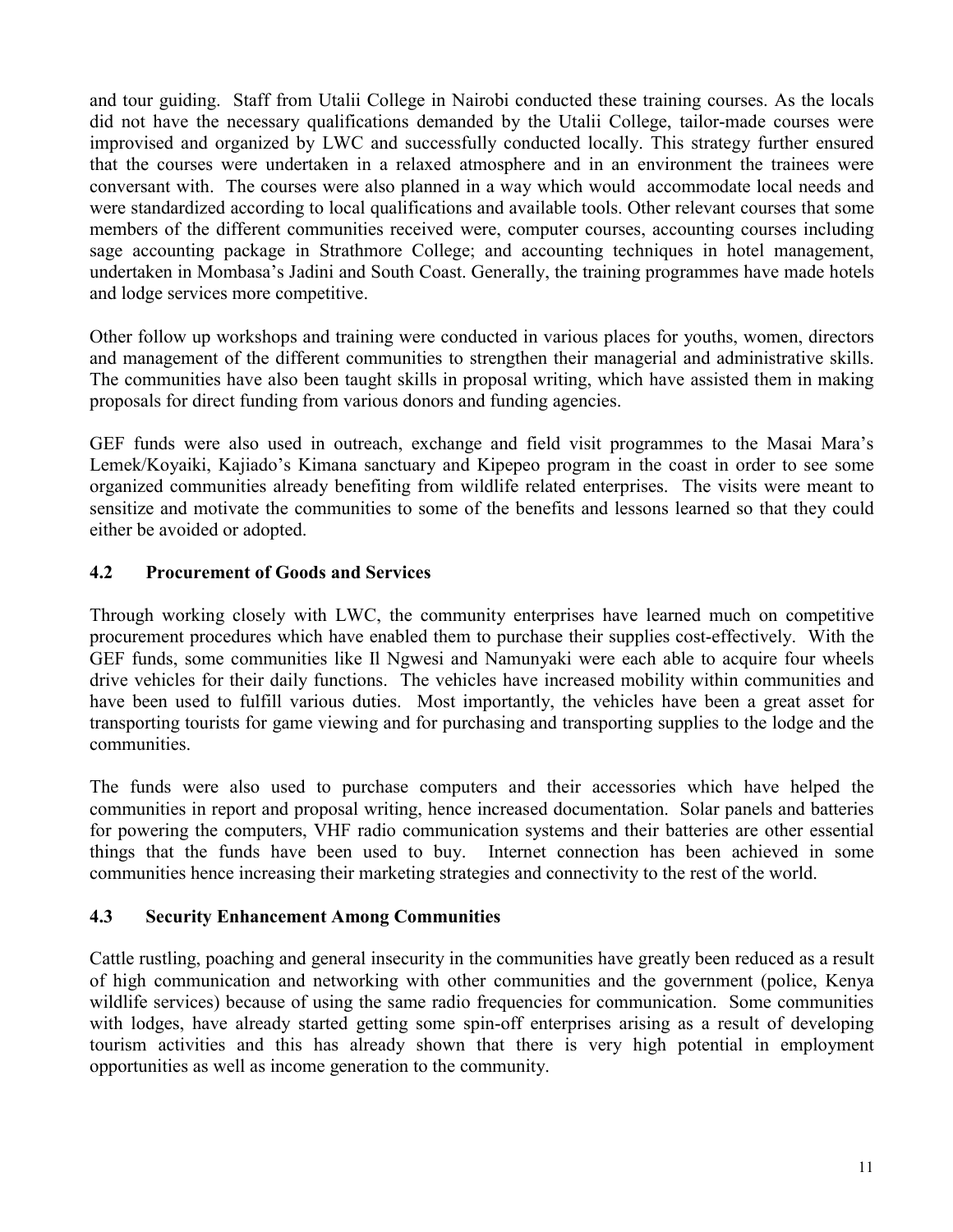# 5. WILDLIFE, HABITAT AND RESEARCH IN LWC

## **5.1 Ongoing Research Programme**

Research in biodiversity, wildlife, and their habitat is necessary to have a holistic understanding of a range of services that the natural resources provide to the wildlife, and their dynamism with season and in time. Sustainable use of natural resources requires the accumulation and assessment of information on the impact of such use on the target population and ecosystem. Because environmental degradation might be gradually reducing the carrying capacity of an area over time, thus reducing sustainable yield and productivity in the ecosystem, research is vital to track these changes.

The GEF financial assistance to LWC was very important to the research activities in the Conservancy. It allowed the initiation of research in Grevy's Zebra, and white and black rhino populations. Through the funds, 9 Grevy's zebra were radio collared using transmitter radios. These activities greatly assisted monitoring the population of Grevy's zebra both in the protected area inside the conservancy, and in the dispersal and unprotected areas outside.

The research division at LWC has incorporated the participation of local people and use game scouts, herdsmen, Maasai Morans and women in daily data collection of certain threatened species of wildlife using simply designed forms and the Global Positioning System (GPS). As they carry out their routine patrol or in search of pasture for their animals and firewood, game scouts, Masai Morans and women can respectively record the number of Grevy's zebra and elephant species they encounter. With the help of a Global Positioning System (GPS), such information is later down loaded in computers at the LWC and analyzed. This method has been useful in that it is cheaper to run and maintain, and also because using local communities has got a long-term sustainability factor in-built. The data collected have been a very useful source of information on relative abundance, territorial boundaries and partial distribution of species like Grevy's zebra and other endangered species in the conservancy and its buffer zones.

Species whose population size is too small are more likely to go extinct locally because of problems of inbreeding, with resultant loss in genetic variability. When it first became a wildlife sanctuary, LWC had no rhino population at all but started reintroducing them in the sanctuary slowly, monitoring their progress. As the population started building up, the Research Division at LWC became concerned about the inbreeding problem and has been monitoring individuals of the same family and preventing such individuals from breeding within their own family. Rhino are territorial animals and will only breed with males of females with which its territory overlaps. There had been occasions when the research officers at LWC had to perform local translocation to ensure that individuals of the same family do not breed together. This is an expensive operation at the Conservancy yet a very vital one for the species survival.

## **5.2 Areas of further Research and Monitoring**

Though there have been interesting and useful wildlife research going on at LWC, there are more opportunities in research that need to be invested in but has not been undertaken due to lack of funds to start them. Such research needs to go concurrently with the present programme. Some of the data that needs to be collected at LWC include;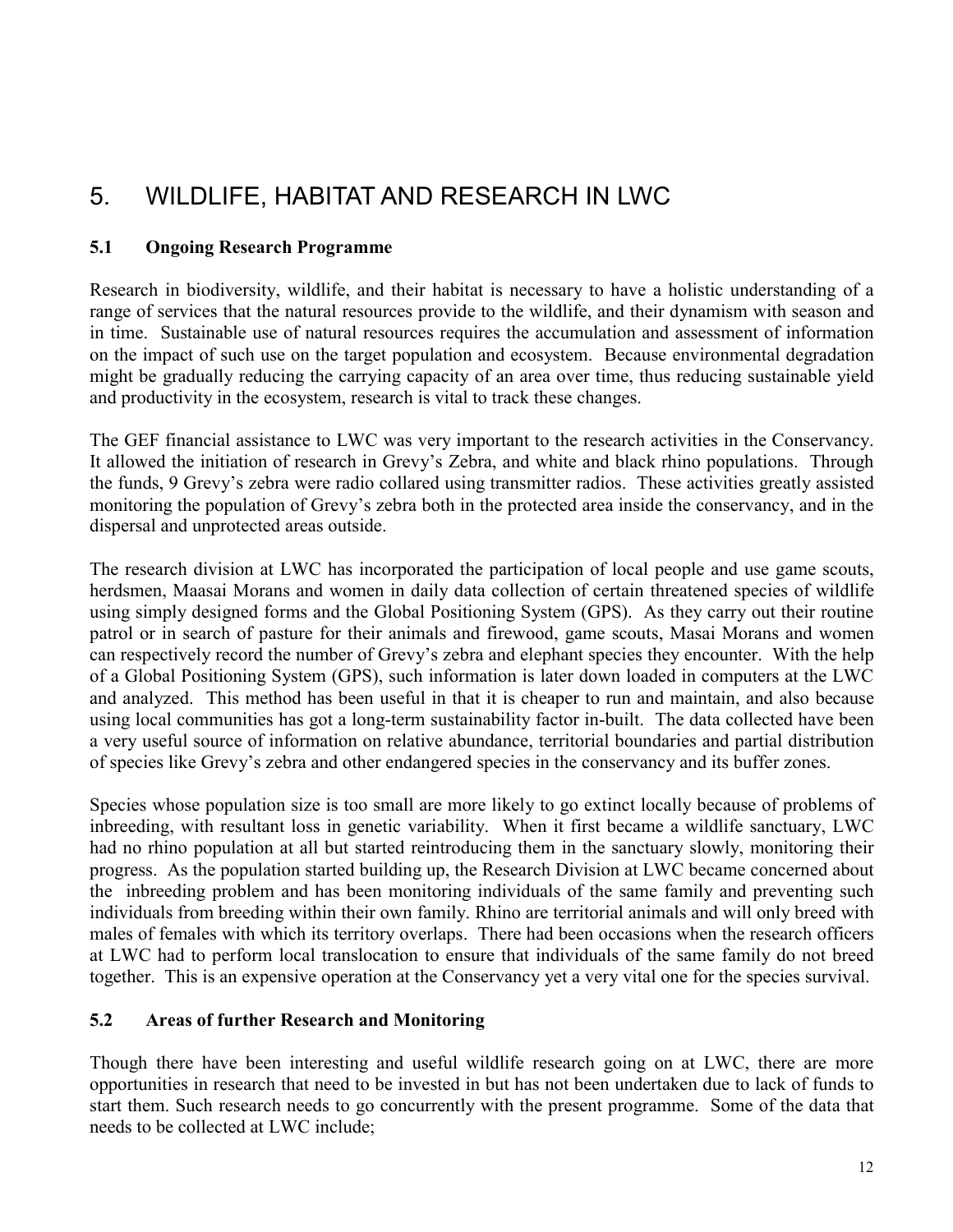- 1. **Environment:** What are the habitat types where some species are found? And how much area is there of such habitats? How variable is the environment in time and space? How frequently is the environment affected by catastrophic disturbance such as drought? And how have the human activities affected the environment particularly outside LWC?
- 2. **Biotic Interaction:** What type of food and other resources do the species need and how do they obtain them? What species compete for particular resources? What predators or parasites affect species population sizes? And have human activities altered the relationships among species in the community?
- 3. **Wildlife Population Growth:** Uncontrolled population of elephants in any complex of species can, and often does change vegetation composition and structure of woody plants and so reduces and changed biodiversity. The result is often a decrease in primary productivity and habitat quality. A high elephants population normally leads to destruction of vegetation, particularly of *Acacia* species. Research may be needed to establish the carrying capacity of elephants in the conservancy. Culling or translocation of excess elephants is highly recommended.
- 4. **Tourism and Endangered Species:** Research may be required on the effect of tourism on endangered species such as rhino and Grevy's zebra, on their ecology, health and survival. Comprehensive and independent risk assessments, environmental impact studies and project evaluation may be necessary as the project progresses so that adjustments can be taken in good time.
- 5. **Browsing Impact on Habitat:** Different levels or intensities of browsing result in different responses to woody plants. Hence monitoring performances of other non-endangered species of wildlife in the conservancy may be necessary.
- 6. **Monitoring of Predators:** Keen monitoring of predator populations in the conservancy is critical to the survival of threatened species population. The population of predators should not be allowed to go beyond a given threshold level because that could be detrimental to the population of the rhino and Grevy's zebra, the most endangered species in the conservancy and northern Kenya. Translocation or culling excess predators may be the solution to the lives of these most endangered species.
- 7. **Strategic Conservation of Ngare Ndare Forest:** The role Ngare Ndare Forest Trust plays in this ecosystem is key to the long-term sustainable conservation in the region. The forest is the catchment area to the rivers and their distributaries which serve LWC and the communities below. There is need to know the dynamics of plants species in this forest since domestics animal have been allowed to graze in the forest for a long time.

# 6. SUSTAINABILITY AFTER GEF FUNDS

## **6.1 Sustainability of LWC**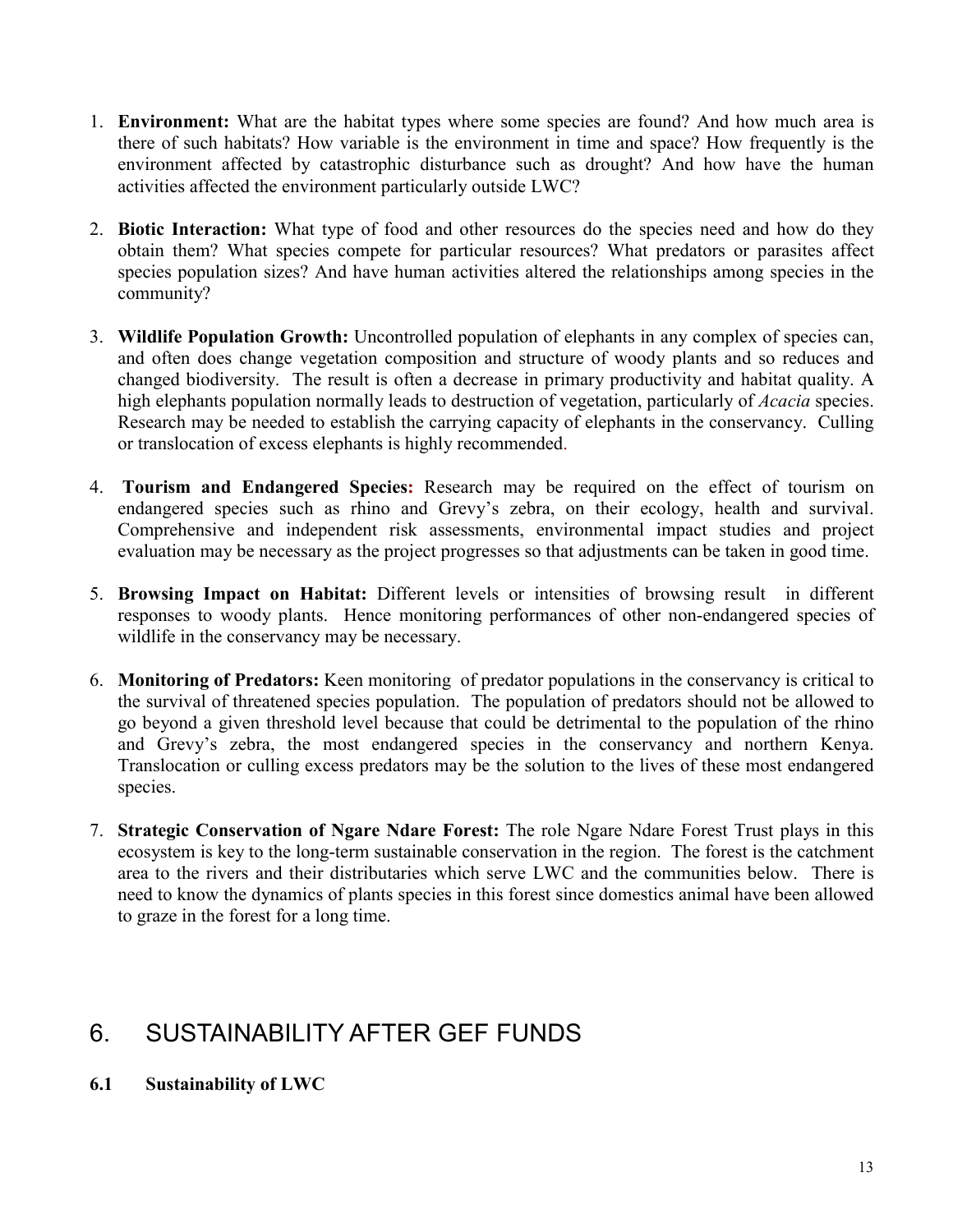The issue of sustainability is core to the GEF grant. In fact, objective number two of the grant addresses enhancement of sustainability of the conservation benefits. To that end, some grant was used for office facilities, both senior and junior staff houses, guesthouse, and community hall. Ideally, with these facilities, staff can better be motivated in an area which is otherwise considered remote (convenient schools and hospitals are quite far away from LWC and a number of staff will have to contend to stay without their families). As for LWC, with the necessary GEF funded infrastructure, considerable income is internally generated from camping and tourism business, (Lewa Safari Camp is increasingly becoming popular to tourists) and with increased ecotourism businesses, the level of sustainability is expected to considerably improve. Informal discussions with a few tourists in LWC indicated a high level of satisfaction with animals seen and other facilities. The fairly good airstrip has also led to increased volume of tourists. It is reported that the general income of LWC increased from USD 393,401 in year 2000 to USD 731,315 in year 2001 an increase of 86 %. This is reasonable income considering that the LWC runs on a recurrent budget of USD 721,339 for basic administration, security and community programmes.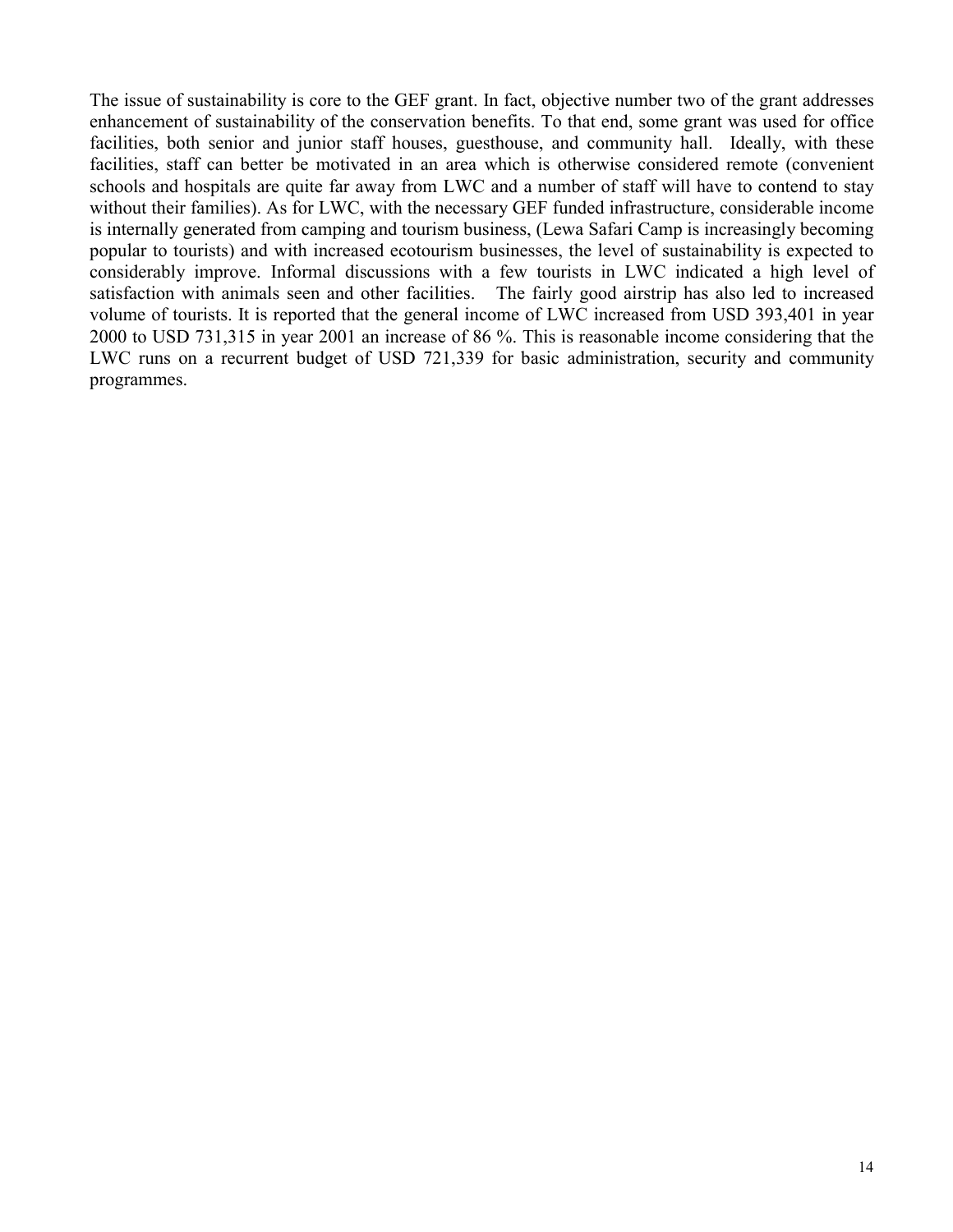## **6.2 Community Sustainability**

As for the communities, sustainability is expected to come from ecotourism business, and capacity building of the local communities so that they can effectively undertake the ecotourism business. Improved security will also make the local community concentrate more on other income generating activities. Already, livestock management is not very sustainable because of the past cattle rustling and lack of both forage and water resources. With security, issues of mobile abattoir facilities, and marketing of various livestock products can be pursued. The GEF grant has enabled mobilization of pilot communities to work together and some training has already been extended to these communities. The organized communities are already generating significant income from ecotourism business and they are also planning on other income generating activities such as bee keeping, and for Namunyaki, some mining of vermiculite and snake park development as well as butterfly farming has been mentioned as worth following up. In all of this dry area, indigenous fruit commercialization and development of exportable gum arabic could be pursued as a land use, which is compatible with wildlife conservation.

Complete sustainability is difficult to attain in the short term but it is possible for the LWC and conservation communities to reach a level where internally generated income can meet essential expenses. Standards of living for the communities at that time will be much better than the current situation. Extra funding at that level will mainly be required for expansion of activities in new frontiers rather than maintaining those which have had external funding. With well-motivated communities, achievement of sustainability with new and up coming communities will be much easier because of lessons learnt from the existing programmes. Already, there is considerable interaction by the conservation communities and facilitation of such get-togethers (meetings, study tours and workshops) by the GEF grant has had the desired impact.

There is a caution however that sustainability will continue to rely mainly on one sector, namely tourism business. A major reduction of the number of tourists coming to Kenya could adversely affect not only the private and communal wildlife conservation, but also the country's economy as a whole. Continued expansion of ecotourism business will also be built on the premise that the number of tourists to the country will continue to increase in absolute terms.

## 7. PROBLEMS AND OPPORTUNITIES

There were no significant problems noticed on the allocation and utilization of the GEF funds**.** This however does not mean that there are no problems in private wildlife conservation. There are several problems which can also be considered as a challenge and indeed an opportunity for investment for the welfare of the various land owners and wildlife itself. The solutions to a number of problems in private wildlife conservation could greatly benefit from lessons learnt in the course of wildlife conservation efforts by LWC in the last seven years of its existence.

One lesson learnt from the LWC initiatives in collaboration with the communities is that the most thorny problem of human-wildlife conflict can be turned into friendly relationship when strategic community mobilization is undertaken by experienced community experts. This is the case with the two wildlife conservation model communities of Il Ngwesi Group Ranch and Namunyaki Wildlife Conservation Trust. The two communities have changed the attitude of their respective communities that wildlife needs to be protected and conserved rather than being poached or killed to minimize forage competition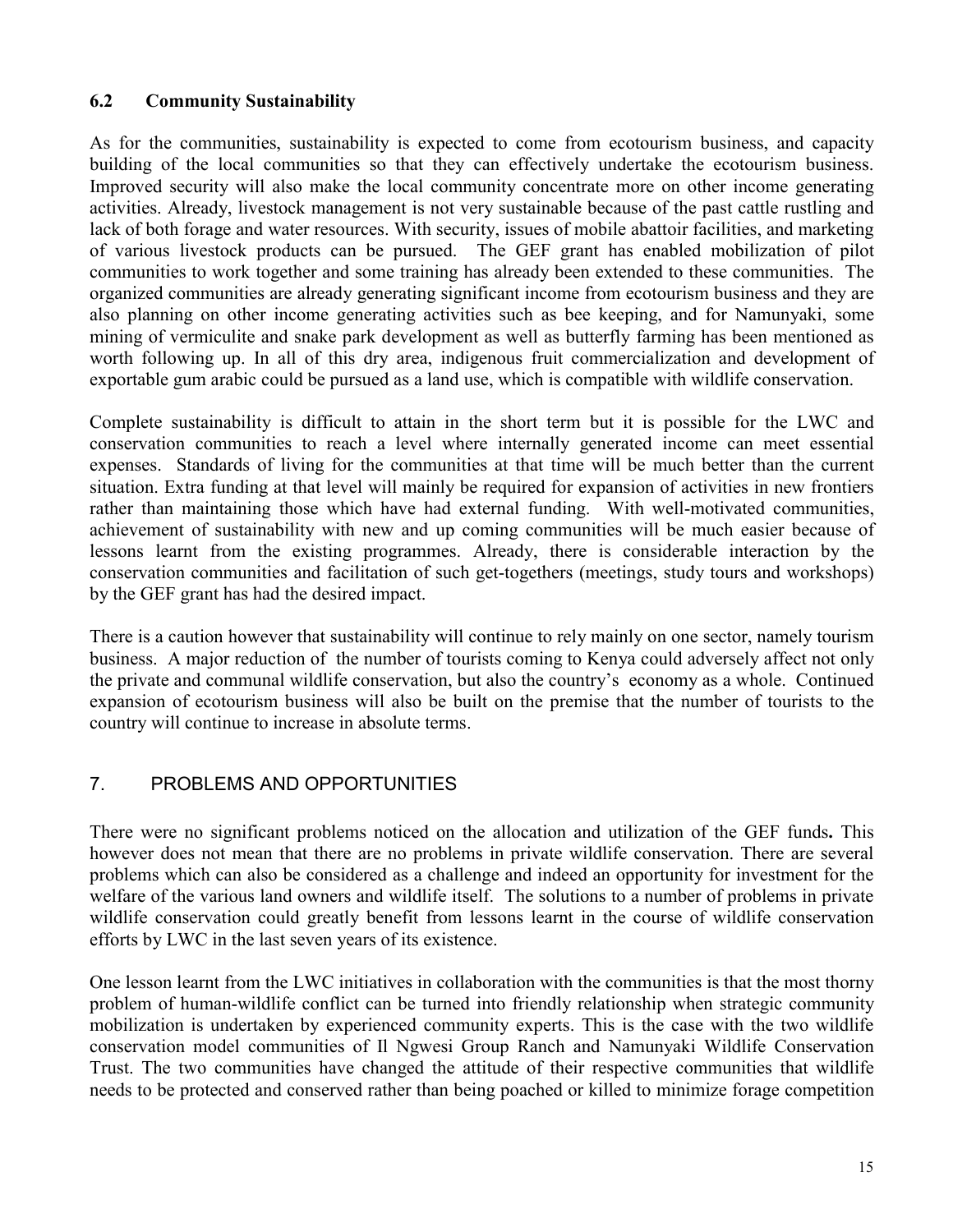with their livestock. Indeed, the communities are on the look out for poachers who are at times reported to the security personnel before they actualize their crimes.

Some of the problems, which should be dealt with broadly fall under institutions, sustainability and ecology.

## **7.1 Institutional Problems**

The LWC has been dealing with many institutions as discussed under institutional arrangements**.** Among the institutions are the CBOs where the idea was to empower them so that they could carry on the work of wildlife conservation on their own. The capacity building has had some impact as was evident from the various discussions and the stakeholders workshop, but critical mass has not yet been properly equipped in terms of training and provision of the necessary equipment in order to sustain the skills already acquired. It was the feeling of the team that the high expectation among the communities had not been fully met as was evident in a one-day workshop, and some follow-up capacity building is needed to have greater impact on community wildlife conservation.

There is a very high level of wildlife protection in LWC - about 150 personnel oversee wildlife in an area of 18,000 ha which translates to about 120 ha per person. The security personnel have been called upon to provide their services when security problem occur outside their area of jurisdiction, but on the whole, wildlife outside LWC still remains vulnerable. Some of the challenges this problem presents is how to motivate "morans" and other local members to actively engage in reporting and even at times apprehending wrong doers. Some of the problems this awareness could minimize are poaching and trapping small and big animals for subsistence. The fact that there has been improved security with the coming of the project is one of the most appreciated benefits by the various communities. Providing security by modest security training, radios etc., and even incorporating known poachers might be an appropriate entry point to other high wildlife conservation potential areas. Security and wildlife conservation could lead to more tourist hotels development and uplifting of the economy in otherwise resource poor areas.

Ngare Ndare Forest presents a unique problem. This is legally gazetted dry forest covering an area of 5,554 ha, and though small, has very many dependents. The Ngare Ndare Forest Trust was registered in year 2000 in order to help in sustainable management of the forest. The forest is surrounded by five villages who have been depending on it for firewood, grazing, water and some wood which has been obtained illegally as wood utilization, other than for the dead wood, is not allowed. The GEF funds was used only to train scouts on patrol duties without any inputs on issues such as forest management, assessment and monitoring of non-wood products and enrichment planting. Both the Trust and the scouts could be assisted with management and monitoring skills as well as provision of fire equipment as the forest is very vulnerable to fires. Opportunities here lie in making the adjacent communities selfreliant in terms of firewood and fodder material to minimize forest destruction. The forest is fenced off, putting it on the side of LWC and will also greatly contribute to possibilities of an animal corridor connecting Mt Kenya with Samburu. There are some portions of the forest which are very degraded and which with the necessary site surveys may need enrichment planting with appropriate indigenous vegetation.

## **7.2 Sustainability of Private Wildlife Conservation**

Most of the communities interviewed have other small sources of income but are not yet sustainable to support wildlife conservation. Ecotourism business is slowly bringing in small incomes. The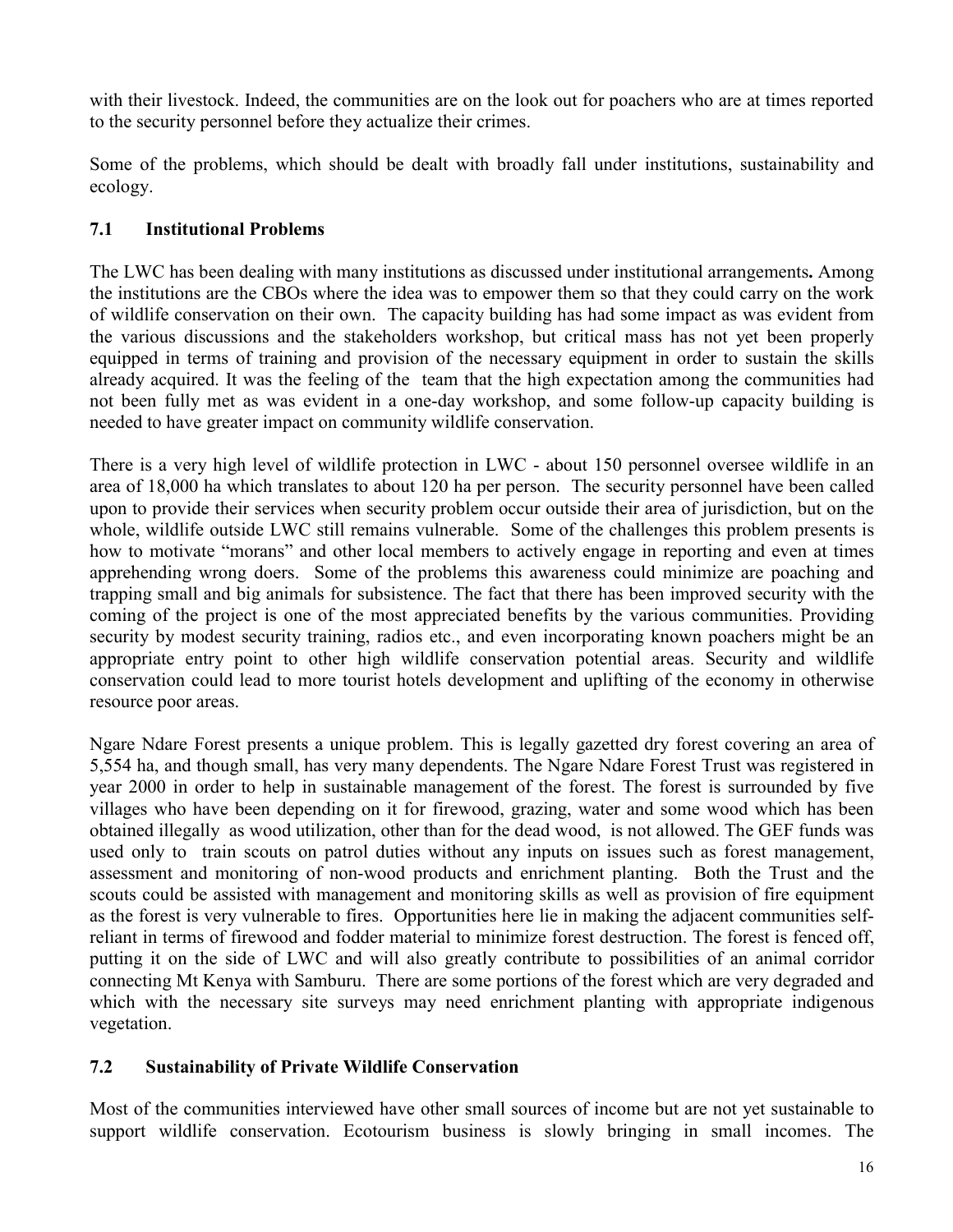communities however need higher levels of training to, for example, run their lodges to the same standard as other tourist hotels in the country. Local communities also have strong cultures which people from outside world would like experience. The communities need to identify their talented people and have them further trained to, for example, authoritatively lecture on a host of issues to tourists who come to their respective areas. Some of the local people are indeed very versed with local information, most of which is not written anywhere. Properly developed, collaborating research institutions could dig deeper into new frontiers.

Arrival of international tourists to Kenya fluctuates and it might be necessary for the CBOs to target local tourism, including school tours. Local tourists cannot pay high prices but the volume justifies the effort along with international marketing. School tours could effectively be tied with the school programme that LWC is supporting. In view of the multiply effects that schools would have in wildlife conservation, proper facilities in CBOs areas could be developed for longer term sustainability. To improve tourism, both local and international, roads and bridges also need to be improved. Improvement of the roads leading to community conservation areas could lead to better surveillance and the overall sustainability.

 LWC has effectively supported various communities with the aim of ultimate sustainability among those communities, and to continue as equal partners. There is a need for continued collaboration, with each group supporting the other. The new CBOs would be more convincing in converting other CBOs in wildlife conservation initiatives with LWC indirectly supplying its expertise based on learnt lessons because it would not be cost-effective for each CBO to have an elaborate infrastructure.

## **7.3 Ecological Destruction by Wildlife**

Conservation of wildlife in LWC has resulted in increased wildlife and it is becoming evident that if more zebras and other grazers increase considerably, the carrying capacity could be exceeded. Also, casual observations indicate that browsers like giraffes and elephants have had negative impacts on trees and the long-term trend would turn the area into very open grassland with an unbalanced wildlife population between grazers and browsers. Besides reducing the area's wilderness quality, it would reduce tourist attraction as they are eager to see a greater variety of wild animals. This problem comes with challenges of wildlife translocation and the problem of where to send such animals. One of the biggest opportunities is to have game corridors connecting Mt Kenya with Samburu and Northern Kenya in general. Between LWC there are settlement schemes and large-scale wheat farms whose land tenure requires delicate negotiations.

In the course of discussions with various communities, it was revealed that a number of the members would like to buy alternative land to relocate their livestock and in the process ease wildlife pressure. Il Ngwesi in particular was assisted to buy 150 acres for their livestock, leaving wild animals in the designated area. There are several opportunities where land should be obtained so as to minimize some of the problems which would occur if domestic animals were concurrently grazing in the same land with wild animals. Such a site of wildlife and domestic animals grazing together is not also interesting to tourists, and is contrary to the concept of the wilderness.

Negotiations should also be held with the KWS and other policy makers on the possibility of strictly supervised sport hunting. This would generate considerable revenue from hunting animals which multiply fast or become pests. Currently game sport hunting is banned and the rationale behind this policy is that such practice would go out of control. With the level of security attained in LWC, proper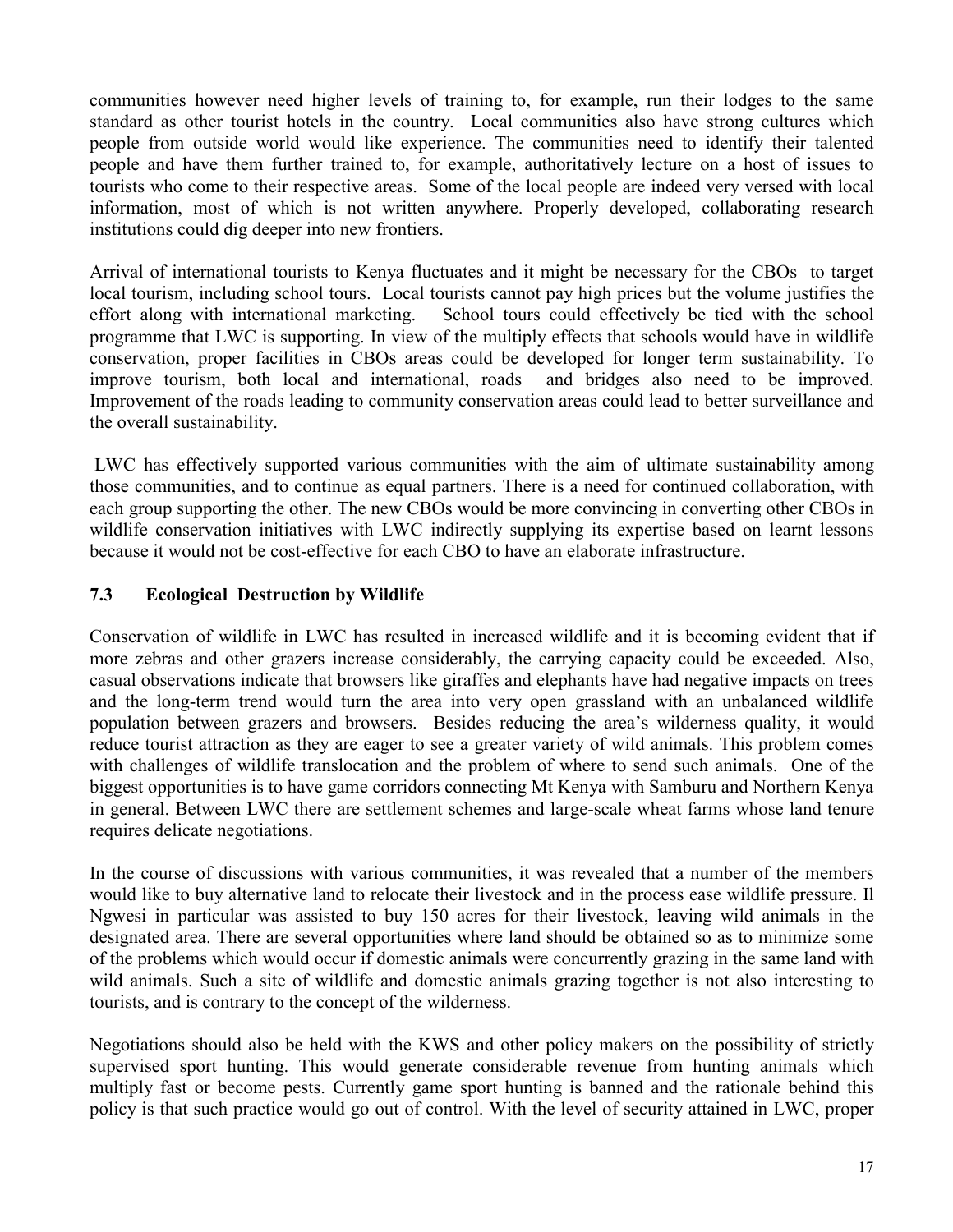control, monitored by the police and KWS could ensure that there is no abuse in such income generating activity.

# 8. LESSONS LEARNT

## **8.1 Institutional Lessons**

It is fair to say that LWC could not have succeeded in wildlife conservation had it not been for the support the conservancy received from Government, community organizations, private agencies and donors. Because wildlife conservation issues transcend various land boundaries and tenures, it has been realized by the LWC and the collaborating communities that active collaboration and partnerships are essential for any meaningful success.

It is quite difficult for one single organization to influence Government to adopt some policies which could lead to better wildlife conservation practices by local communities. For example, because of fear of excessive mal-practices, any hunting is not legally allowed in the country. The conservation success of the main communities which collaborate with LWC could allay the fear and be the basis for negotiation of policies which could lead to more incomes and sustainable conservation of wildlife in the unprotected areas.

There is a lot of background work which was undertaken by LWC in order to have local communities embrace and undertake wildlife conservation in their own lands, and in fact to give up some of their lands for wildlife conservation. In view of the limited wildlife dispersal area in the country, there is a need for such procedures to be tried elsewhere and the LWC provides a useful case study.

## **8.2 Financial Management**

Financial management is being undertaken professionally and transparently by LWC. The communities have been told what is in their kitty and discussions were regularly held on expenditure items and accounting of the same. Success of financial management was realized because of a pool centre which offered the necessary financial assistance. If there is need to support distant communities on wildlife conservation, it might be more efficient to organize them in such way that a central organization is there to provide the necessary financial advise, borrowing from experiences of LWC.

During discussions with the various communities, a presentation was made that the communities should have been more involved in the proposal making. In such way, they would have arrived at priority support areas in a more participatory manner. The request was a genuine one and it could be the basis of future collaboration.

## **8.3 Investment Potential in Community Wildlife Conservation.**

The chapter on problems and opportunities deals with a number of constraints, some of which could be turned into opportunities of private and communal wildlife conservation. There are many lessons learnt on that. It is comforting that the problem of insecurity and poaching can be addressed by convincing, sensitizing and practically demonstrating to the various communities that if they join forces, poachers and other criminals could be converted and involved in wildlife conservation. In return such people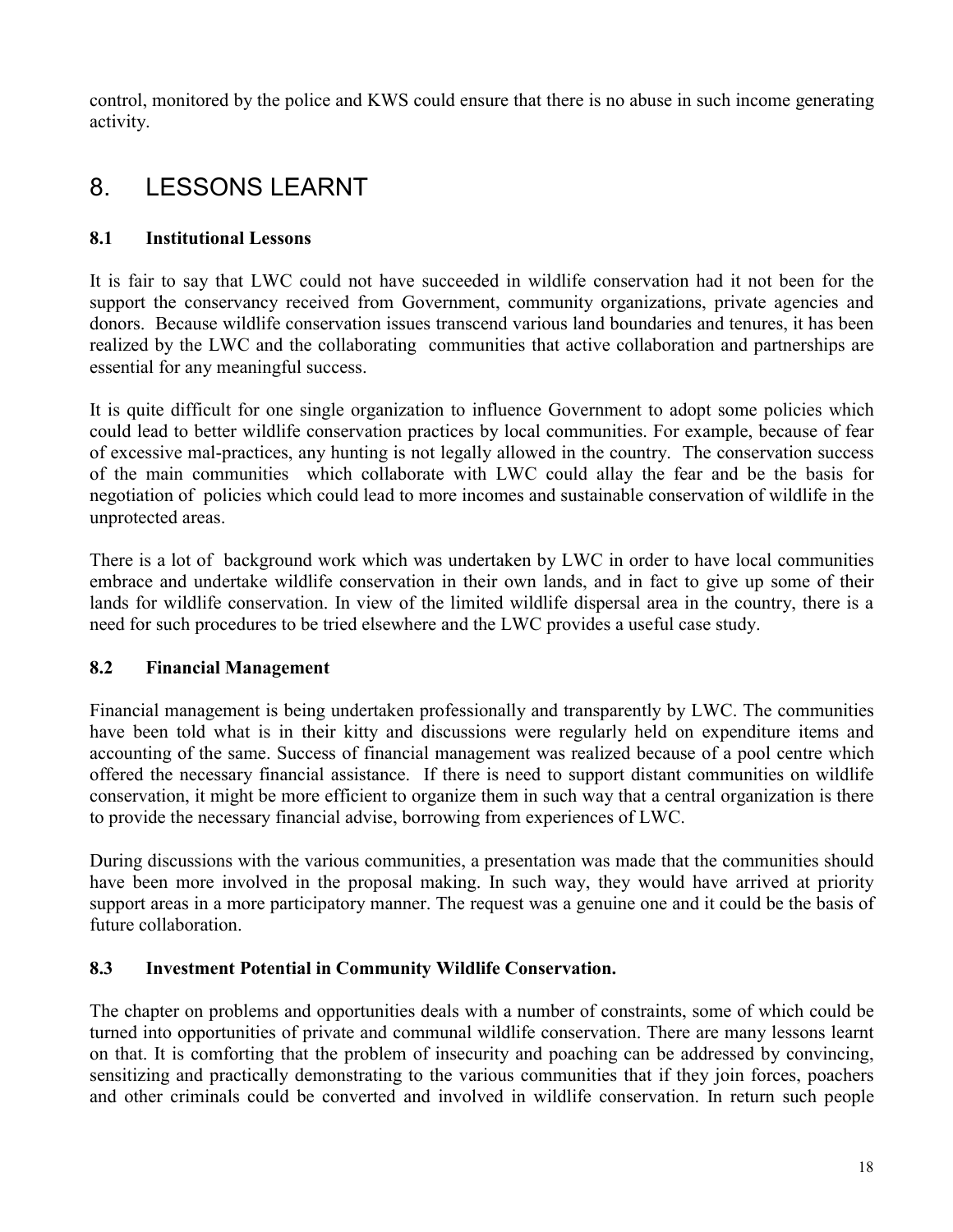could obtain several benefits of wildlife in form of tourism, the associated development and community esteem.

The message to the relevant stakeholders in wildlife conservation is that addressing the pressing and community felt needs is an appropriate entry point in wildlife conservation particularly in the unprotected areas. Also because it is very difficult to police all the wildlife both outside and in the protected areas, communities need to help the Government in that role. What motivates an individual to walk many miles to report that he or she has information on the would-be poachers to the relevant authority, as it happens in LWC, is indeed a worthwhile case to study which should then be adopted as appropriate. This is because poachers find it difficult to operate when they know that the local communities have some attachment to the wildlife, and that they will not in any anyway condone their actions.

# 9. POSSIBLE FOLLOW UP OPERATIONS

As discussed above, a number of private wildlife conservation activities have been undertaken using GEF funds. These funds have had considerable positive impact on the LWC programme and the community conservation groups have also realized the impact. Necessary infrastructure has been built, some community members have been trained and as a result of that training, they are undertaking conservation work in their respective areas while others have secured jobs elsewhere. To enhance the impact, there are a number of areas, which need to be followed up.

- 9.1 **Capacity building of CBOs to enable them attain higher level of sustainability**: The training that was given was not adequate. There is thus need for further training in order to raise the standards for running their respective ecotourism business and to market their respective areas both locally and internationally. Scouts assisting Ngare Ndare Forest would benefit from forest management training to appreciate the forest role and to disseminate the same to the adjacent communities.
- 9.2 **Mobilizing up-coming and new CBOs like Sera for wildlife conservation**: Some detailed survey of potential wildlife conservation areas should be done in collaboration with the District Development Committees of Isiolo, Meru, Laikipia and Samburu. This will sensitize the respective District Development Committee and also ensure that wildlife conservation is within the Districts' priority strategies. This would also lead to setting some lands aside for wildlife conservation and community development in the adjacent areas.
- 9.3 **Development of infrastructure and budget support for LWC to enable it continue playing a catalytic role to, particularly, the new groups**: For some time there will be a need for LWC support in order to radiate community based modern wildlife conservation techniques to nearby groups and to maintain, at least for some time, a back-and-forth interaction for maximum impact.
- 9.4 **Development of infrastructure for Communities**. There is a need to construct bridges, improve airstrips in various localities for tourists who come by air, improvement of road network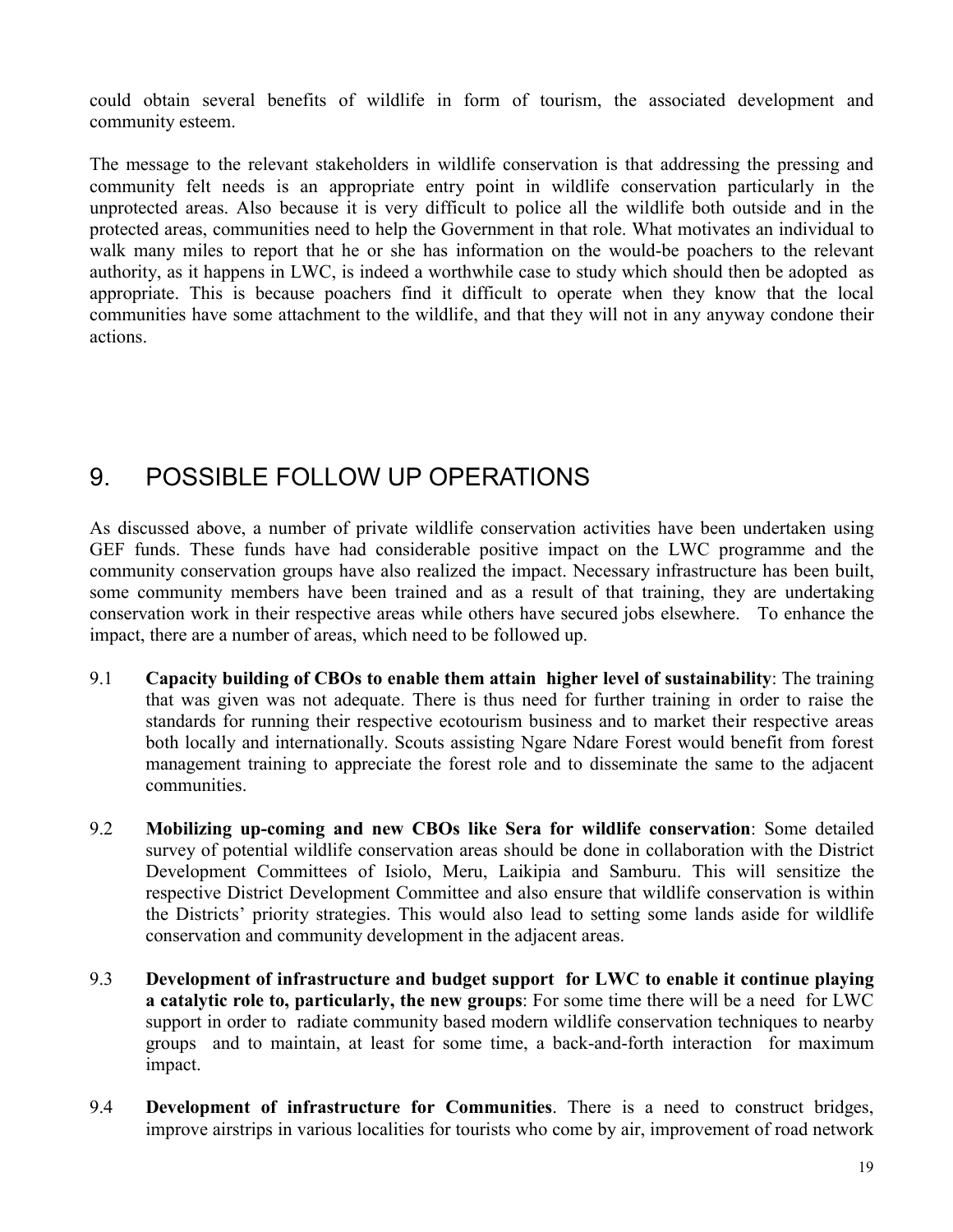in the communities and designing game viewing circuits so that sensitive habitats are protected from careless driving which may lead to their destruction.

- 9.5 **Further financial support for equipment for communities**: There is also need for continued financial support to buy field equipment such as VHF radios, hand held radios and batteries, scout uniforms, particularly for new communities joining in the conservation block as well as houses for game scouts to enable them live near the core conservation areas for any emergencies and ease of organizing patrols
- 9.6 **Development of game corridors**: There is a need to develop appropriate game corridors to allow better migration of the wildlife and avoid ecological destruction of the areas which show excess wildlife. Other than corridors connecting Mt Kenya with northern parts of Kenya, there is also the Aberdares National Parks which needs an outlet especially to connect it with Mt Kenya and Laikipia District.
- 9.7 **Promotion of a security strategy in the new potential areas of community wildlife conservation initiatives**: Possibilities of targeting and training poachers and other idle groups of people who are currently, or were in the past, potential poachers and bandits should be undertaken for the welfare of the local people and wildlife in general.
- 9.8 **Survey of selected large-scale ranches for conversion into wildlife conservancy areas**: The conversion of Lewa Downs into wildlife conservancy and incorporation of several community conservation areas can be used as a case study for other similar areas and this would lead to more wildlife dispersal area, again easing ecological pressure on the existing wildlife areas. There are cases of serious forest degradation by wildlife which could benefit from such an initiative. For example, the areas hosting hotels such the Treetop Hotel in the Aberdares Salient could benefit from such a strategy and this would also increase the number of tourists in Kenya. Currently ecological degradation in the Aberdares Salient is indeed very serious.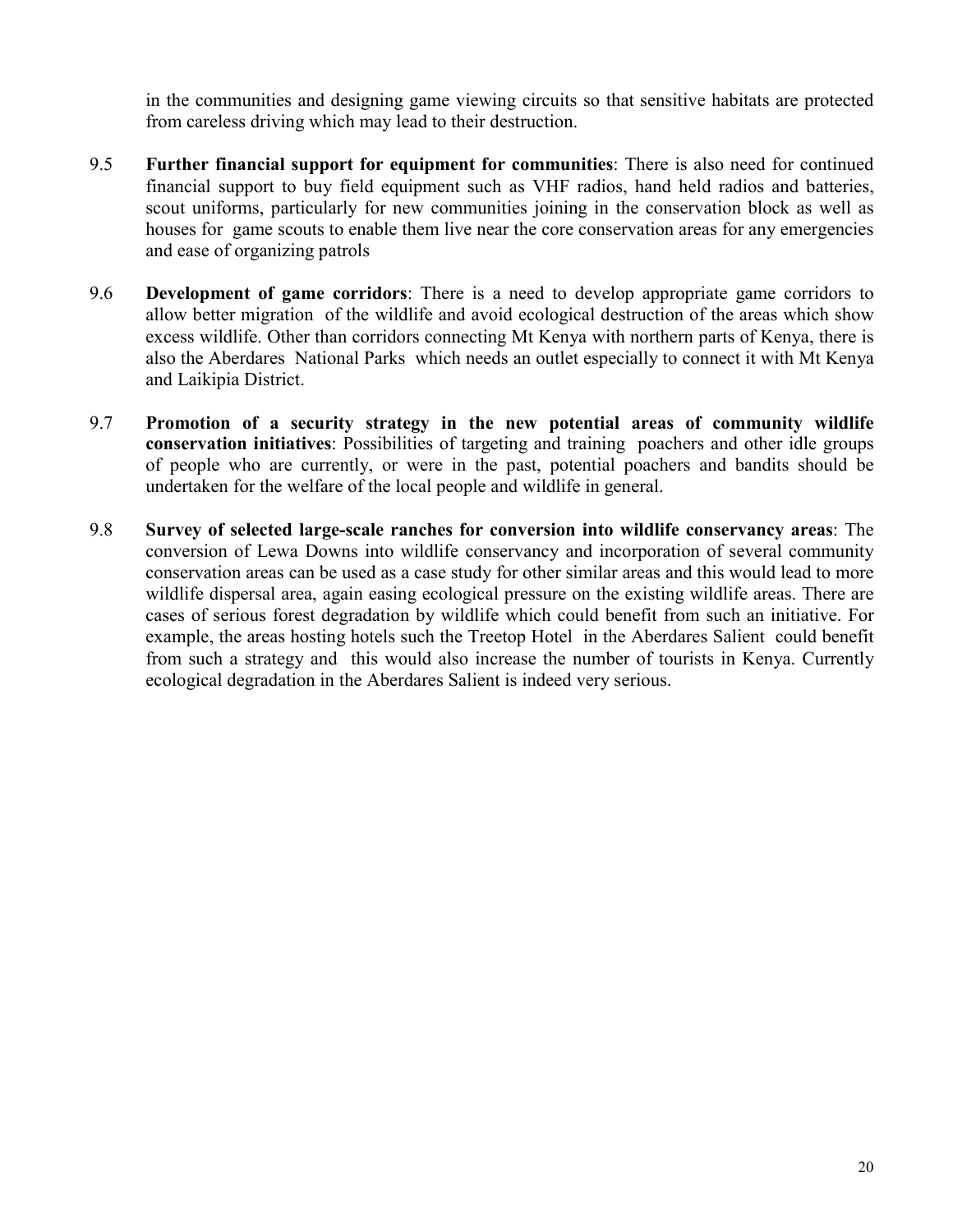| J |
|---|
|   |
|   |
|   |
| J |
|   |
|   |

| <b>SUNNEXES</b> | nstitutional Arrangements |
|-----------------|---------------------------|
|                 |                           |
|                 | Annex 10.                 |

| major<br>ัธ<br>institution<br>Names | Mandated function             | Role in Lewa Wildlife Conservation                                             | and<br>(strengths<br>weakness)<br>Capacity                     | Remarks                                                    |
|-------------------------------------|-------------------------------|--------------------------------------------------------------------------------|----------------------------------------------------------------|------------------------------------------------------------|
| Government Institutions             |                               |                                                                                |                                                                |                                                            |
| Kenya Wildlife Service              | Protection and                | Collaborates in wildlife translocation                                         | With strong countrywide                                        | KWS is responsible for                                     |
|                                     | management of wildlife        | and security. Also Kenya Wildlife                                              | network of wildlife                                            | wildlife conservation                                      |
|                                     | in the country.               | Research Division on issues of research                                        | conservation and well trained                                  | policy and oversees all                                    |
|                                     |                               | on animals and habitat balancing.                                              | personnel security                                             | wildlife in the country                                    |
| Forest Department                   | gazetted<br>In-charge of      | Collaborates in management and                                                 | Country wide network but                                       | Decline in forest areas has                                |
|                                     | Ŋ<br>forests and rural forest | utilization of Ngare Ndare Forest. Also                                        | weak in participatory                                          | led to more human-wildlife                                 |
|                                     | extension                     | responsible for Mathew Forests in                                              | community forestry                                             | conflict                                                   |
|                                     |                               | Samburu                                                                        | conservation.                                                  |                                                            |
| Kenya Police                        | ъ<br>in-charge<br>Overall     | Support security operations of LWC and                                         | Very thin in the field and hence                               | Police reservists in LWC                                   |
|                                     | country security              | training skills.                                                               | control<br>$\mathbf{c}$<br>rather difficult                    | have to comply with police                                 |
|                                     |                               |                                                                                | animal poaching                                                | guidance.                                                  |
| Ministry of Water                   | water<br>ъÓ<br>In-charge      | Conservation of Ngare Ndare forest and                                         | not<br>ministry<br>Activities of                               | mainly<br>Ministry                                         |
|                                     | resources.                    | overall water use in LWC/Communities                                           | strongly felt in the field.                                    | major<br>with<br>concerned                                 |
|                                     |                               | is an important issue technically under                                        |                                                                | water supply and little on                                 |
|                                     |                               | the ministry's portfolio                                                       |                                                                | watershed conservation                                     |
| Ministry of Education               | 금<br>for<br>Responsible       | Ministry interacts with the LWC school                                         | with<br>network<br>Countrywide                                 | quite<br>$\overline{\mathbf{s}}$<br>Education              |
|                                     | education matters             | Currently LWC<br>support programmes.                                           | limited budget compared to the                                 | enhancing<br>$\Xi$<br>effective                            |
|                                     |                               | supporting five schools.                                                       | country's needs.                                               | conservation<br>wildlife                                   |
|                                     |                               |                                                                                |                                                                | within communities                                         |
| Administration (DCs)                | Ř<br>Responsible for securi   | LWC in particular depends on DCs of                                            | Wide country network down to                                   | is needed<br>Administration                                |
|                                     | coordination                  | Samburu, Laikipia, Meru, and Isiolo in                                         | sub-locations                                                  | poaching<br>reducing<br>$\Xi$                              |
|                                     |                               | law maintenance and conflict resolution.                                       |                                                                | menace.                                                    |
| and<br>Ministry of Tourism          | for tourism<br>Responsible    | Training of communities by Utalii                                              | support<br>$\mathbf{c}$<br>potential<br>Big                    | A key ministry in tourism                                  |
| Information                         | promotion                     | College and tourism marketing support                                          | ecotourism<br>community                                        | and<br>development                                         |
|                                     |                               | by Kenya Tourist Board                                                         | initiatives                                                    | sustenance                                                 |
| Parliament                          | necessary<br>the<br>Making    | Political patronage. Speaker of national                                       | MP <sub>s</sub><br>people,<br>elected<br>As                    | $\overline{a}$<br>MPs are very keen                        |
|                                     | laws for the country          | Assembly and Samburu East MP active<br>members of conservation groups. Efforts | command great respect in their<br>can be<br>and<br>communities | $\mathbf{c}$<br>development projects<br>retain popularity. |
|                                     |                               | wildlife<br>$\overline{\mathrm{m}}$<br>organize MPs<br>$\overline{c}$          | convincing<br>$\Xi$<br>instrumental                            |                                                            |
|                                     |                               | conservation under way                                                         | conserve<br>$\mathbf{c}$<br>communities<br>wildlife            |                                                            |
|                                     |                               |                                                                                |                                                                |                                                            |

21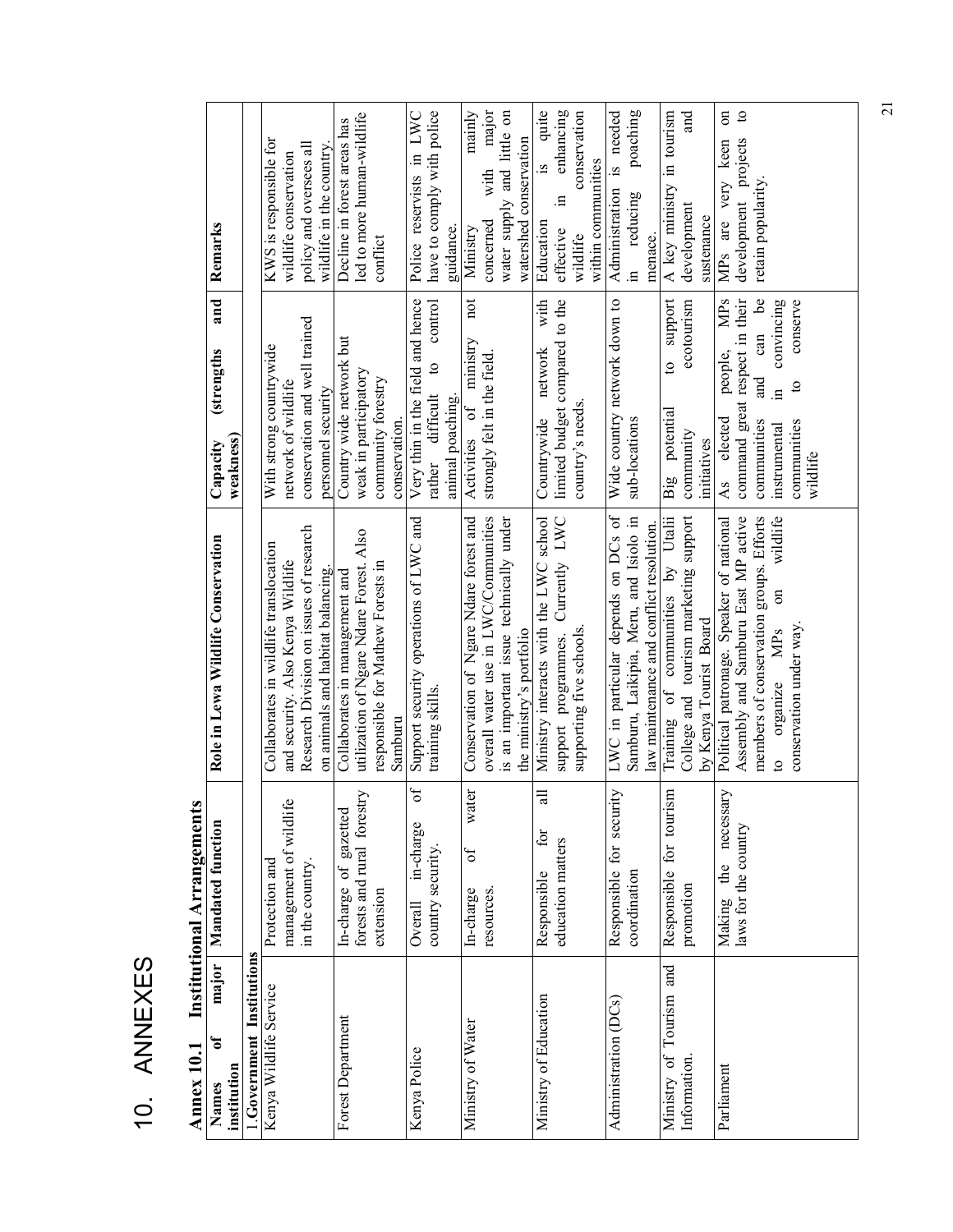| 2. Non-Government Organizations (NGOs) |                                                                                                                      |                                                                                                                                                       |                                                                                         |                                                                                                                                      |
|----------------------------------------|----------------------------------------------------------------------------------------------------------------------|-------------------------------------------------------------------------------------------------------------------------------------------------------|-----------------------------------------------------------------------------------------|--------------------------------------------------------------------------------------------------------------------------------------|
| Tusk Trust                             | charitable<br>$\mathbf{c}$<br>conservation of endangered<br>Dedicated<br>wildlife in Africa.<br>Undertakes<br>works. | Supported LWC rhino and elephant<br>programme                                                                                                         | International activities                                                                | Key supporter of wildlife<br>conservation                                                                                            |
| Wildlife Clubs of Kenya                | education<br>non-formal<br>and training of tour guides<br>environmental<br>Deals with                                | hires some of staff<br>office in<br>a regional<br>trained by the club.<br>Meru. LWC<br>Has opened                                                     | National club, covering all parts<br>of Kenya                                           | wildlife<br>An NGO very important in<br>$\overline{\mathrm{m}}$<br>conservation<br>sensitizing                                       |
| Laikipia Wildlife Forum                | $\overline{\mathrm{d}}$<br>and<br>Deals with matters<br>conservation<br>research in Laikipia.<br>wildlife            | Wildlife conservation experience of<br>Laikipia Wildlife Forum has been<br>community<br>initiatives, and also in training.<br>and<br>to LWC<br>useful | Localized activities but useful in<br>view of many wild animals in<br>Laikipia District | plenty of experience for<br>and schools<br>$\Xi$<br>of wildlife,<br>active<br>communities<br>conservation<br>to learn from<br>An NGO |
| Earth Watch                            | Wildlife Research                                                                                                    | Undertaking research in monitoring<br>Grevy's zebra as well as the habitat.                                                                           | experience<br>on wildlife conservation.<br>Useful international                         |                                                                                                                                      |
| Community Based Organizations (CBO)    |                                                                                                                      |                                                                                                                                                       |                                                                                         |                                                                                                                                      |
| II Ngwesi Ranch Group                  | wildlife<br>for<br>Responsible                                                                                       | This is the first community to                                                                                                                        | esteemed prizes for<br>Has won                                                          | The major strength of this                                                                                                           |
|                                        | Responsore.<br>conservation among II Ngwesi<br>conservation among II 6,500                                           | collaborate with LWC on wildlife                                                                                                                      | community<br>exemplary                                                                  | its<br>community                                                                                                                     |
|                                        | acres reserved for wildlife                                                                                          | conservation. Now a role model for<br>other community initiatives. Has a                                                                              | However the CBO is still weak<br>initiatives.<br>conservation                           | hence<br>relatively easy to marshall<br>and<br>homogeneity                                                                           |
|                                        |                                                                                                                      | six rooms tourist lodge.                                                                                                                              | professionally<br>$\circ$<br>capacity<br>.<br>E                                         | people on development.                                                                                                               |
|                                        |                                                                                                                      |                                                                                                                                                       | manage ecotourism. Group's                                                              |                                                                                                                                      |
|                                        |                                                                                                                      |                                                                                                                                                       | chairman is also the speaker of<br>the Parliament.                                      |                                                                                                                                      |
| Wildlife<br>Namunyaki                  | Idlife<br>$\overline{z}$<br>for<br>Responsible                                                                       | organized<br>second<br>the<br>$\overline{15}$<br>This                                                                                                 | far<br>office facilities but<br>Have                                                    | A bit remote for tourists                                                                                                            |
| <b>Conservation Trust</b>              | aside<br>$\mathbf{H}$<br>initiatives<br>Namunyaki and has set<br>conservation                                        | collaborate with<br>LWC on wildlife conservation and<br>community to                                                                                  | Has<br>the<br>strong political support,<br>conservation site.<br>from                   | for<br>and several clans to deal<br>potential<br>with. Big                                                                           |
|                                        | acres<br>75,000<br>approximately                                                                                     | ecotourism development. Has tented                                                                                                                    | chairman of the group being the                                                         | generating<br>income<br>other                                                                                                        |
|                                        | for conservation.                                                                                                    | camp for tourists.                                                                                                                                    | $\overline{a}$<br>keen<br>local MP and very<br>conservation efforts.                    | activities.                                                                                                                          |
| Lekurruki Group Ranch                  | coming<br>$4p-$<br>A potential                                                                                       | The community has been supported                                                                                                                      | $\mathbf{c}$<br>capacity<br>$\log$<br>Currently                                         | The community lacks basic                                                                                                            |
|                                        | (Tasia)<br>Already<br>lodge). And about 15,000<br>has a tourist lodge<br>conservation group.                         | on small scale on education tour by<br>LWC. It is interacting and learning<br>existing<br>from the LWC and                                            | $\mathop{\mathrm{nm}}$<br>and<br>ecotourism business<br>wildlife<br>conserve            | facilities such as vehicles.                                                                                                         |
|                                        | acres group ranch                                                                                                    | communities.                                                                                                                                          |                                                                                         |                                                                                                                                      |
| Forest<br>Ndare<br>Ngare               | The Trust supplements the FD                                                                                         | Immediate neighbour of LWC and                                                                                                                        | for<br>important<br>very<br>Forest                                                      | <b>Level</b><br>protection<br>High                                                                                                   |
| $\Gamma$ rust                          | the<br>efforts in conserving                                                                                         | important dispersal area of animals                                                                                                                   | Jut<br>conservation<br>biodiversity                                                     | collaboration<br>$\Xi$<br>needed                                                                                                     |
|                                        | managed for conservation of<br>gazetted dry forest principally                                                       | in LWC. Ngare Ndare Forest Trust                                                                                                                      | seriously burdened by the five                                                          | the community on<br>$\sigma f$<br>with                                                                                               |
|                                        | water and wildlife resources.                                                                                        | GEF funds. LWC is a member of<br>benefited from scout training using                                                                                  | village<br>firewood,<br>community<br>grazing<br>needs for,<br>adjacent                  | illegal<br>fire<br>and<br>exploitation<br>issues                                                                                     |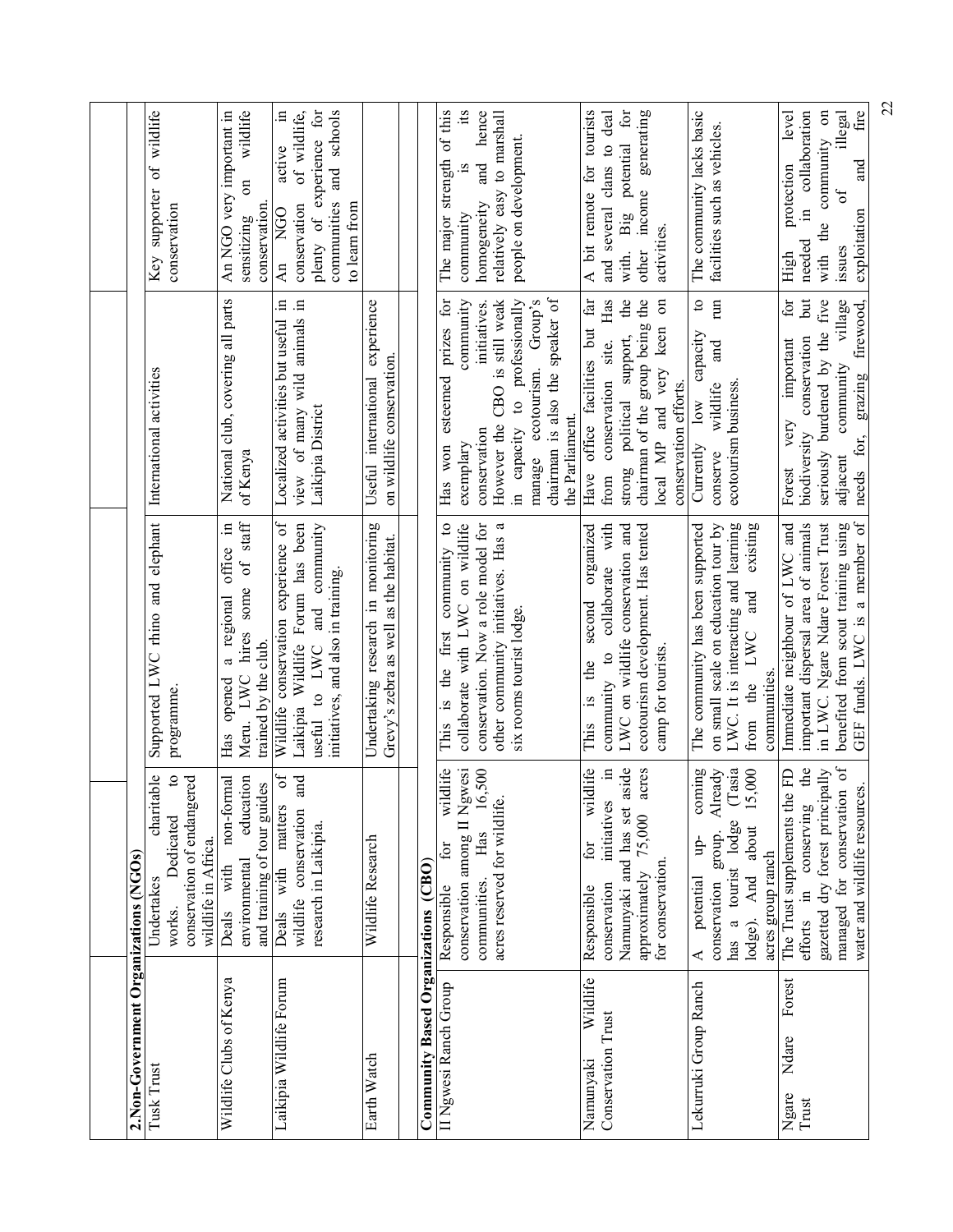|                                   |                                                                            | the Trust                                                                                                                        | wood material and water.                                                                                               | control, being a dry forest.                                                                                          |
|-----------------------------------|----------------------------------------------------------------------------|----------------------------------------------------------------------------------------------------------------------------------|------------------------------------------------------------------------------------------------------------------------|-----------------------------------------------------------------------------------------------------------------------|
| Kalama and Sera                   | $\overline{\text{m}}$<br>Upcoming communities<br>conservation initiatives. | Some training extended to Kalama<br>and preliminary survey of Sera done<br>by LWC. Marking of Kalama<br>boundary using GEF funds | Big potential in increasing<br>wildlife in Northern Kenya.<br>Kalama with $> 22,000$ ha and<br>Sera's over 140,000 ha. | Development of these<br>areas otherwise prone to<br>communities could also<br>lead to better security in<br>banditry. |
| Private Agencies                  |                                                                            |                                                                                                                                  |                                                                                                                        |                                                                                                                       |
| Safaricom                         | Business enterprise                                                        | Supports marathon fundraising for<br>LWC, Communities and schools.                                                               | The Company has a wide Potential source of funds<br>network in Kenya                                                   | from private sector.                                                                                                  |
| Donors                            |                                                                            |                                                                                                                                  |                                                                                                                        |                                                                                                                       |
| GEF/World Bank                    | International Donor                                                        | Funded LWC and<br>conservation initiatives.                                                                                      | community $ $ Key funding agency to many $ $ These funding agencies are<br>programmes in Kenya                         | critical in initial funds                                                                                             |
| Ford Foundation                   | and<br>development programs<br>research<br>Funding                         | Ngare Ndare Trust Fund and hire of<br>Forest Manager                                                                             | There are several problems in                                                                                          | lead to a level of<br>which could ultimately                                                                          |
| CDTF of EU                        | Development funding                                                        | Funded Kalama offices and staff conservation (security, poaching,<br>and Mutunyi irrigation<br>houses,<br>scheme                 | which could be in fact be turned<br>community mobilization etc)                                                        | sustainability on issues of<br>wildlife conservation and<br>business<br>ecotourism                                    |
| Tusk Trust                        | Charity organization                                                       | Support to rhino and elephant into opportunities for investment<br>security                                                      | if funded initially.                                                                                                   | (camps, tents, lodges etc).                                                                                           |
| LWC, Kenya, UK, USA,<br>HONG KONG | Fund raising agencies                                                      | Help raise funds for LWC                                                                                                         |                                                                                                                        |                                                                                                                       |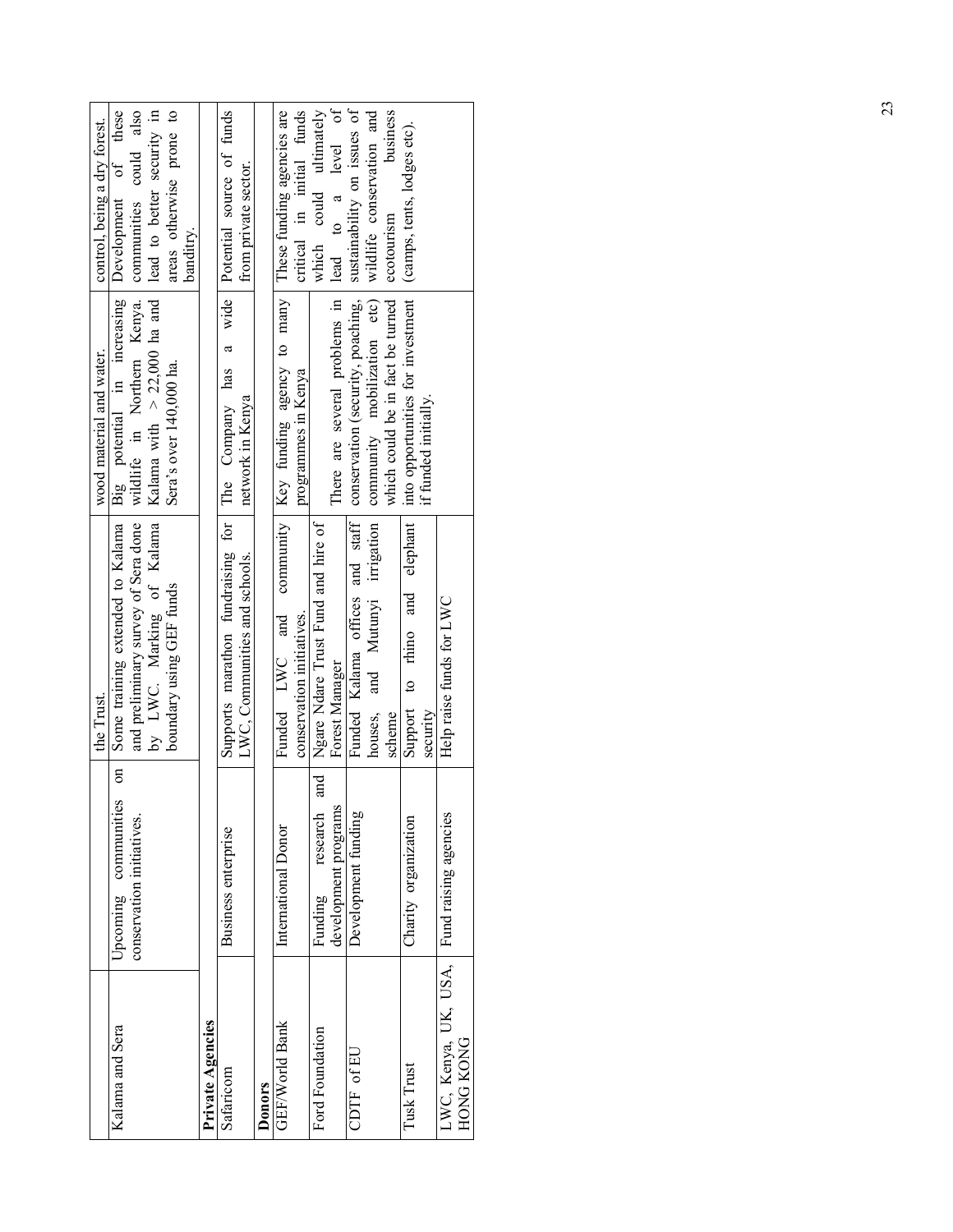**Annex 10.2 Organization Chart of Lewa Wildlife Conservancy**  Organization Chart of Lewa Wildlife Conservancy **Annex 10.2** 

### Nairobi Office<br>Co-ordinator Nairobi Office Co-ordinator Camp Staff Camp Staff Nbi office staff Nbi office staff Manager Assistant Senior Tour Guide Camp Manager Secretary Guest House Staff Research Assistant Accounts Clerk Secretary Executive Community<br>Development<br>Officer Executive Development Community  $\begin{array}{ll} \text{A counts}\\ \text{Clerk} \end{array}$ Purchasing<br>Officer Nurse Purchasing  $\begin{array}{c} \boxed{\hspace{1em}} \text{Account} \ \boxed{\hspace{1em}} \end{array}$ Accountant Ecologist Deputy Executive Director Deputy Executive Director Executive Director Finance Manager Executive Director Research<br>Assistant Education<br>Officer Education Nurse Tourism<br>Development<br>Co-ordinator Resource Human Manager Development Co-ordinator Personnel Clerk<br>Domestic staff<br>Guest House Staff Personnel Clerk Domestic staff **Sergeant** Abattoir Supervisor Senior Plumber Senior Plumber Security Manager Security Staff  $P$ lumbers Security Staff Abattoir Staff Abattoir Staff Plumbers Works/Workshop<br>Manager Works/W orkshop Workshop Foreman Workshop Foreman Works foreman Works foreman Senior Artisan<br>Works Assistant Workshop Supervisor W orkshop Supervisor Works Assistant Senior Artisan Fence supervisor Works Staff W orkshop staff  $\frac{\blacksquare}{\blacksquare}$   $\frac{\blacksquare}{\blacksquare}$  Fencers Works Staff  $\begin{array}{c} \text{A dministative}\\ \text{A sistant} \end{array}$ Administrative Telephonist Telephonist Assistant

# LEWA WILDLIFE CONSERVANCY **LEWA WILDLIFE CONSERVANCY**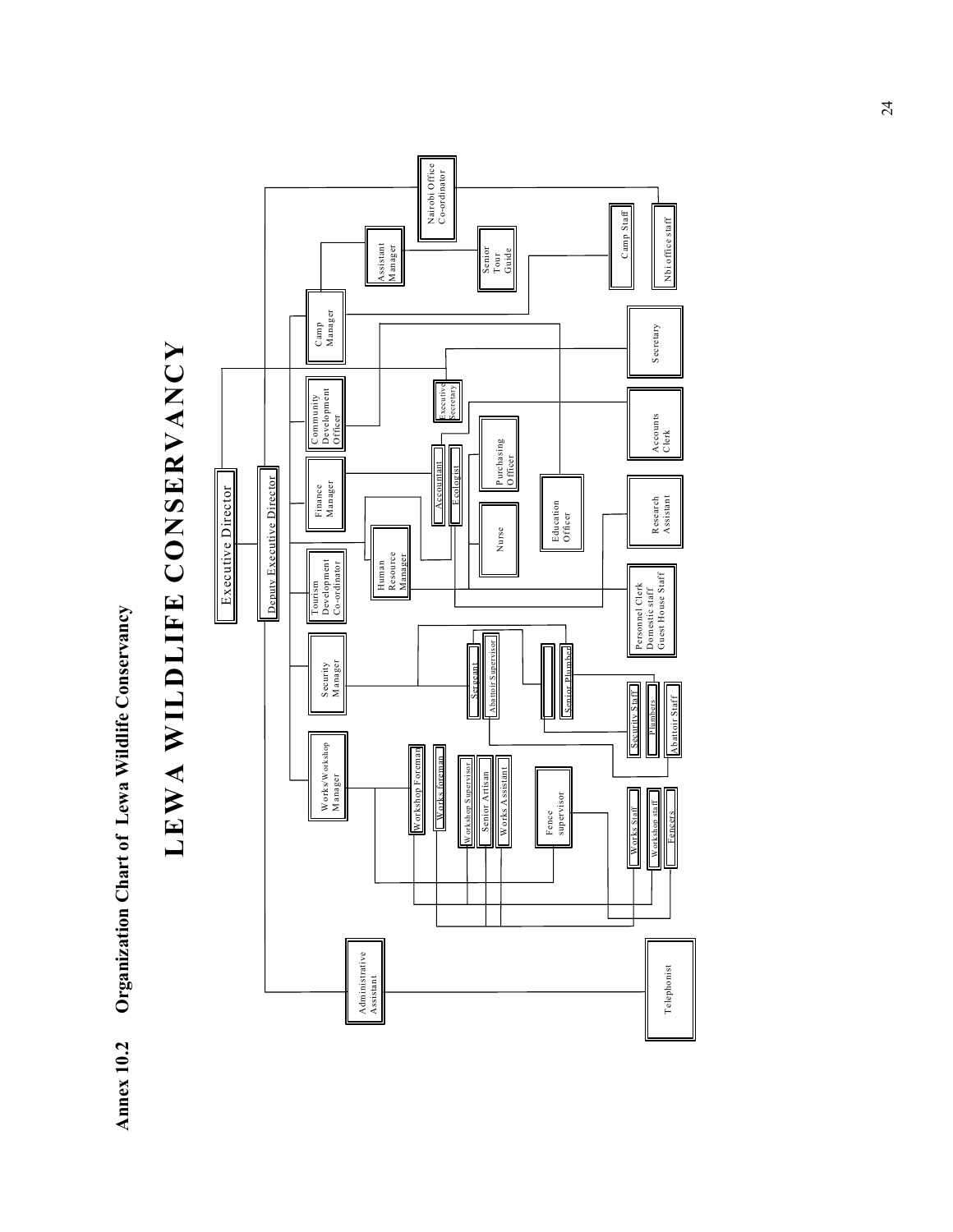|                                  | LIST OF L COPIC PLU                                 |                                       |
|----------------------------------|-----------------------------------------------------|---------------------------------------|
| <b>Name</b>                      | <b>Position/Title</b>                               | Organization                          |
| Mr. Ian Craig                    | <b>Executive Director</b>                           | Lewa Wildlife Conservancy (LWC)       |
| Mr. David Parkinson              | Deputy Managing Director                            | Lewa Wildlife Conservancy (LWC)       |
| Mr. James Munyugi                | <b>Community Development Manager</b>                | Lewa Wildlife Conservancy (LWC)       |
| Mr. Richard Moller               | Security and Wildlife Manager                       | Lewa Wildlife Conservancy (LWC)       |
| Mr. Isaac Njagi                  | Finance Manager                                     | Lewa Wildlife Conservancy (LWC)       |
| Ms. Lucy Ngatia                  | Human Resources Manager                             | Lewa Wildlife Conservancy (LWC)       |
| Ms. Belinda Low                  | Research Officer                                    | Lewa Wildlife Conservancy (LWC)       |
| Ms. Anne Ruhiu                   | Education Officer                                   | Lewa Wildlife Conservancy (LWC)       |
| Mr. Simon Dugdale                | <b>Works Manager</b>                                | Lewa Wildlife Conservancy (LWC)       |
| Mololo<br>George<br>Mr.<br>Waema | Lewa Workshop Foreman                               | Lewa Wildlife Conservancy (LWC)       |
| Mr. Cosmas Nabea                 | Lewa Works Foreman                                  | Lewa Wildlife Conservancy (LWC)       |
| Mr. Daniel Kamau                 | <b>Forest Manager</b>                               | <b>Ngare Ndare Forest Trust</b>       |
| Mr. William Ngatia               | Chairman                                            | <b>Ngare Ndare Forest Trust</b>       |
| Mr. William Ngatia               | Chairman                                            | Soboiga CBO                           |
| Mr. Simon Natiri                 | Deputy Manager Tassia Lodge                         | Lekkuruki                             |
| Sammy Leshore,<br>Hon.           | Chairman, Namunyak Community Trust.                 | Namunyaki Wildlife Conservation Trust |
| <b>MP</b>                        |                                                     |                                       |
| Mr. Titus Letaapo                | Project Manager, Member GEF Committee               | Namunyaki Wildlife Conservation Trust |
| Mr. Evans Riat                   | Accountant                                          | Namunyaki Wildlife Conservation Trust |
| Mr. Tom Letiwa                   | <b>Sanctuary Manager</b>                            | Namunyaki Wildlife Conservation Trust |
| Ms. Julieta Lekiale              | <b>Board Member</b>                                 | Namunyaki Wildlife Conservation Trust |
| Mr. Reuben Lekaldero             | Board Member, and Finance Committee                 | Namunyaki Wildlife Conservation Trust |
|                                  | Chairman                                            |                                       |
| Mr. Henry Lelikoo                | <b>GEF Committee Member</b>                         | Namunyaki Wildlife Conservation Trust |
| Mr. David Masere                 | Director, and member of GEF committee               | Il Ngwesi                             |
| Mr. Wanjohi Thairu               | Project manager, and Ag. Secretary GEF<br>Committee | Il Ngwesi                             |
| Mr. James Ole Kinyaga            | Chairman Management Committee                       | Il Ngwesi                             |
| Mr. Edward Paya                  | <b>Head Security</b>                                | Il Ngwesi                             |
| Mr. Kipsoi Ole Kinyaga           | Director                                            | Il Ngwesi                             |
| Mr. Mbatia Ole Kitonga           | Director                                            | Il Ngwesi                             |
| Mr. Parare Ole Nderepa           | <b>Committee Member</b>                             | Il Ngwesi                             |
| Mr. Jonathan Ole Korir           | Il Ngwesi Lodge Manager                             | Il Ngwesi                             |
| Mr. Peter Iyaa                   | <b>Ordinary Member</b>                              | Il Ngwesi                             |
| Mr. James Ole Kinyaga            | Head Guide                                          | Il Ngwesi                             |
| Mr. Parkosaa Toimasi             | Rooms Steward                                       | Il Ngwesi                             |
| Mr. Joe Mutia                    | Director                                            | Kenya Wildlife Service (KWS)          |
| Mrs. Grace Thitai                | Monitoring and Evaluation Manager                   | Kenya Wildlife Service (KWS)          |
| Mr. Gideon Gathaara              | Chief Conservator of Forests                        | Kenya Forest Department FD            |
| Mr. Reuben Gikonyo               | Deputy Chief Conservator of Forests                 | Kenya Forest Department (FD)          |
| Mr. Luke Njuguna                 | Forester                                            | Kenya Forest Partnership (FP)         |
| Mr. Jackson Kiplagat             | <b>Training Manager</b>                             | Wildlife Clubs of Kenya               |

| <b>Annex 10.3</b> | <b>List of People Met</b> |  |
|-------------------|---------------------------|--|
|-------------------|---------------------------|--|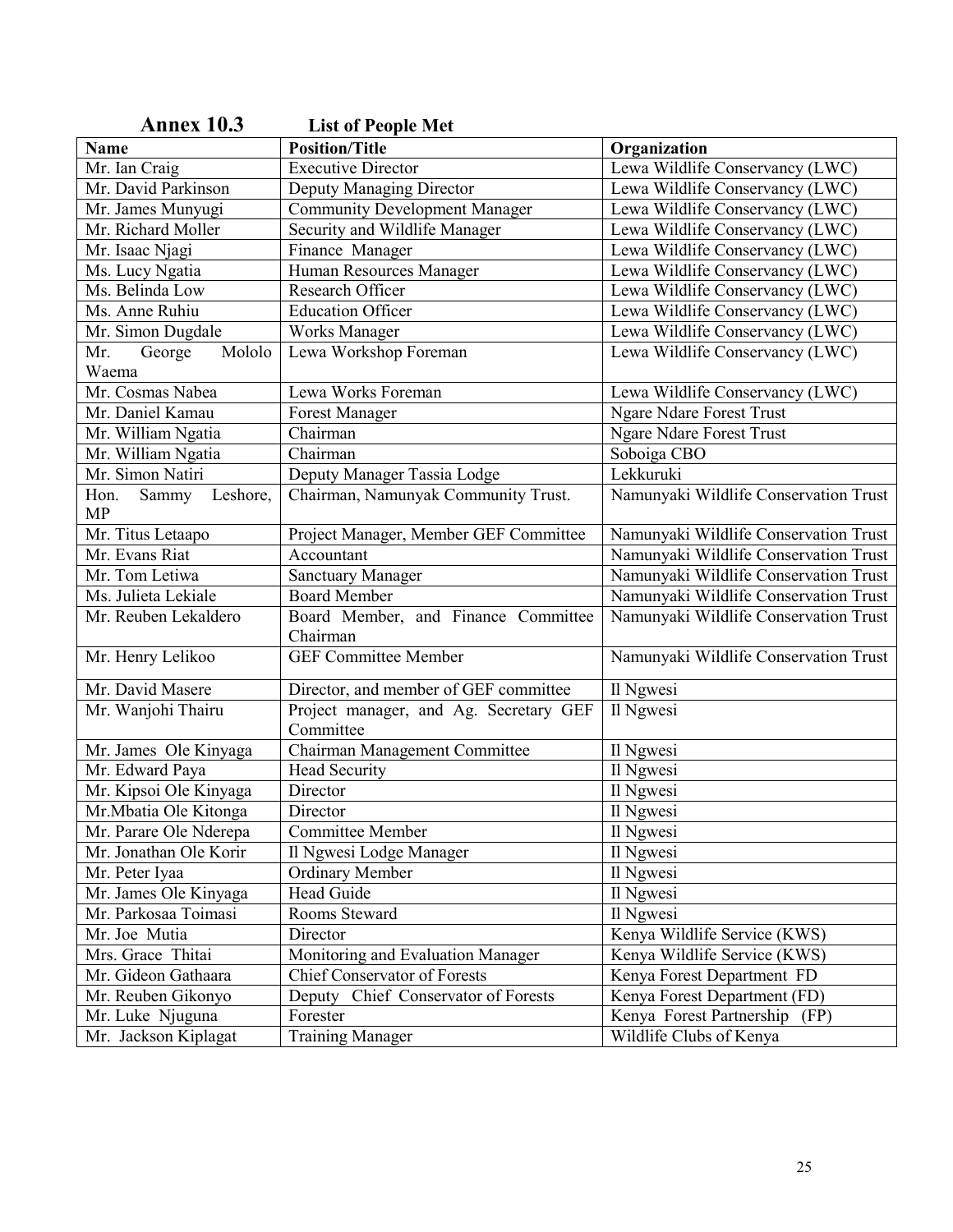## **Annex 10.4 Workshop Deliberations**

## GEF COMMUNITY WORKSHOP SEPTEMBER 9TH 2003 AT LEWA WILDLIFE **CONSERVANCY**

## Present were:

## NWCT

- 1. Titus Letaapo
- 2. Julieta Lekiule
- 3. Wilson Lekiliyo

## LWC

1. James Munyugi

## IL NGWESI

- 1. Wanjohi Thairu
- 2. David Masere
- 3. Lucy Salaon

## LEKURRUKI

- 1. Simon Nantiri
- 2. Kenoti Matunge
- 3. John Moile

## KALAMA

- 1. Daniel Lolosoli
- 2. Wakishan Lewewe
- 3. Mathew Orguba

## NGARE NDARE FOREST TRUST

- 1. Daniel Kamau
- 2. Willium Ngatia

## **INTRODUCTION**

The meeting started with a word of prayer from Wanjohi Thairu. The acting chairman Mr. David Masere welcomed members to the meeting and requested them to selfintroduce themselves. He requested Mr. James Munyugi to introduce the visitors from the World Bank and to tell the members the purpose of the meeting.

James introduced Dr. David Kamweti and Mr. Alex Obara from the World Bank. He emphasized the importance of retaining the committee even after the end of the World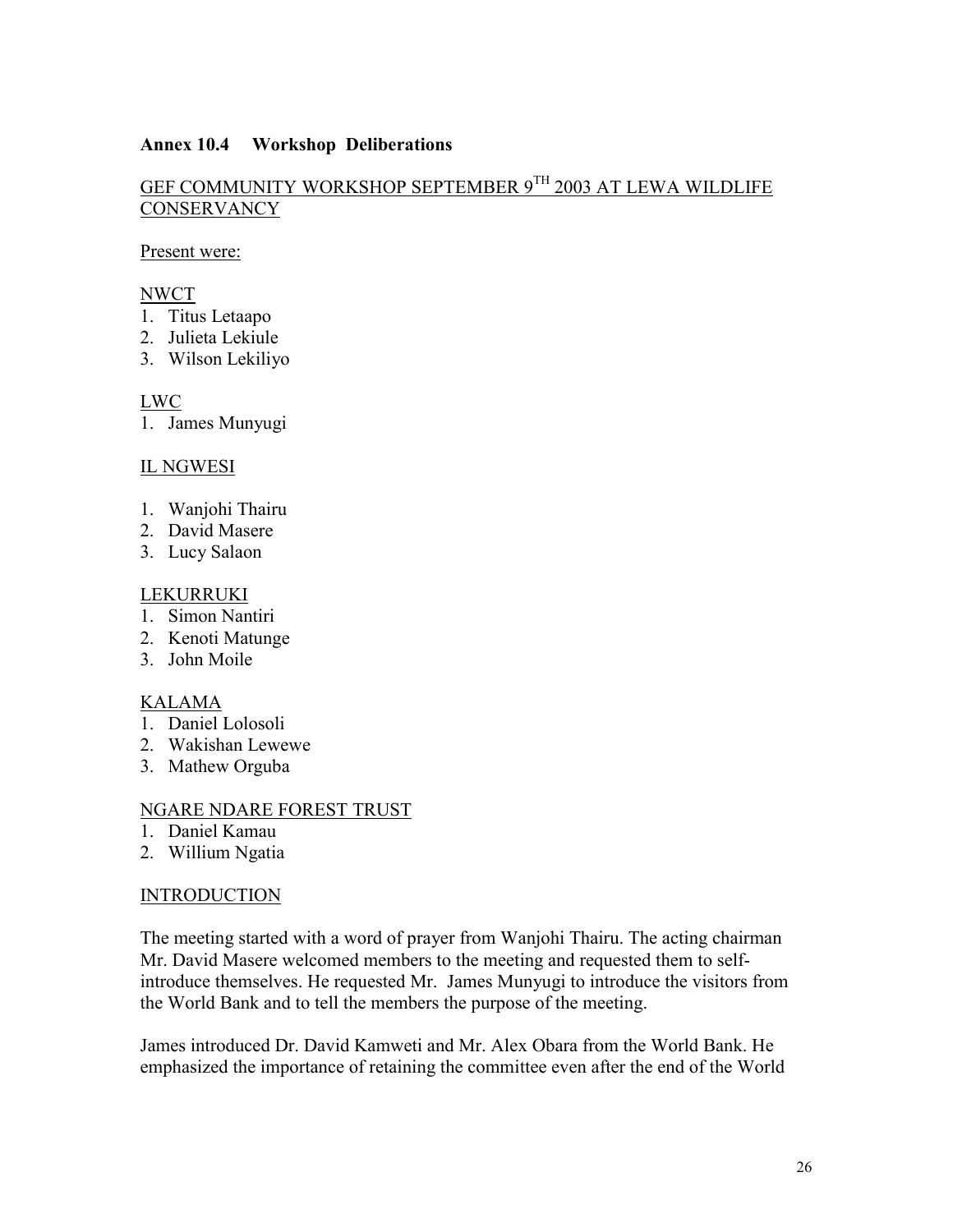Bank funding. The committee created an important forum where members can exchange ideas and experiences.

Dr. Kamweti informed members that they were sent by the World Bank to assess whether the funding from the World Bank has benefited the community and where it has created an impact as far as the capacity building is concerned. He agreed that the GEF funded project have been successful hence creating an examples to be followed by other communities in future. Mr. Obara added that this committee will open the way for further funding from the World Bank on only in capacity building but also in the other areas.

At that point Dr. Kamweti introduced the workshop agenda in the form of questions which the members were expected to give feedback. The following was the members' feedback:

## **The workshop outline and agenda**

Which areas do you think the funds had created most impact and in which aspects do you think there was no significant achievements**?**

## **David Masere**

The most impact was in form of capacity building and the less impact was it terms of acquisition of facilities. The reason was at the beginning members did not know that the funds could be used to acquire facilities, they thought the money was only for training.

## **John Moile**

The funding has played an important role in acquisition of equipment such as radios, computers, solar panels for charging radio batteries etc. When people are trained in certain areas, they should also acquire the facilities that are related to areas they have trained e.g. when they train drivers they should be helped to acquire motor vehicles.

Dr. Kamweti wanted to know what happen to people who leave employment or are voted out after being trained by GEF. He was informed that they still help the community by training the others who replace them, and also seeking employment opportunities elsewhere hence increasing the income to the community.

The community becomes aware of the importance of conservation.

After acquiring radios, and other equipment from GEF the communities have started buying other equipment form the other sources hence a multiplier effect.

Members agreed that although they have acquired these facilities, the facilities are not enough hence there is need for more funding.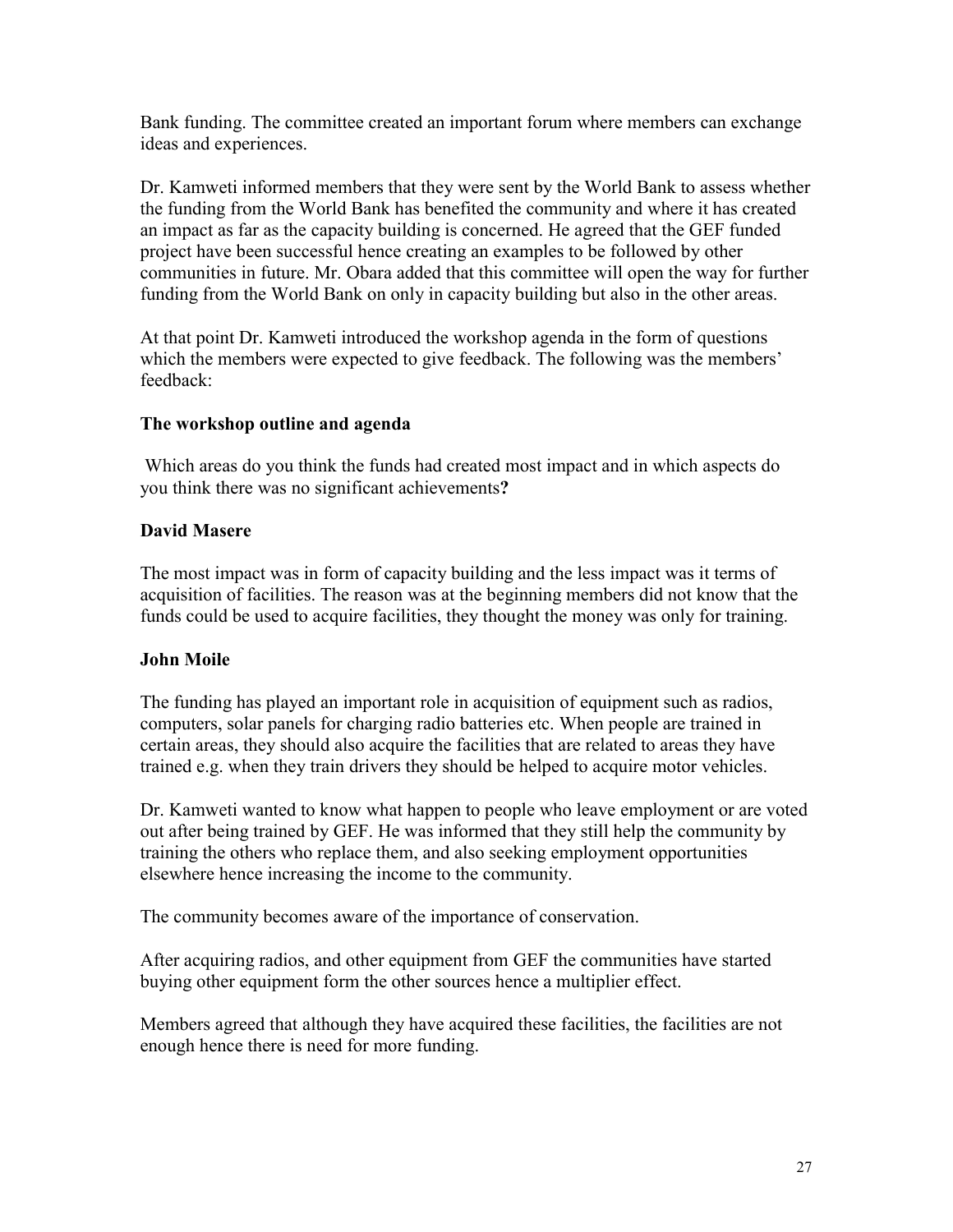In cases where people who are trained using GEF funds leaves the community can learn from the other communities who are also the beneficiaries of GEF funding through exchange of knowledge and experiences.

## **David Masere**

We have been concentrating on capacity building in the local areas. This is the high time to think of another level of training for example full time training for lodge staff in areas of marketing, hotel management, food production, business administration etc

There is need to improve our standards by comparing it with other lodges. The training program should be planned so that it can benefit the community in the long term. It is also important to consider other areas of training such as wildlife management, research and project management.

## **IMPACT TO WOMEN**

There has been minimum impact to women because the gender issue was not considered as far as the capacity building is concerned. Women should be considered in training and they should also participate in the running of the project.

How have you been networking with other communities and other agencies e.g. FD, KWS, administration, other NGOs and has it been effective in facilitating your work?

## **John Moile**

We have been networking with other organizations e.g. Laikipia Wildlife Forum and African Wildlife Foundation. They have been helping us with additional funds and also facilitating training. Here GEF has been playing an important role in bringing different communities together. KWS and the government have been helping to improve through providing weapons to the security personnel. This networking has been helping the community projects to be very successful.

## **Ngare Ndare Forest**

The training of scouts of Ngare Ndare was facilitated by GEF, KWS and the Forest department. Mr Kamau emphasized the importance of involving the government departments and also catering for their expenses. This will create a good working relationship between them and the community.

Were you satisfied with the procedure and arrangements for fund procurements for your respective activities?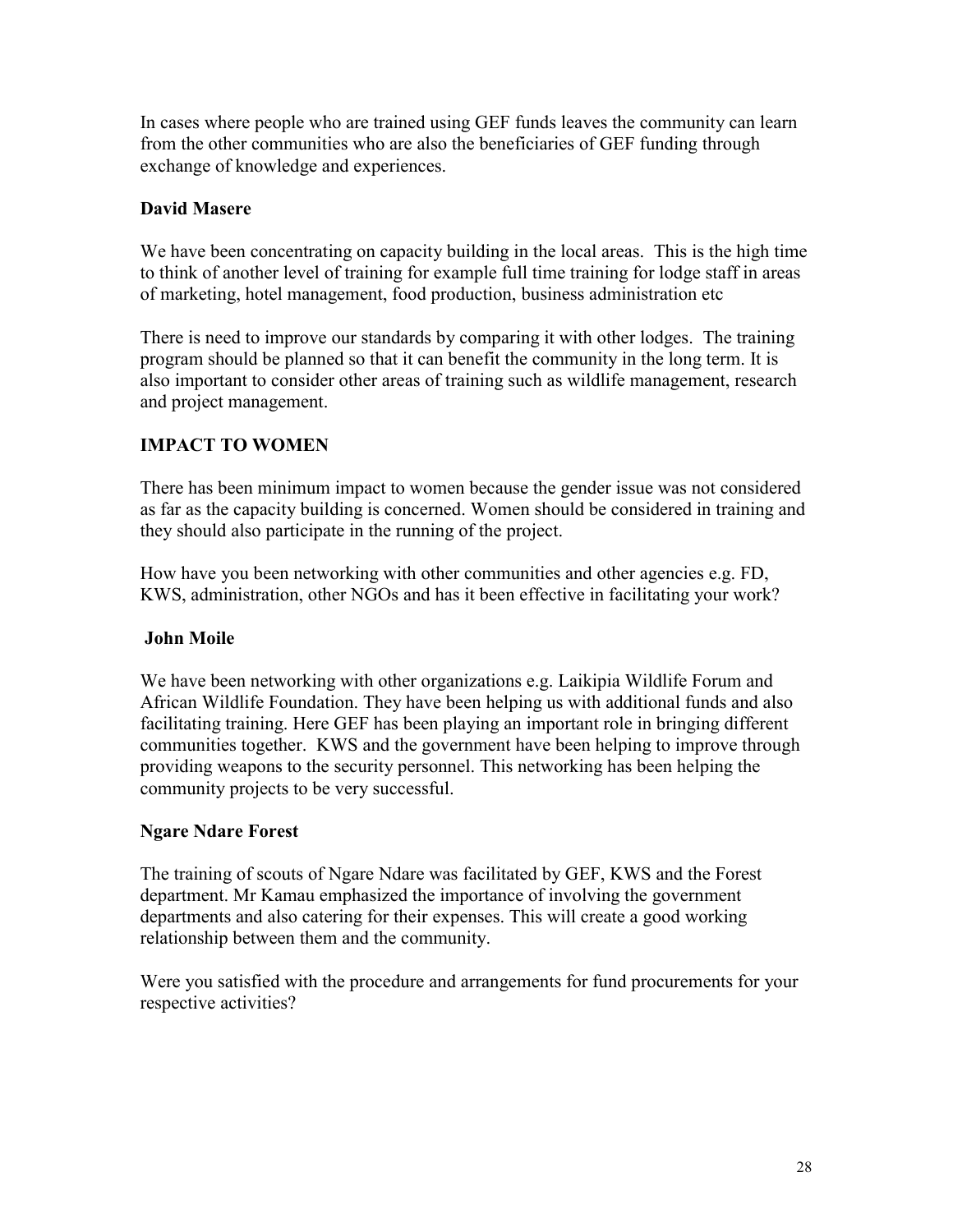## **James Munyugi**

When the funding started the former Lewa Wildlife Conservancy administrator Dr Chris who was the chairman of the GEF committee introduced a lot of restrictions in using GEF funds for example members were told that the funds could only be used for training but not acquisition of facilities. Later, the committee started approving proposals for acquisition of facilities.

In future the community should be involved in the initial stages of proposal writing that is the GEF proposal should be drafted by the GEF committee. This is due to improvement in the communities' capacity to write proposals as a result of training.

Mr. Munyugi suggested that GEF should give a requirement to the communities to come with a work plan and they should approve it before the funds are released. This will help the communities to be focused when utilizing the funds. The plan also helped the communities to identify the priority projects to be funded this way the GEF funds will create more impact to the communities.

## **Which Aspects if any do you think there is a lot to be done which was not achieved with the funds allocated?**

## **Lekurruki**

- 1. One vehicle for security, community and lodge use
- 2. one motor bike for the lodge manager
- 3. more training of staff in the areas of hotel management, tour guiding and waiters
- 4. Drafting of the Lekurruki Group ranch constitution and drawing a management plan

## **Namunyaki**

- 1. one vehicle
- 2. Road maintenance
- 3. Bee keeping projects
- 4. Training of staff

## **Kalama**

- 1. Building roads to open the conservation area
- 2. Radios ( base set for office and walkie talkies for the security)
- 3. Airstrip
- 4. Capacity building (training)
- 5. Vehicle fuel and maintenance
- 6. Staff salaries (office staff and game scouts)
- 7. Computer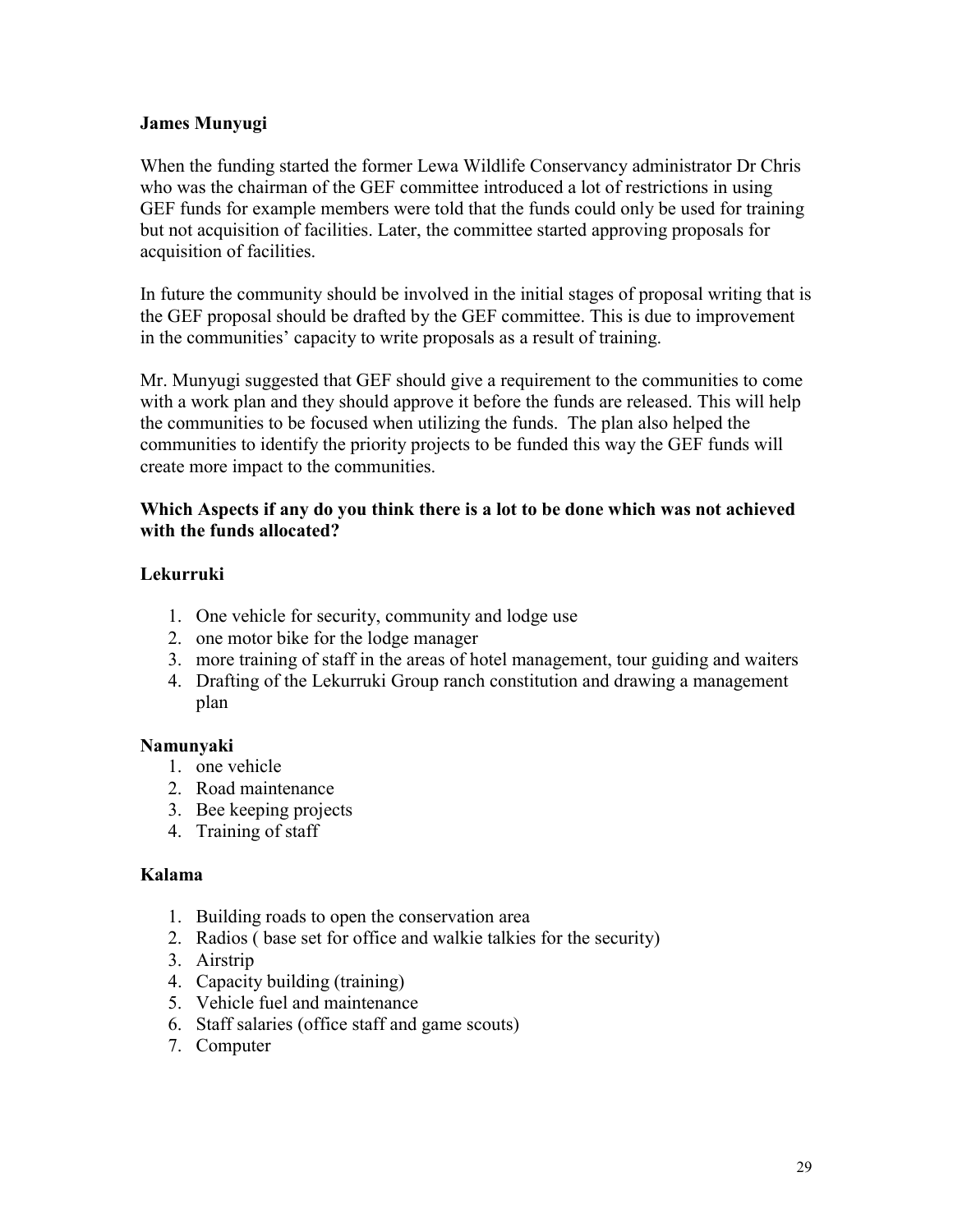## **Ngare Ndare**

- 1. One vehicle for patrol within the forest
- 2. Bee keeping project ( 200 hives)
- 3. Fire fighting equipment
- 4. Radios (base set for office & vehicle, walkie talkies)
- 5. Office and office equipment
- 6. A repeater
- 7. Capacity building for the five communities around the forest

## **Il Ngwesi**

- 1. Two vehicles ( for lodge and communities)
- 2. Lodge facilities (Kitchen utensils, fridges and linen)
- 3. Office equipment (computer, telephone, email, solar panels and invertors)
- 4. One motor bike
- 5. Full time training for staff
- 6. roads and bridges
- 7. Clearing unnecessary bush within the conservation area to give room for more wildlife
- 8. water for wildlife
- 9. drawing a strategic plan for Il Ngwesi
- 10. Marketing of honey, jewellery
- 11. Capacity to keep up with the new innovations

## **What has been the communities feeling about the office bearers, the employed members and the programme?**

The community would like to be involved in deciding the priority projects to be funded by GEF.

Due to the involvement of the community members in deciding which projects should be funded by GEF the community members are satisfied with the way the funds have been used. They are also satisfied with the way the office bearers have been conducting their activities.

## **How will the activities initiated with the GEF funds be sustained after the funding is over?**

The community projects are likely to continue even after the end of the GEF funding because they have been generating revenue from the lodges and other resources to sustain them. However, they felt that GEF should continue and complete the capacity building to make the project self sustainable.

## **AOB: Recommendations**

The community urgently needs more funding to complete the above projects.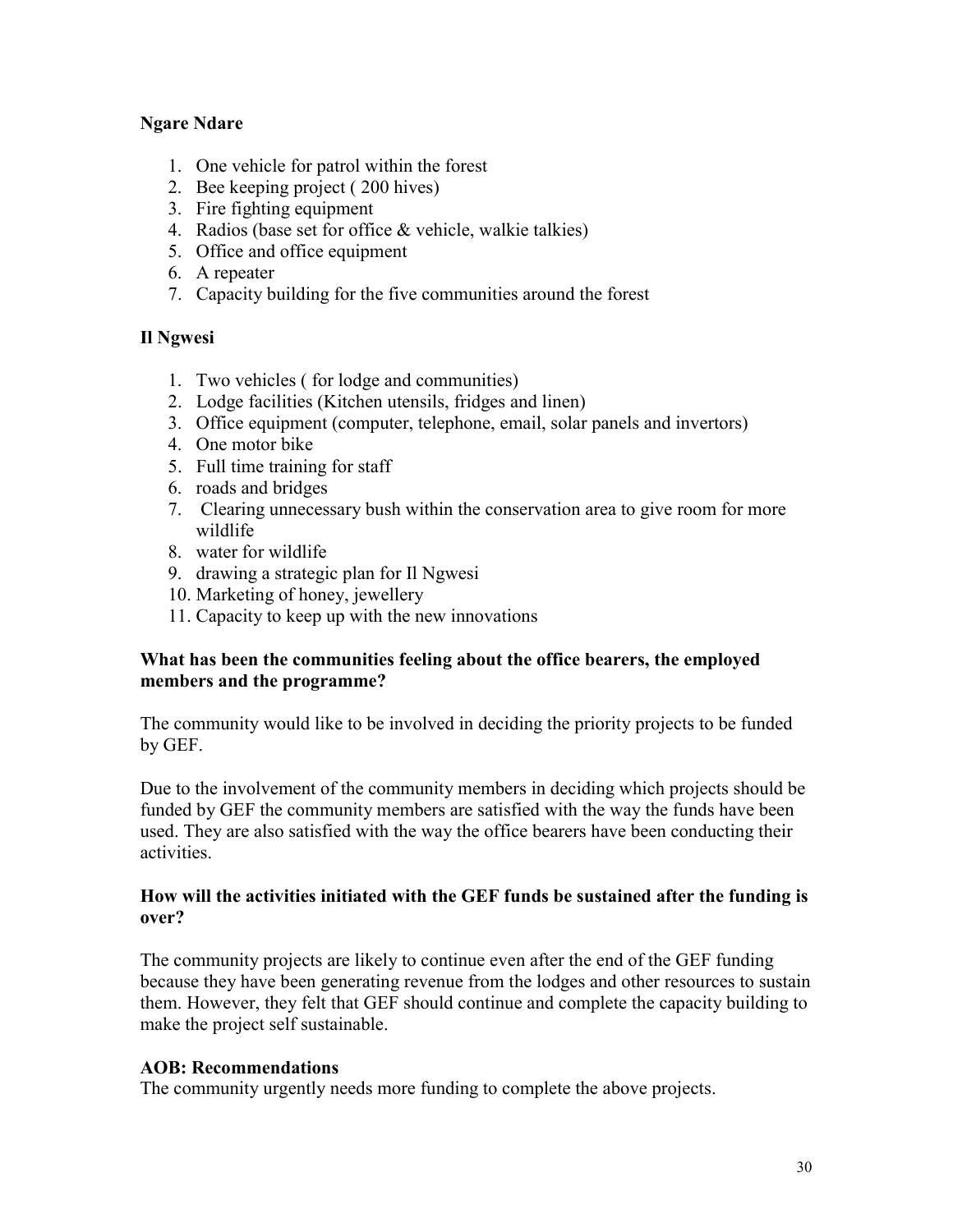GEF should help to sustain the GEF committee because it is an important forum for exchanging ideas and experiences. The committee is the only forum that brings together all the community projects.

GEF should look for ways of reaching other communities who are not members of the current GEF committee .

|                                                                                                           | 1. Namunyaki Community Wildlife Conservancy |                                         |                                            |
|-----------------------------------------------------------------------------------------------------------|---------------------------------------------|-----------------------------------------|--------------------------------------------|
| <b>Type of Course</b>                                                                                     | <b>Period of Course</b>                     | Number of people<br>sent for the course | <b>Place of the Course</b>                 |
| outreach<br>An<br>programme                                                                               | 1 Week                                      | 16                                      | Mombasa                                    |
| <b>Staff Management</b>                                                                                   | 2 Weeks                                     | 12                                      | the<br>Community<br>In<br>Conservancy      |
| Proposal Writing                                                                                          | 5 Days                                      | 1 (Project Manager)                     | of<br>Institute<br>Kenya<br>Administration |
| Village community<br>Seminar,<br>knowing<br>roles<br>and<br>responsibilities<br>of<br>members & officials | 2 Days                                      | 60                                      | Locally, Wamba                             |
| Moran Workshop                                                                                            | 2 Days                                      | 365                                     | Locally, Wamba                             |
| Accounting<br>Sage<br>Package.                                                                            | 2 Weeks                                     | 1                                       | Strathmore<br>College<br>Nairobi           |
| Hotel<br>Accounting<br>Technique                                                                          | 2 Weeks                                     | $\mathbf{1}$                            | Mombasa, South Coast<br>and Jadini         |
| Scout<br>Community<br>Training                                                                            | 10 Days                                     | 20                                      | Locally, Wamba                             |
| <b>Computer Training</b>                                                                                  | 2 Weeks                                     | 3                                       | Isiolo                                     |

## **Annex 10.5 Training programme for the Communities**

| 2. Il Ngwesi Wildlife Conservancy |                         |                                         |                                     |
|-----------------------------------|-------------------------|-----------------------------------------|-------------------------------------|
| <b>Type of Course</b>             | <b>Period of Course</b> | Number of people<br>sent for the course | <b>Place of the Course</b>          |
| <b>Computer Training</b>          | 2 Weeks                 | b                                       | Nanyuki                             |
| Driving                           | 7 Days                  |                                         | Nanyuki                             |
| <b>Accounting Course</b>          | 2 Weeks                 |                                         | Isiolo and Nyeri                    |
| <b>Hotel Services</b>             | 2 Weeks                 | 12                                      | Mombasa, South Coast<br>and Jadini. |
| Ornithology<br>Training           | 3 Weeks                 |                                         | Naivasha                            |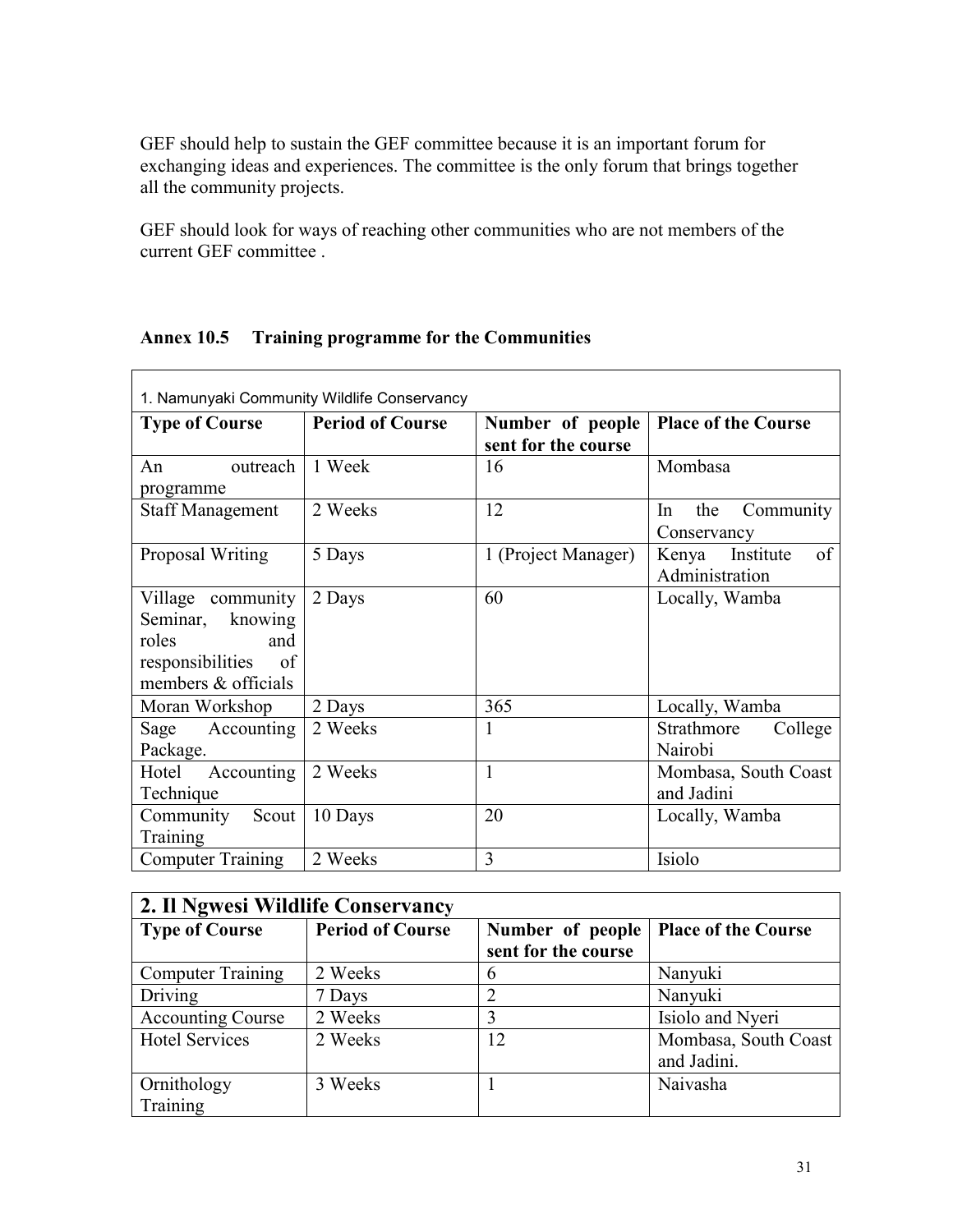| Training of Directors                           | 7 Days                                   | $\overline{7}$ | Isiolo                    |  |
|-------------------------------------------------|------------------------------------------|----------------|---------------------------|--|
| Management                                      | 7 Days                                   | 21             | Il Ngwesi                 |  |
| <b>Committee Training</b>                       |                                          |                |                           |  |
| 3. Ngare Ndare Forest Trust                     |                                          |                |                           |  |
| Community Forest                                | 12 Days                                  | 11             | <b>Ngare Ndare Forest</b> |  |
| <b>Scouts</b>                                   |                                          |                |                           |  |
| Forest Management                               | 12 Days                                  | 10             | <b>Ngare Ndare Forest</b> |  |
| and Tending.                                    |                                          |                |                           |  |
|                                                 |                                          |                |                           |  |
|                                                 | 4. Kalama Community Wildlife Conservancy |                |                           |  |
| Seminar                                         | 6 Days                                   | 12             | Locally                   |  |
| Driving                                         | 7 Days                                   | 3              | AA Driving<br>School      |  |
|                                                 |                                          |                | Nanyuki.                  |  |
| Seminar/Workshop                                | 6 Days                                   | 15             | Locally                   |  |
| Seminar                                         | 2 Days                                   | 12             | Nanyuki                   |  |
| 5. Sera Community Wildlife Conservancy          |                                          |                |                           |  |
|                                                 |                                          |                |                           |  |
| Community Wildlife                              | 1 Month                                  | 6              | Locally                   |  |
| Scouts                                          |                                          |                |                           |  |
| <b>6. Kalama Community Wildlife Conservancy</b> |                                          |                |                           |  |
| Seminar<br>Members                              | 2 Days                                   | 14             | Locally                   |  |
| roles<br>and<br>on                              |                                          |                |                           |  |
| responsibilities.                               |                                          |                |                           |  |
| Committees<br>and                               | 3 Days                                   | 12             | Locally                   |  |
| Directors Workshop                              |                                          |                |                           |  |
| Directors and Moran                             | 3 Days                                   | 40             | Locally                   |  |
| Seminar                                         |                                          |                |                           |  |
| Seminar<br>for                                  | 3 Days                                   | 18             | Locally                   |  |
| Community                                       |                                          |                |                           |  |
| <b>Committees Seminar</b>                       | 1 Day                                    | 30             | Locally                   |  |

## **Annex 10.6 Terms of Reference (TOR)**

# **Lewa Wildlife Conservancy Project**

# **Project Output Review**

## **Terms of Reference**

## **BACKGROUND**

The Lewa Wildlife Conservancy (LWC) is a private Kenya wildlife conservation agency. It is located and operates on the Laikipia plains and Northern foothills of Mount Kenya.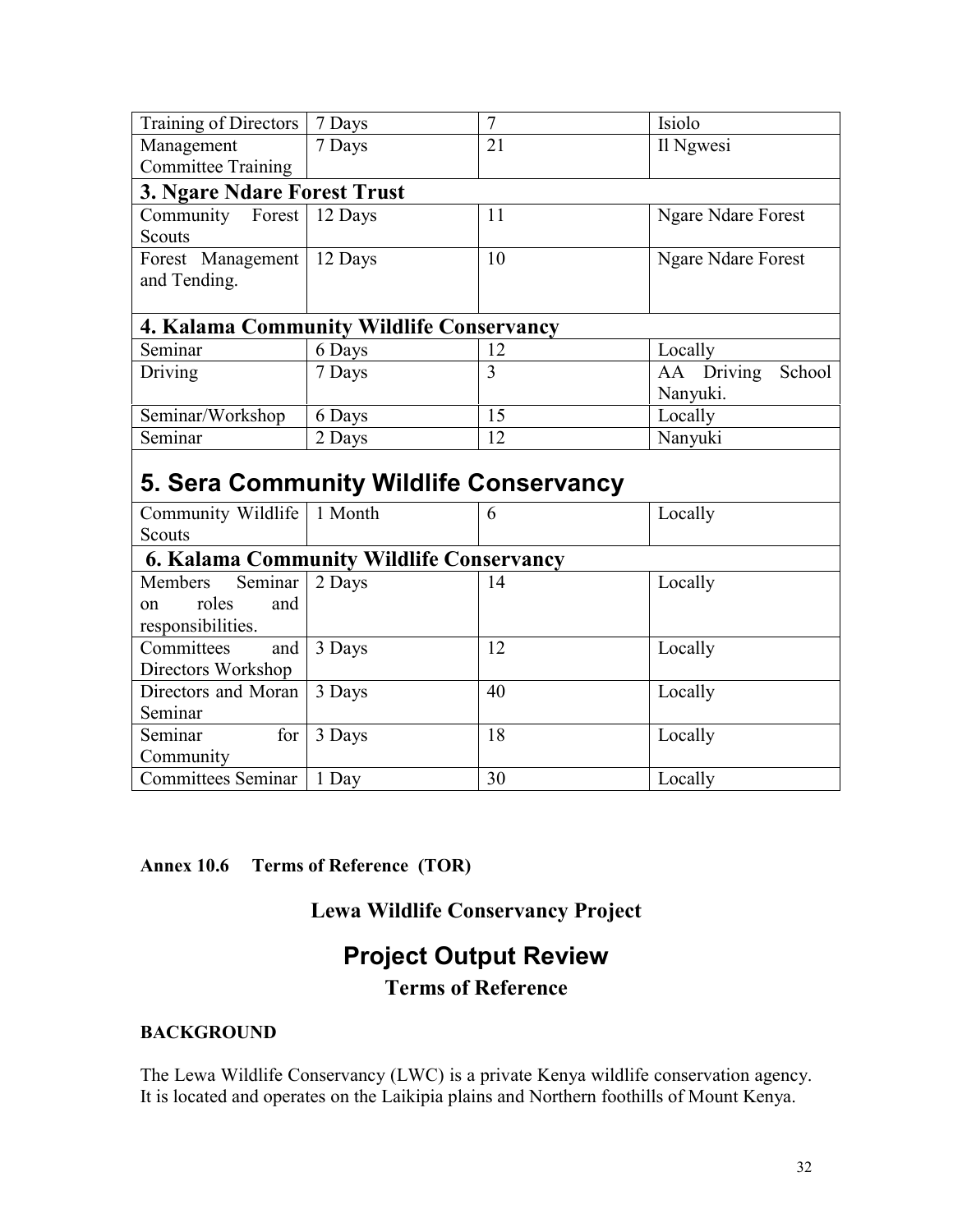LWC's primary activities are:

- The protection of endangered species, particularly rhinos and Grevy's zebra.
- The operation of a private wildlife conservancy.
- The support of community conservation activities in areas of environmental importance.

The cornerstone of LWC is a 16,000 ha private wildlife conservancy (Lewa – the Core Conservancy), operated as a trust within the framework of LWC. It is managed by LWC for the conservation of wildlife and habitats, under the guidance of a scientific board that includes leading ecologists from the region. It is secured against poaching (including a perimeter fence) and provides a protected environment for the conservation of endangered rhinos and Grevy's Zebra and other species under pressure. It provides a base for LWC's other conservation activities and a source of income from tourism.

LWC also provides support to community based conservation initiatives in areas of environmental importance, particularly migration corridors and critical habitats. The objective is to support the development of sustainable conservation enterprises and to channel the benefits to these communities, thus extending the conservation benefits to these areas. LWC supports communities by:

- Providing advice in planning and structuring these initiatives.
- Providing assistance in securing funding for developing the projects.
- Providing logistical and management support to implement and run enterprises if they are requested – largely from its own infrastructure and management base. These services are charged at cost and provide a significant saving to the communities.

LWC is currently associated with and supporting three community based or Government conservation projects covering 40,000 ha in total and benefiting approximately 1,100 community members.

LWC's current annual budget is approximately \$ 1m. This is funded in roughly equal portions from donations and internally generated funds. All income accrues directly to the central LWC budget. Expenditure breakdown between the three main LWC activities is approximately:

| • Security of endangered species (particularly rhinos)     | $44\%$ |
|------------------------------------------------------------|--------|
| • Support of Community Conservation                        | $14\%$ |
| • Core conservation activities $*$                         | 42%    |
| (*management of LWC and operation of the core conservancy) |        |

# **OBJECTIVE**

The objective of this Review is to summarize the accomplishments *of the Lewa Project and draw key lessons that can be used in a possible follow up operation.* The report from this review will be used to create awareness about the outputs of LWC and provide a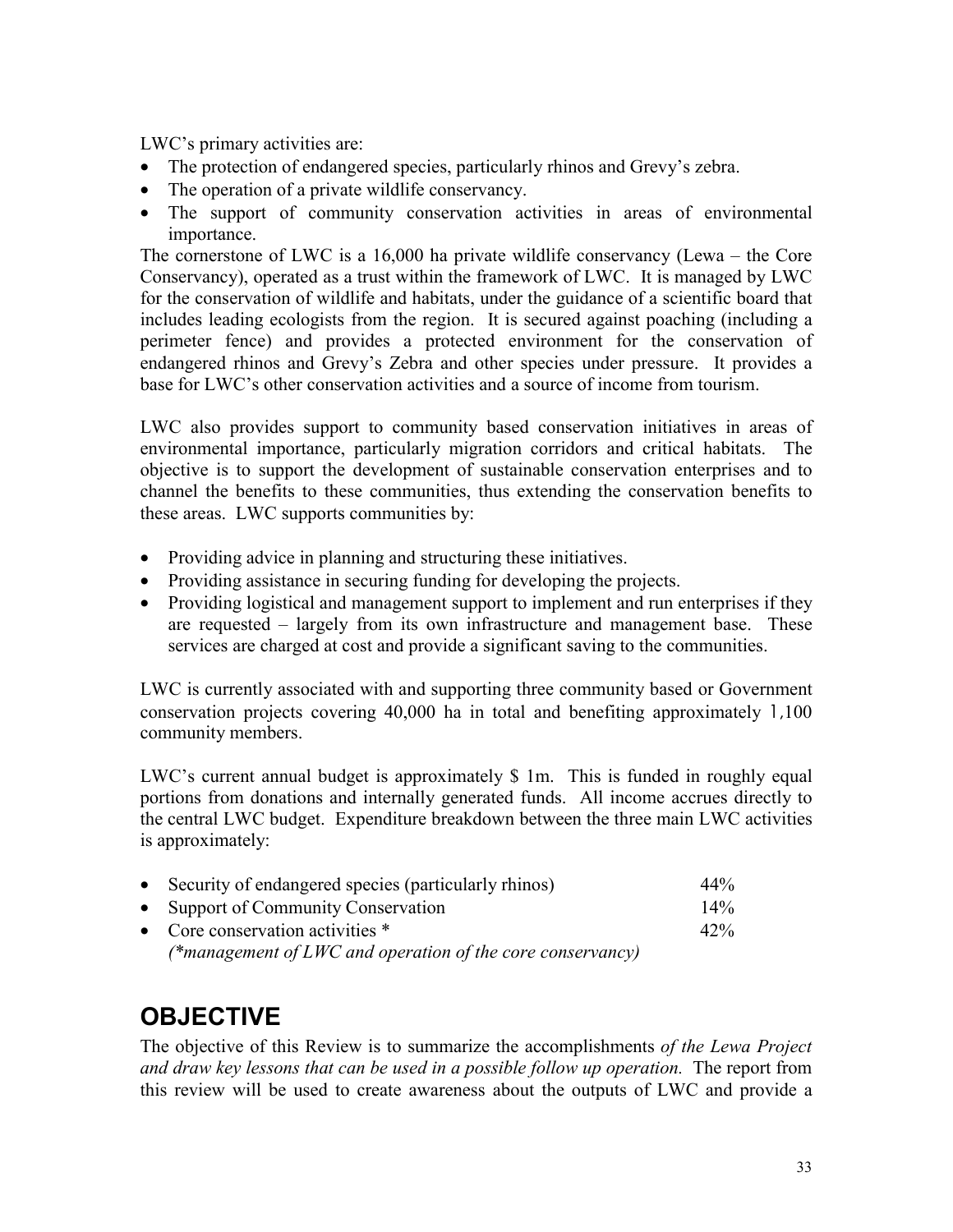rationale why support for wildlife conservation in the Lewa region (Lewa region to include conservation communities such as II – Ngwesi, Namunyak, etc) remain important. The output of the study will target World Bank management and other stakeholders in Kenya. The team will therefore objectively assess what has, so far, been accomplished during the implementation of LWC project, from about March 2000 to date, what the problems have been, and what lessons can be learnt.

The report produced will be discussed in a presentation forum for stakeholders.

# **SCOPE OF WORK**

The review will:

- (a) assess what has been accomplished under the project relative to its agreed objectives and components (review inputs, outputs and outcomes and compare them to the logical framework);
- (b) draw out the lessons for any future support to wildlife management in the area;
- (c) indicate where the project has fallen short and what the reasons were;

# **ORGANISATION**

The 2 consultants will be hired and supervised by the World Bank.

The consultant team will comprise an expert in the following specialties:

- (a) an institutional and wildlife management specialist (team leader)
- (b) a social/community development/and capacity building specialist.

The work will be performed with (a) a desk review, interviews and field visits in Lewa, II Ngwesi, Namunyak and other participating communities in the area (b) write-up. The consultant team would be assisted by Lewa project implementation team, headed by Mr. David Parkinson. This includes assistance to collect reports, participate in discussions and meetings and assistance to organize field visit in the area.

**Team Leader:** The main goal of the work is to objectively assess what has been accomplished during the implementation of LWC, what the problems have been, and what lessons can be learnt. The Team Leader who will also be the Institutional expert will have dual responsibilities.

- (a) He/she is responsible for the evaluation of the management of LWC and operation of the core conservancy, policy and institutional issues/aspects of the project of LWC and as such will be required to produce an assessment report; and
- (b) Team leadership by providing direction and team integration and in particular by writing a readable integrated summary report of between 10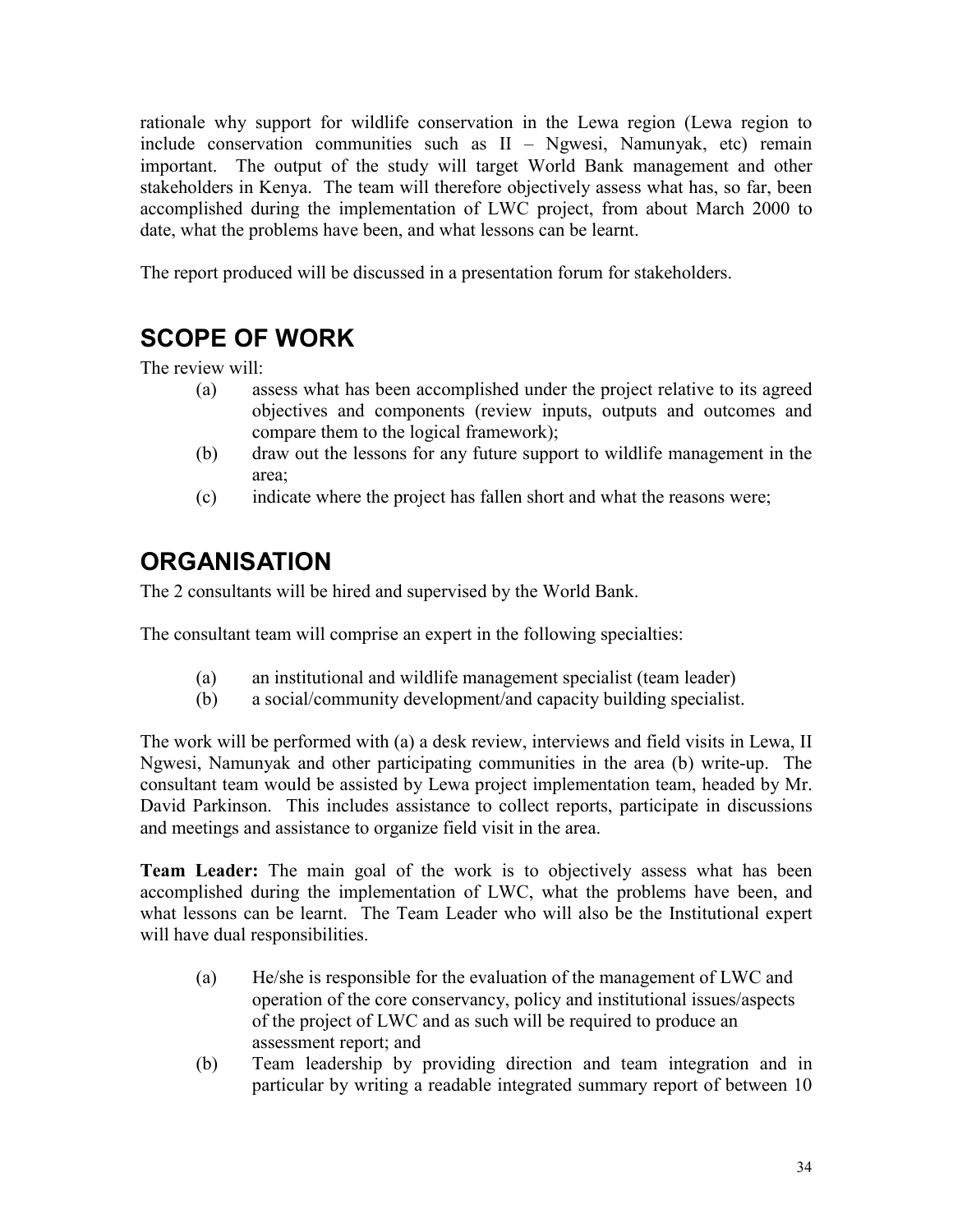and 20 pages based on the submission of the other expert. (Final report by August 27, 2003);

The **Wildlife Management/Community Development** specialist is responsible to review: (i) the community-based pilot initiatives and more generally (ii) the manner and extent to which communities and other stakeholders were involved in the project's components, and what lessons can be gathered for future work. Assess what new initiatives have been identified and implemented, solicit comments from the communities being supported. He/she will also review progress in research and ecological monitoring work of LWC. He/she is to produce his/her report by August 27, 2003. He/she will collaborate with the institutional expert/team leader in producing the integrated report.

The structure of the final report should follow the format below:

- 1. Project Data and implementation structure
- 2. Assessment of Development Objective and Design
- 3. Achievement of Project Objectives and Outputs by Component
- 4. Major Factors Affecting Implementation and Outcome
- 5. Sustainability
- 6. Implementation structure
- 7. Lessons Learned from the current project design
- 8. Additional Information Annexes

The key criteria for the resultant report is that it should be written in reader friendly format not exceeding 20 pages (excluding appendices). This report should summarize LWC's progress and draw out any lessons that can be used in the future.

Following is a review criteria which could be used by the consultants:

- 1. Implementation approach: analysis of the project's Logical Framework, risk assessment and management, adaptation to changing conditions, overall performance or implementing agency, and other key stakeholders;
- 2. Stakeholder participation: type and level of participation by various stakeholders at different stages of the project (including M&E);
- 3. Sustainability: arrangements and steps taken to secure sustainability;
- 4. Replicability: arrangements and steps taken;
- 5. Financial planning: actual project cost by activity, flow of funds, financial management (including disbursement issues), co-financing, in-kind contributions, etc;
- 6. Cost-effectiveness: application of the incremental cost concept, and costs effectiveness of the overall project in terms of costs vs. results; and
- 7. Monitoring and evaluation: identification baseline and indicators, quality of backstopping, quality assurance and control of deliverables.

## **OUTPUTS/DELIVERABLES**

Key outputs include the following deliverables: